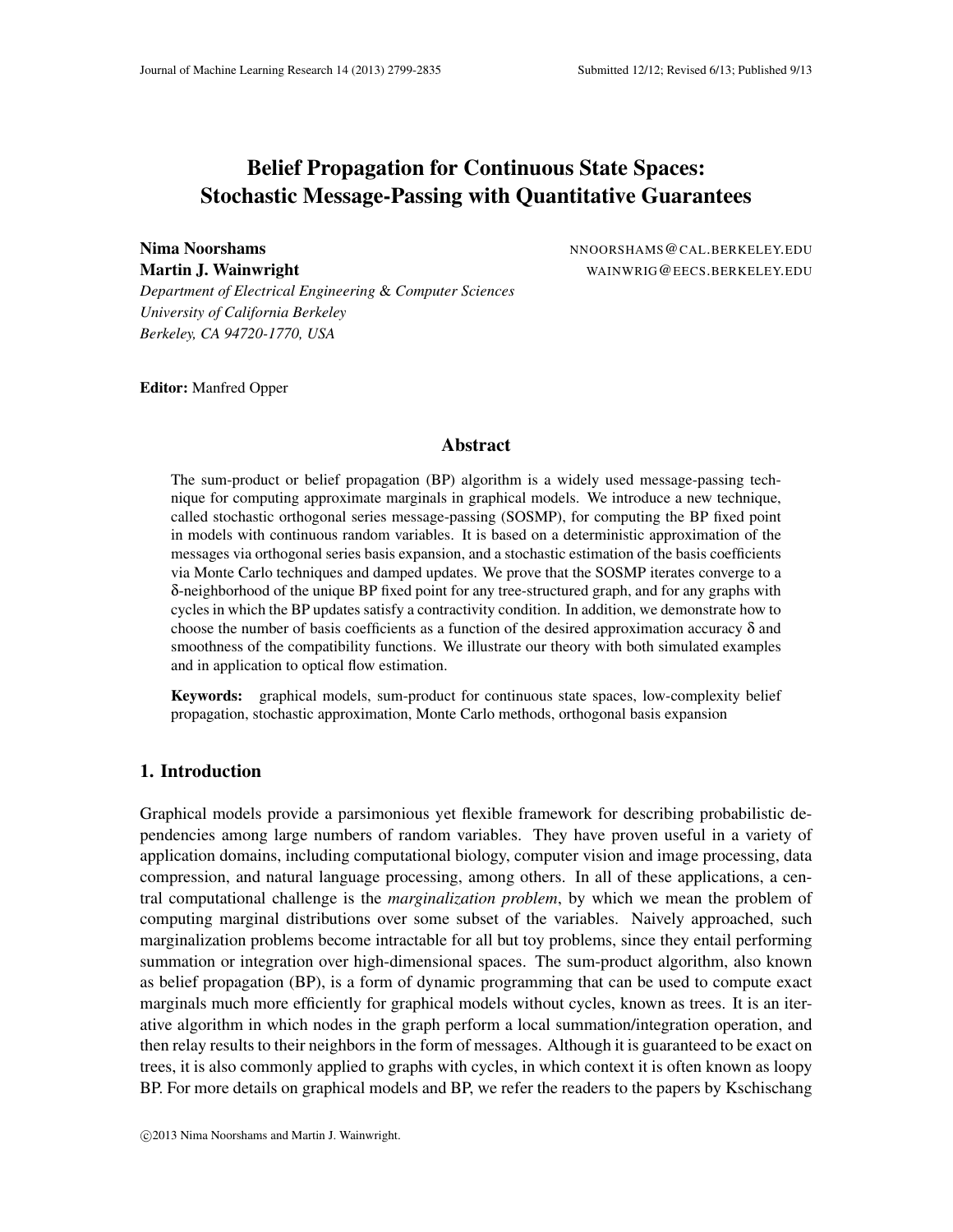et al. (2001), Wainwright and Jordan (2008), Aji and McEliece (2000), Loeliger (2004) and Yedidia et al. (2005).

In many applications of graphical models, we encounter random variables that take on continuous values (as opposed to discrete). For instance, in computer vision, the problem of optical flow calculation is most readily formulated in terms of estimating a vector field in  $\mathbb{R}^2$ . Other applications involving continuous random variables include tracking problems in sensor networks, vehicle localization, image geotagging, and protein folding in computational biology. With certain exceptions (such as multivariate Gaussian problems), the marginalization problem is very challenging for continuous random variables: in particular, the messages correspond to functions, so that they are expensive to compute and transmit, in which case BP may be limited to small-scale problems. Motivated by this challenge, researchers have proposed different techniques to reduce complexity of BP in different applications (Arulampalam et al., 2002; Sudderth et al., 2010; Isard, 2003; Doucet et al., 2001; Ihler and McAllester, 2009; Coughlan and Shen, 2007; Isard et al., 2009; Song et al., 2011; Noorshams and Wainwright, 2012, 2013). For instance, varioustypes of quantization schemes (Coughlan and Shen, 2007; Isard et al., 2009) have been used to reduce the effective state space and consequently the complexity. In another line of work, researchers have proposed stochastic methods inspired by particle filtering (Arulampalam et al., 2002; Sudderth et al., 2010; Isard, 2003; Doucet et al., 2001; Ihler and McAllester, 2009). These techniques are typically based on approximating the messages as weighted particles (Doucet et al., 2001; Ihler and McAllester, 2009), or mixture of Gaussians (Sudderth et al., 2010; Isard, 2003). Other researchers (Song et al., 2011) have proposed the use of kernel methods to simultaneously estimate parameters and compute approximate marginals in a simultaneous manner.

In this paper, we present a low-complexity (efficient) alternative to belief propagation with continuous variables. Our method, which we refer to as stochastic orthogonal series message-passing (SOSMP), is applicable to general pairwise Markov random fields, and is equipped with various theoretical guarantees. As suggested by its name, the algorithm is based on combining two ingredients: orthogonal series approximation of the messages, and the use of stochastic updates for efficiency. In this way, the SOSMP updates lead to a randomized algorithm with substantial reductions in communication and computational complexity. Our main contributions are to analyze the convergence properties of the SOSMP algorithm, and to provide rigorous bounds on the overall error as a function of the associated computational complexity. In particular, for tree-structured graphs, we establish almost sure convergence, and provide an explicit inverse polynomial convergence rate (Theorem 2). For loopy graphical models on which the usual BP updates are contractive, we also establish similar convergence rates (Theorem 3). Our general theory provides quantitative upper bounds on the number of iterations required to compute a  $\delta$ -accurate approximation to the BP message fixed point, as we illustrate in the case of kernel-based potential functions (Theorem 4).

The reminder of the paper is organized as follows. We begin in Section 2, with the necessary background on the graphical models as well as the BP algorithm. Section 3 is devoted to a precise description of the SOSMP algorithm. In Section 4, we state our main theoretical results and develop some of their corollaries. In order to demonstrate the algorithm's effectiveness and confirm theoretical predictions, we provide some experimental results, on both synthetic and real data, in Section 5. In Section 6, we provide the proofs of our main results, with some of the technical aspects deferred to the appendices.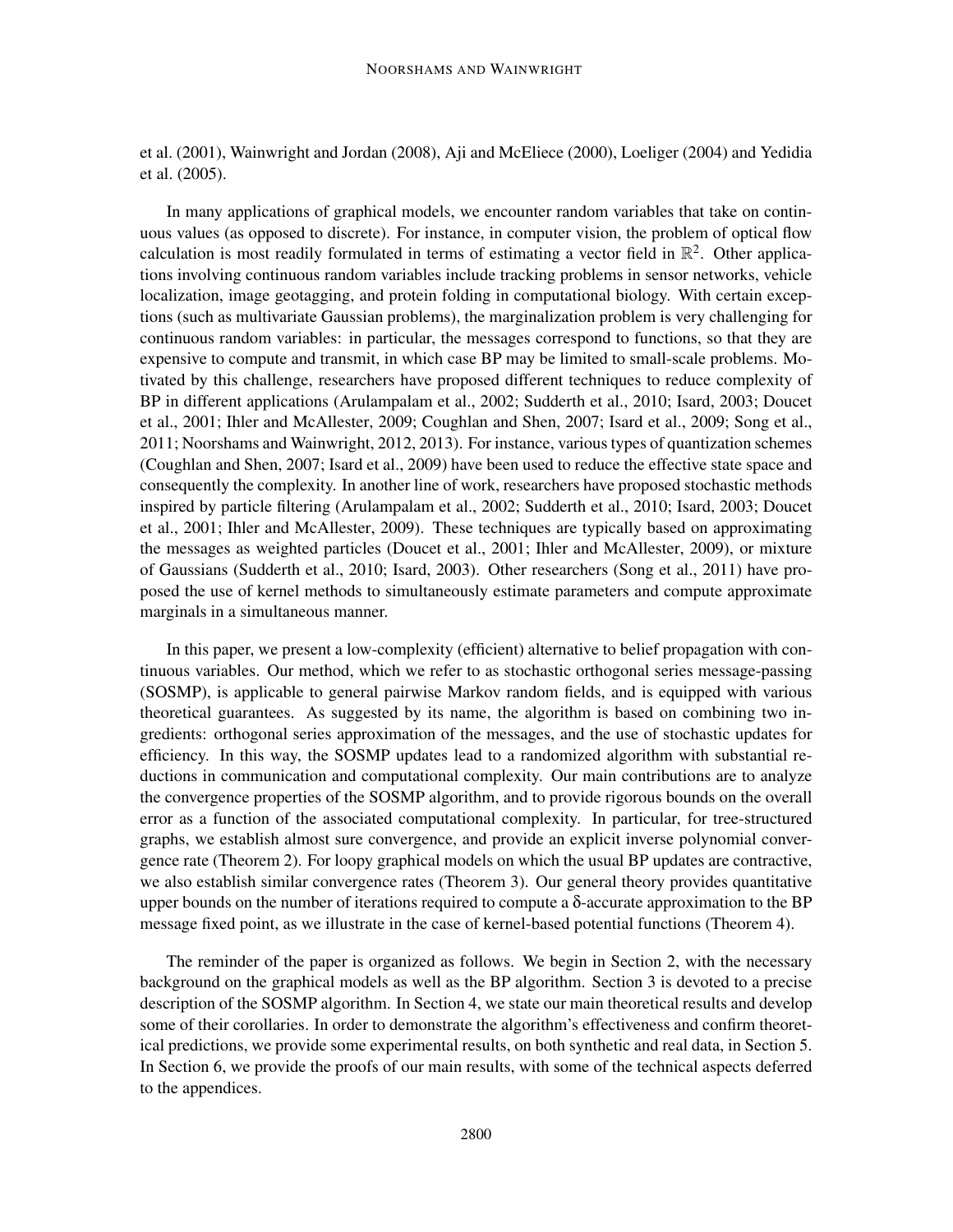## 2. Background

We begin by providing some background on graphical models and the BP algorithm.

### 2.1 Undirected Graphical Models

Consider an undirected graph  $G = (\mathcal{V}, \mathcal{E})$ , consisting of a collection of nodes  $\mathcal{V} = \{1, 2, ..., n\}$ , along with a collection of edges  $E \subset V \times V$ . An edge is an undirected pair  $(u, v)$ , and self-edges are forbidden (meaning that  $(u, u) \notin \mathcal{I}$  for all  $u \in \mathcal{V}$ ). For each  $u \in \mathcal{V}$ , let  $X_u$  be a random variable taking values in a space  $X<sub>u</sub>$ . An undirected graphical model, also known as a Markov random field, defines a family of joint probability distributions over the random vector  $X := \{X_u, u \in V\}$ , in which each distribution must factorize in terms of local potential functions associated with the cliques of the graph. In this paper, we focus on the case of pairwise Markov random fields, in which case the factorization is specified in terms of functions associated with the nodes and edges of the graph.

More precisely, we consider probability densities *p* that are absolutely continuous with respect to a given measure  $\mu$ , typically the Lebesgue measure for the continuous random variables considered here. We say that *p respects the graph structure* if it can be factorized in the form

$$
p(x_1, x_2, \dots, x_n) \propto \prod_{u \in \mathcal{V}} \psi_u(x_u) \prod_{(u,v) \in \mathcal{E}} \psi_{uv}(x_u, x_v).
$$
 (1)

Here  $\Psi_u : X_u \to (0, \infty)$  is the node potential function, whereas  $\Psi_{uv} : X_u \times X_v \to (0, \infty)$  denotes the edge potential function. A factorization of this form (1) is also known as *pairwise Markov random field*; see Figure 1 for a few examples that are widely used in practice.

In many applications, a central computational challenge is the computation of the marginal distribution

$$
p(x_u) := \underbrace{\int_X \cdots \int_X p(x_1, x_2, \dots, x_n)}_{(n-1) \text{ times}} \prod_{v \in \mathcal{V} \setminus \{u\}} \mu(dx_v)
$$
 (2)

at each node  $u \in V$ . Naively approached, this problem suffers from the curse of dimensionality, since it requires computing a multi-dimensional integral over an  $(n-1)$ -dimensional space. For Markov random fields defined on trees (graphs without cycles), part of this exponential explosion can be circumvented by the use of the BP or sum-product algorithm, to which we turn in the following section.

Before proceeding, let us make a few comments about the relevance of the marginals in applied problems. In a typical application, one also makes independent noisy observations  $y<sub>u</sub>$  of each hidden random variable *Xu*. By Bayes' rule, the posterior distribution of *X* given the observations  $y = (y_1, \ldots, y_n)$  then takes the form

$$
p_{X|Y}(x_1,\ldots,x_n \mid y_1,\ldots,y_n) \propto \prod_{u \in V} \widetilde{\psi}_u(x_u;y_u) \prod_{(u,v) \in \mathcal{L}} \psi_{uv}(x_u,x_v), \tag{3}
$$

where we have introduced the convenient shorthand for the modified node-wise potential functions  $\widetilde{\Psi}_u(x_u; y_u) := p(y_u | x_u) \Psi_u(x_u)$ . Since the observation vector y is fixed and known, any computational problem for the posterior distribution (3) can be reduced to an equivalent problem for a pairwise Markov random field of the form (1), using the given definition of the modified potential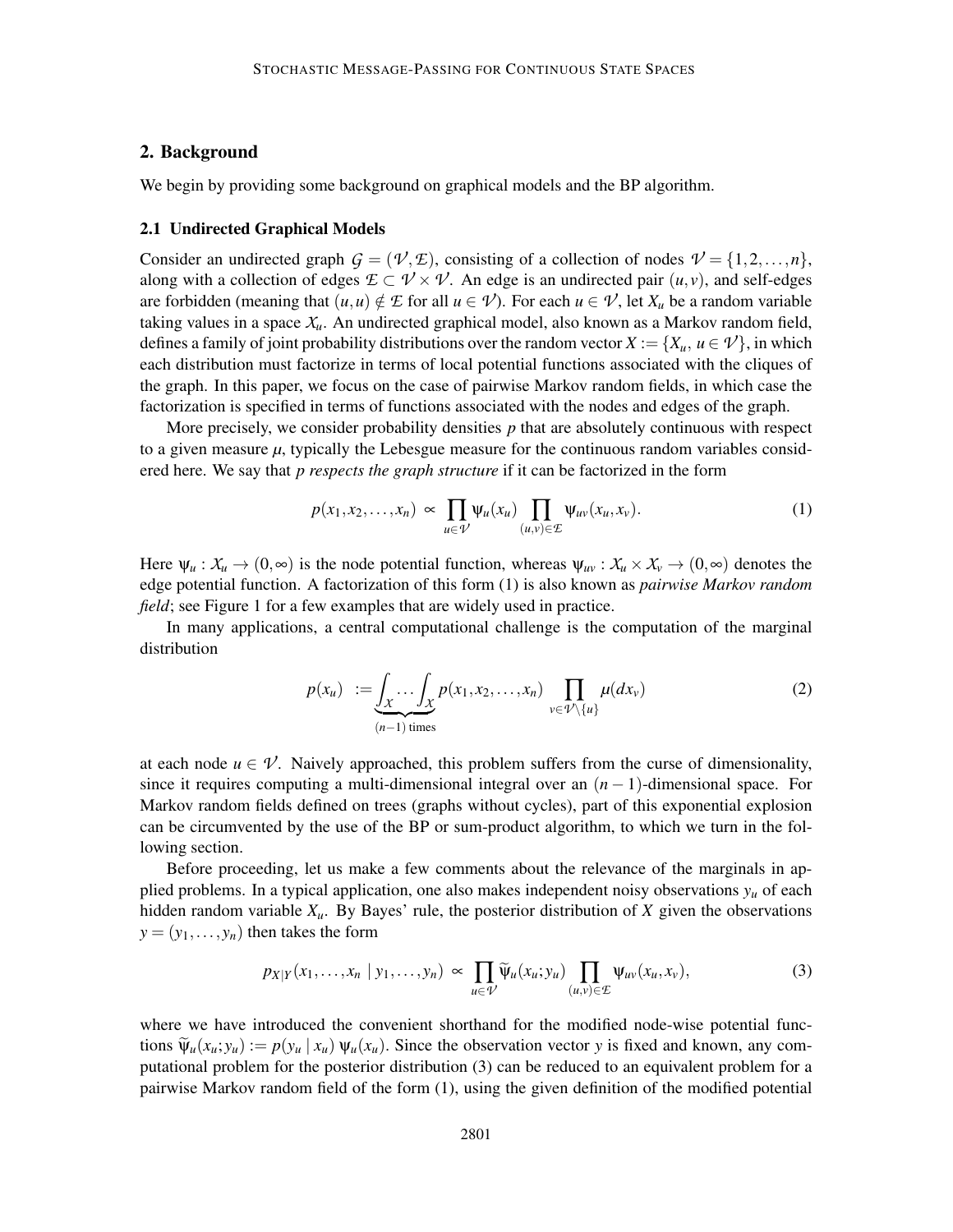

Figure 1: Examples of pairwise Markov random fields. (a) Two-dimensional grid. (b) Markov chain model. Potential functions  $\psi_u$  and  $\psi_v$  are associated with nodes *u* and *v* respectively, whereas potential function  $\psi_{uv}$  is associated with edge  $(u, v)$ .

functions. In addition, although our theory allows for distinct state spaces  $X_u$  at each node  $u \in V$ , throughout the remainder of the paper, we suppress this possible dependence so as to simplify exposition.

## 2.2 Belief Propagation

The BP algorithm, also known as the sum-product algorithm, is an iterative method based on message-passing updates for computing either exact or approximate marginal distributions. For trees (graphs without cycles), it is guaranteed to converge after a finite number of iterations and yields the exact marginal distributions, whereas for graphs with cycles, it yields only approximations to the marginal distributions. Nonetheless, this "loopy" form of BP is widely used in practice. Here we provide a very brief treatment sufficient for setting up the main results and analysis of this paper, referring the reader to various standard sources (Kschischang et al., 2001; Wainwright and Jordan, 2008) for further background.

In order to define the message-passing updates, we require some further notation. For each node  $v \in \mathcal{V}$ , let  $\mathcal{N}(v) := \{u \in \mathcal{V} \mid (u, v) \in \mathcal{E}\}$  be its set of neighbors, and we use  $\mathcal{Z}(v) := \{(v \to u) \mid$  $u \in \mathcal{N}(v)$  to denote the set of all directed edges emanating from *v*. We use  $\vec{\mathcal{L}} := \bigcup_{v \in \mathcal{V}} \vec{\mathcal{L}}(v)$  to denote the set of all directed edges in the graph. Let *M* denote the set of all probability densities (with respect to the base measure  $\mu$ ) defined on the space  $X$ —that is

$$
\mathcal{M} = \left\{ m : \mathcal{X} \to [0, \infty) \, \middle| \, \int_{\mathcal{X}} m(x) \mu(dx) = 1 \right\}.
$$

The messages passed by the BP algorithm are density functions, taking values in the space *M* . More precisely, we assign one message  $m_{v\to u} \in \mathcal{M}$  to every directed edge  $(v \to u) \in \mathcal{L}$ , and we denote the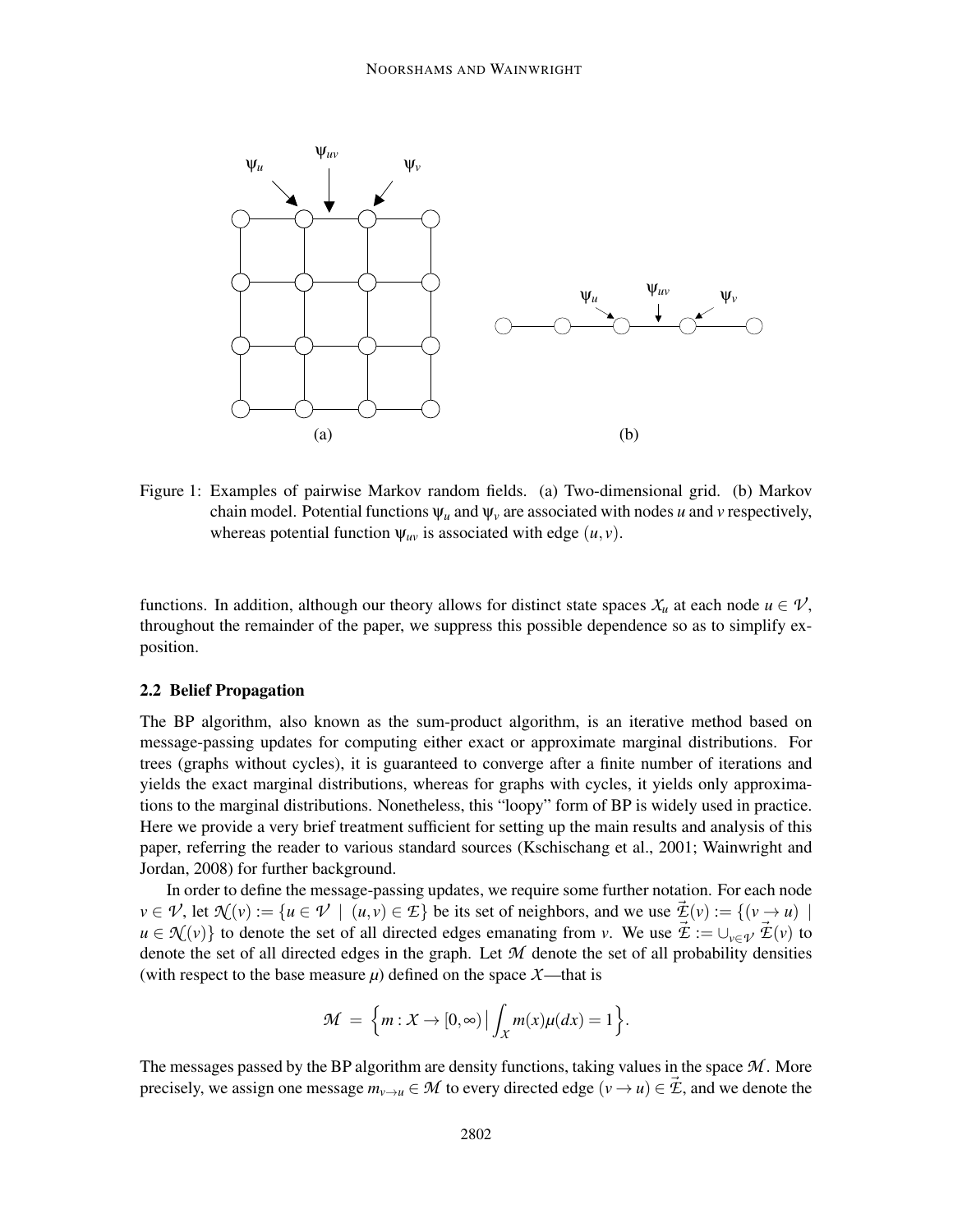collection of all messages by  $m = \{m_{v \to u}, (v \to u) \in \vec{\mathcal{L}}\}$ . Note that the full collection of messages *m* takes values in the product space  $\mathcal{M}^{|\vec{\mathcal{E}}|}$ .

At an abstract level, the BP algorithm generates a sequence of message densities  $\{m^t\}$  in the space  $\mathcal{M}^{|\vec{\mathcal{E}}|}$ , where  $t = 0, 1, 2...$  is the iteration number. The update of message  $m^t$  to message  $m^{t+1}$ can be written in the form  $m^{t+1} = \mathcal{F}(m^t)$ , where  $\mathcal{F}: \mathcal{M}^{|\vec{\mathcal{L}}|} \to \mathcal{M}^{|\vec{\mathcal{L}}|}$  is a non-linear operator. This global operator is defined by the local update operators<sup>1</sup>  $\mathcal{F}_{\nu\to u}: \mathcal{M}^{|\vec{\mathcal{L}}|} \to \mathcal{M}$ , one for each directed edge of the graph, such that  $m_{v \to u}^{t+1} = \mathcal{F}_{v \to u}(m^t)$ .

More precisely, in terms of these local updates, the BP algorithm operates as follows. At each iteration  $t = 0, 1, \ldots$ , each node  $v \in \mathcal{V}$  performs the following steps:

- for each one of its neighbors  $u \in \mathcal{N}(v)$ , it computes  $m_{v \to u}^{t+1} = \mathcal{F}_{v \to u}(m^t)$ .
- it transmits message  $m_{v \to u}^{t+1}$  to neighbor  $u \in \mathcal{N}(v)$ .

In more detail, the message update takes the form

$$
\underbrace{[\mathcal{F}_{v\to u}(m^t)](\cdot)}_{m_{v\to u}^{t+1}(\cdot)} := \kappa \int_{\mathcal{X}} \left\{ \Psi_{uv}(\cdot, x_v) \, \Psi_v(x_v) \prod_{w \in \mathcal{X}(v) \setminus \{u\}} m_{w\to v}^t(x_v) \right\} \mu(dx_v), \tag{4}
$$

where κ is a normalization constant chosen to enforce the normalization condition

$$
\int_X m_{\nu \to u}^{t+1}(x_u) \mu(dx_u) = 1.
$$

By concatenating the local updates (4), we obtain a global update operator  $\mathcal{F}: \mathcal{M}^{|\vec{\mathcal{L}}|} \to \mathcal{M}^{|\vec{\mathcal{L}}|}$ , as previously discussed. The goal of belief propagation message-passing is to obtain a *fixed point*, meaning an element  $m^* \in \mathcal{M}^{|\vec{\mathcal{E}}|}$  such that  $\mathcal{F}(m^*) = m^*$ . Under mild conditions, it can be shown that there always exists at least one fixed point, and for any tree-structured graph, the fixed point is unique.

Given a fixed point  $m^*$ , each node  $u \in V$  computes its marginal approximation  $\tau_u^* \in M$  by combining the local potential function  $\psi$ <sub>*u*</sub> with a product of all incoming messages as

$$
\tau_u^*(x_u) \propto \Psi_u(x_u) \prod_{v \in \mathcal{H}(u)} m_{v \to u}^*(x_u). \tag{5}
$$

Figure 2 provides a graphical representation of the flow of the information in these local updates. For tree-structured (cycle-free) graphs, it is known that BP updates (4) converge to the unique fixed point in a finite number of iterations (Wainwright and Jordan, 2008). Moreover, the quantity  $\tau_u^*(x_u)$ is equal to the single-node marginal, as previously defined (2). For general graphs, uniqueness of the fixed point is no longer guaranteed (Wainwright and Jordan, 2008); however, the same messagepassing updates can be applied, and are known to be extremely effective for computing approximate marginals in numerous applications.

<sup>1.</sup> It is worth mentioning, and important for the computational efficiency of BP, that  $m_{\nu \to u}$  is only a function of the messages  $m_{w\to v}$  for  $w \in \mathcal{N}(v) \setminus \{u\}$ . Therefore, we have  $\mathcal{F}_{v\to u} : \mathcal{M}^{d_v-1} \to \mathcal{M}$ , where  $d_v$  is the degree of the node v. However, we suppress this local dependence so as to reduce notational clutter.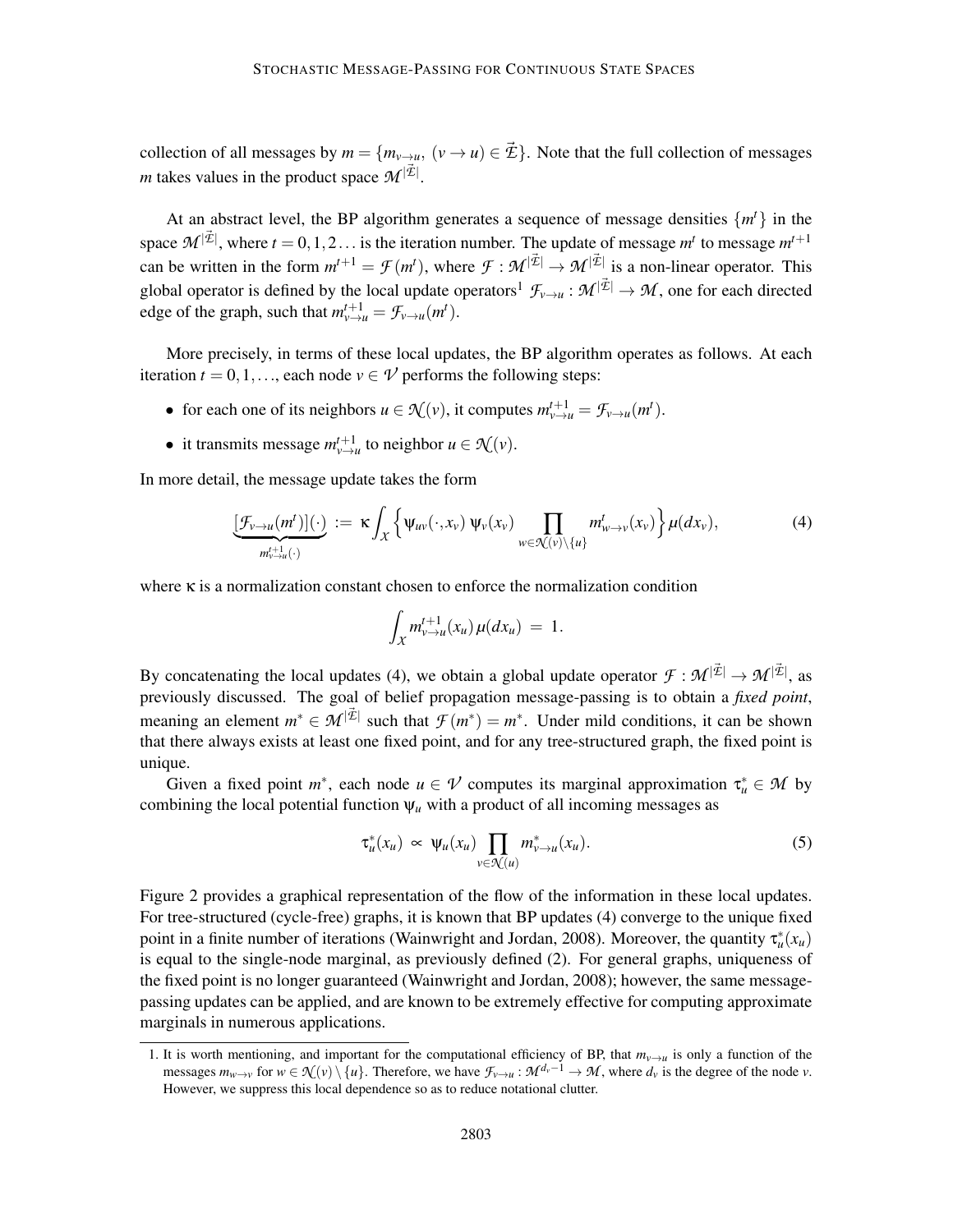

Figure 2: Graphical representation of message-passing algorithms. (a) Node *v* transmits the message  $m_{v\to u} = \mathcal{F}_{v\to u}(m)$ , derived from Equation (4), to its neighbor *u*. (b) Upon receiving all the messages, node *u* updates its marginal estimate according to (5).

Although the BP algorithm is considerably more efficient than the brute force approach to marginalization, the message update Equation (4) still involves computing an integral and transmitting a real-valued function (message). With certain exceptions (such as multivariate Gaussians), these continuous-valued messages do not have finite representations, so that this approach is computationally very expensive. Although integrals can be computed by numerical methods, the BP algorithm requires performing many such integrals *at each iteration*, which becomes very expensive in practice.

## 3. Description of the Algorithm

We now turn to the description of the SOSMP algorithm. Before doing so, we begin with some background on the main underlying ingredients: orthogonal series expansion, and stochastic message updates.

### 3.1 Orthogonal Series Expansion

As described in the previous section, for continuous random variables, each message is a density function in the space  $M \subset L^2(\mathcal{X}; \mu)$ . We measure distances in this space using the usual  $L^2$  norm  $||f - g||_2^2 := \int_X (f(x) - g(x))^2 \mu(dx)$ . A standard way in which to approximate functions is via orthogonal series expansion. In particular, let  ${\phi_j}_{j=1}^{\infty}$  be an orthonormal basis of  $L^2(\mathcal{X}; \mu)$ , meaning a collection of functions such that

$$
\underbrace{\int_{\mathcal{X}} \phi_i(x) \phi_j(x) \mu(dx)}_{:=\langle \phi_i, \phi_j \rangle_{L^2}} = \begin{cases} 1 & \text{when } i = j \\ 0 & \text{otherwise.} \end{cases}
$$

Any function  $f \in M \subset L^2(\mathcal{X}; \mu)$  then has an expansion of the form  $f = \sum_{j=1}^{\infty} a_j \phi_j$ , where  $a_j = \langle f, \phi_j \rangle_{L^2}$ are the basis expansion coefficients.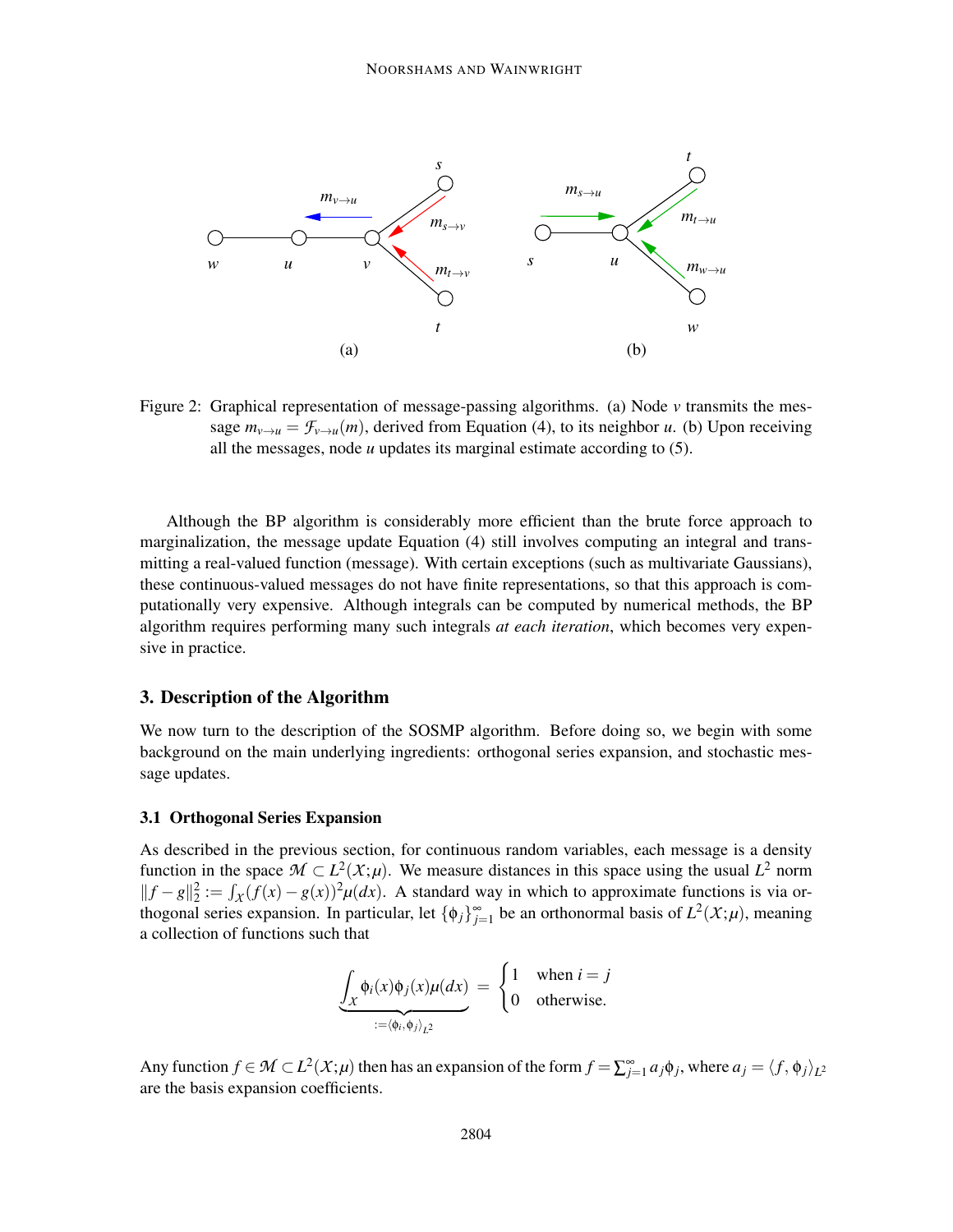Of course, maintaining the infinite sequence of basis coefficients  $\{a_j\}_{j=1}^{\infty}$  is also computationally intractable, so that any practical algorithm will maintain only a finite number *r* of basis coefficients. For a given *r*, we let  $\hat{f}_r \propto \left[\sum_{j=1}^r a_j \phi_j\right]_+$  be the approximation based on the first *r* coefficients. (Applying the operator  $[t]_+ = \max\{0, t\}$  amounts to projecting  $\sum_{j=1}^r a_j \phi_j$  onto the space of non-negative functions, and we also normalize to ensure that it is a density function.) In using only *r* coefficients, we incur the *approximation error*

$$
\|\widehat{f}_r - f\|_2^2 \stackrel{(i)}{\leq} \|\sum_{j=1}^r a_j \phi_j - f\|_2^2 \stackrel{(ii)}{=} \sum_{j=r+1}^\infty a_j^2,
$$
\n(6)

where inequality (i) uses non-expansivity of the projection, and step (ii) follows from Parseval's theorem. Consequently, the approximation error will depend both on

- how many coefficients *r* that we retain, and
- the decay rate of the expansion coefficients  $\{a_j\}_{j=1}^{\infty}$ .

For future reference, it is worth noting that the local message update (4) is defined in terms of an integral operator of the form

$$
f(\cdot) \mapsto \int_X \Psi_{uv}(\cdot, y) f(y) \mu(dy). \tag{7}
$$

Consequently, whenever the edge potential function  $\psi_{uv}$  has desirable properties—such as differentiability and/or higher order smoothness—then the messages also inherit these properties. With an appropriate choice of the basis  $\{\phi_j\}_{j=1}^{\infty}$ , such properties translate into decay conditions on the basis coefficients  $\{a_j\}_{j=1}^{\infty}$ . For instance, for  $\alpha$ -times differentiable functions expanded into the Fourier basis, the Riemann-Lebesgue lemma guarantees that the coefficients  $a_j$  decay faster than  $(1/j)^{2\alpha}$ . We develop these ideas at greater length in the sequel.

#### 3.2 Stochastic Message Updates

In order to reduce the approximation error (6), the number of coefficients *r* needs to be increased (as a function of the ultimate desired error  $\delta$ ). Since increases in *r* lead to increases in computational complexity, we need to develop effective reduced-complexity methods. In this section, we describe (at a high-level) how this can be done via a stochastic version of the BP message-passing updates.

We begin by observing that message update (4), following the appropriate normalization, can be cast as an expectation operation. This equivalence is essential, because it allows us to obtain unbiased approximations of the message update using stochastic techniques. In particular, for every directed edge  $(v \rightarrow u)$  let us define

$$
\Gamma_{uv}(\cdot,y) := \frac{\Psi_{uv}(\cdot,y)}{\int_X \Psi_{uv}(x,y)\,\mu(dx)}, \quad \text{and} \quad \beta_{v\to u}(y) := \Psi_v(y)\int_X \Psi_{uv}(x,y)\,\mu(dx), \tag{8}
$$

the normalized compatibility function and the marginal potential weight respectively. By construction, for each *y*, we have  $\int_{\mathcal{X}} \Gamma_{uv}(x, y) \mu(dx) = 1$ .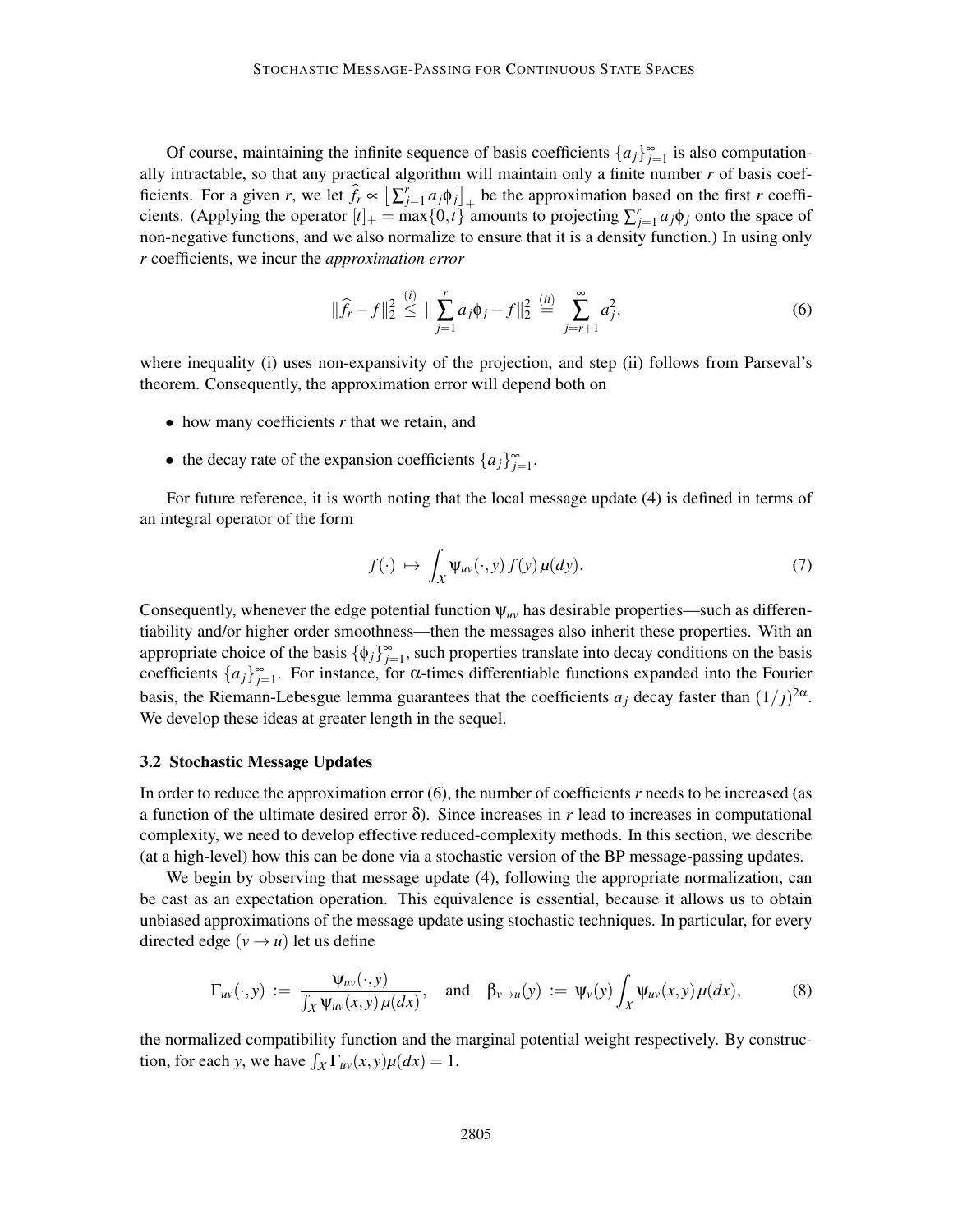Lemma 1 *Given an input collection of messages m, let Y be a random variable with density proportional to*

$$
[p_{v \to u}(m)](y) \propto \beta_{v \to u}(y) \prod_{w \in \mathcal{N}(v) \setminus \{u\}} m_{w \to v}(y).
$$
 (9)

.

 $\blacksquare$ 

*Then the message update Equation* (4) *can be written as*

$$
[\mathcal{F}_{v\to u}(m)](\cdot) = \mathbb{E}_Y[\Gamma_{uv}(\cdot,Y)].
$$

**Proof** Let us introduce the convenient shorthand  $M(y) =$  $w \in \mathcal{N}(v) \setminus \{u\}$  $\Pi$  *m*<sub>*w*→*v*</sub>(*y*). By definition (4) of

the message update, we have

$$
[\mathcal{F}_{v\to u}(m)](\cdot) = \frac{\int_X (\psi_{uv}(\cdot,y) \psi_v(y) M(y) \mu(dy)}{\int_X \int_X (\psi_{uv}(x,y) \psi_v(y) M(y)) \mu(dy) \mu(dx)}
$$

Since the integrand is positive, by Fubini's theorem (Durrett, 1995), we can exchange the order of integrals in the denominator. Doing so and simplifying the expression yields

$$
[\mathcal{F}_{\nu \to u}(m)](\cdot) = \int_X \underbrace{\frac{\Psi_{uv}(\cdot, y)}{\int_X \Psi_{uv}(x, y) \mu(dx)}}_{\Gamma_{uv}(\cdot, y)} \underbrace{\frac{\beta_{\nu \to u}(y) M(y)}{\int_X \beta_{\nu \to u}(z) M(z) \mu(dz)}}_{[p_{\nu \to u}(m)](y)} \mu(dy),
$$

which establishes the claim.

Based on Lemma 1, we can obtain a stochastic approximation to the message update by drawing *k* i.i.d. samples *Y<sub>i</sub>* from the density (9), and then computing  $\sum_{i=1}^{k} \Gamma_{uv}(\cdot, Y_i) / k$ . Given the nonnegativity and chosen normalization of  $\Gamma_{uv}$ , note that this estimate belongs to M by construction. Moreover, it is an unbiased estimate of the correctly updated message, which plays an important role in our analysis.

## 3.3 Precise Description of the Algorithm

The SOSMP algorithm involves a combination of the orthogonal series expansion techniques and stochastic methods previously described. Any particular version of the algorithm is specified by the choice of basis  $\{\phi_j\}_{j=1}^{\infty}$  and two positive integers: the number of coefficients *r* that are maintained, and the number of samples *k* used in the stochastic update. Prior to running the algorithm, for each directed edge ( $v \rightarrow u$ ), we pre-compute the inner products

$$
\gamma_{\nu \to u;j}(y) := \underbrace{\int_{\mathcal{X}} \Gamma_{uv}(x,y) \phi_j(x) \mu(dx)}_{\langle \Gamma_{uv}(\cdot, y), \phi_j(\cdot) \rangle_{L^2}}, \quad \text{for } j = 1, \dots, r. \tag{10}
$$

When  $\psi_{uv}$  is a symmetric and positive semidefinite kernel function, these inner products have an explicit and simple representation in terms of its Mercer eigendecomposition (see Section 4.3). In the general setting, these *r* inner products can be computed via standard numerical integration techniques. Note that this is a fixed (one-time) cost prior to running the algorithm.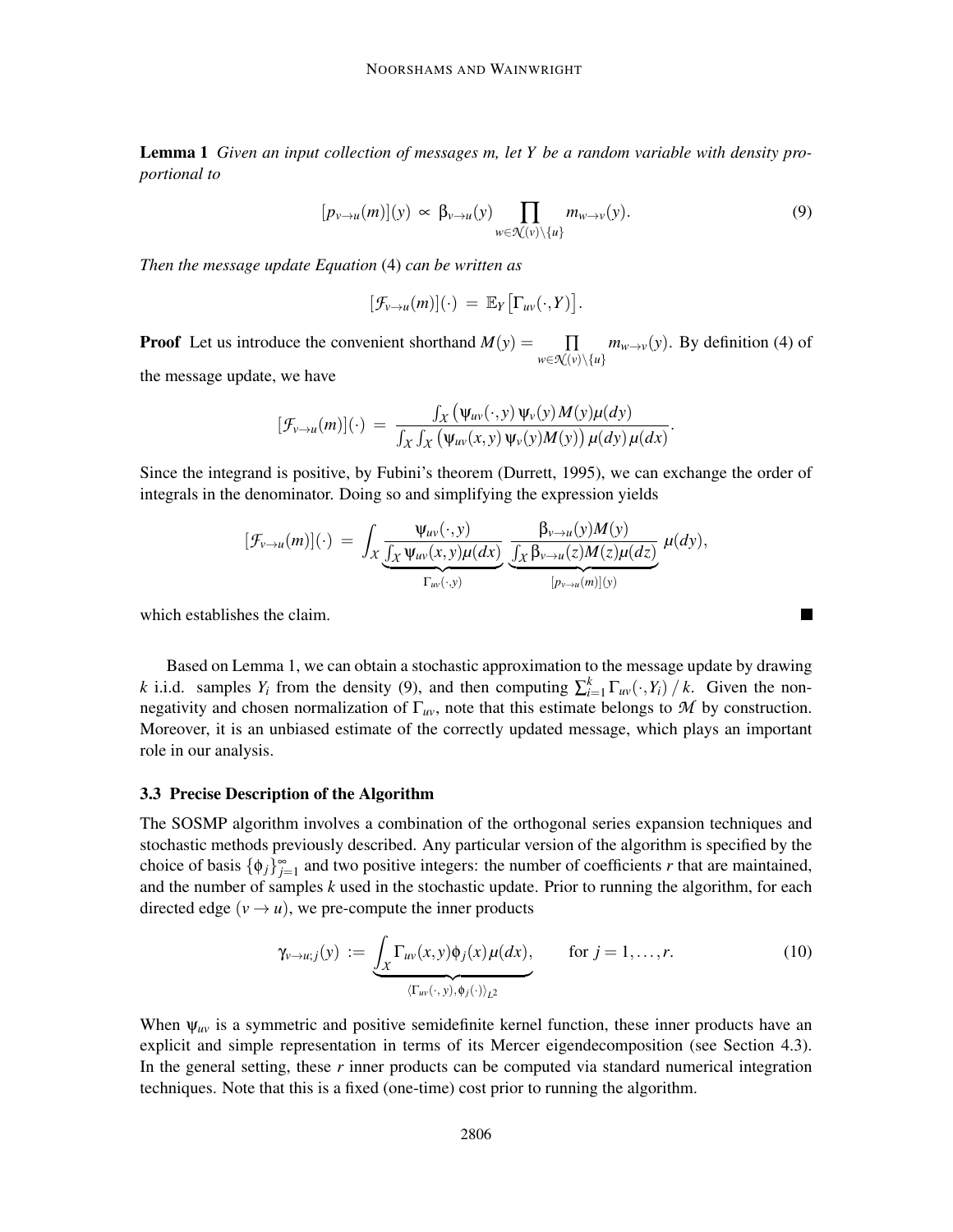## SOSMP algorithm:

1. At time  $t = 0$ , initialize the message coefficients

$$
a_{\nu \to u;j}^0 = 1/r
$$
 for all  $j = 1, ..., r$ , and  $(\nu \to u) \in \mathcal{Z}$ .

- 2. For iterations  $t = 0, 1, 2, \ldots$ , and for each directed edge  $(v \rightarrow u)$ 
	- (a) Form the projected message approximation  $\hat{m}_{w \to v}^t$  (·) =  $[\sum_{j=1}^r a_{w \to v;j}^t \phi_j(\cdot)]_+$ , for all  $w \in \mathcal{N}(v) \setminus \{u\}.$
	- (b) Draw *k* i.i.d. samples  $Y_i^{t+1}$  from the probability density proportional to

$$
\beta_{\nu \to u}(y) \prod_{w \in \mathcal{K}(\nu) \setminus \{u\}} \widehat{m}^t_{w \to \nu}(y),
$$

where  $\beta_{\nu \to u}$  was previously defined in Equation (8).

(c) Use the samples  $\{Y_1^{t+1}, \ldots, Y_k^{t+1}\}$  from step (b) to compute

$$
\widetilde{b}_{\nu \to u;j}^{t+1} := \frac{1}{k} \sum_{i=1}^{k} \gamma_{\nu \to u;j}(Y_i^{t+1}) \qquad \text{for } j = 1, 2, \dots, r,
$$
 (12)

where the function  $\gamma_{v \to u;j}$  is defined in Equation (10).

(d) For step size  $\eta^t = 1/(t+1)$ , update the *r*-dimensional message coefficient vectors  $a_{v\rightarrow u}^t \mapsto a_{v\rightarrow u}^{t+1}$  via

$$
a_{v \to u}^{t+1} = (1 - \eta^t) a_{v \to u}^t + \eta^t \tilde{b}_{v \to u}^{t+1}.
$$
 (13)

Figure 3: The *SOSMP* algorithm for continuous state space marginalization.

At each iteration  $t = 0, 1, 2, \ldots$ , the algorithm maintains an *r*-dimensional vector of basis expansion coefficients

$$
a_{\nu \to u}^t = (a_{\nu \to u;1}^t, \dots, a_{\nu \to u;r}^t) \in \mathbb{R}^r, \text{ on directed edge } (\nu \to u) \in \vec{\mathcal{E}}.
$$

This vector should be understood as defining the current message approximation  $m_{v\rightarrow u}^t$  on edge  $(v \rightarrow u)$  via the expansion

$$
m_{\nu \to u}^t(\cdot) := \sum_{j=1}^r a_{\nu \to u;j}^t \phi_j(\cdot). \tag{11}
$$

We use  $a^t = \{a^t_{v\to u}, (v \to u) \in \vec{\mathcal{L}}\}$  to denote the full set of  $r|\vec{\mathcal{L}}|$  coefficients that are maintained by the algorithm at iteration *t*. With this notation, the algorithm consists of a sequence of steps, detailed in Figure 3, that perform the update  $a^t \mapsto a^{t+1}$ , and hence implicitly the update  $m^t \mapsto m^{t+1}$ .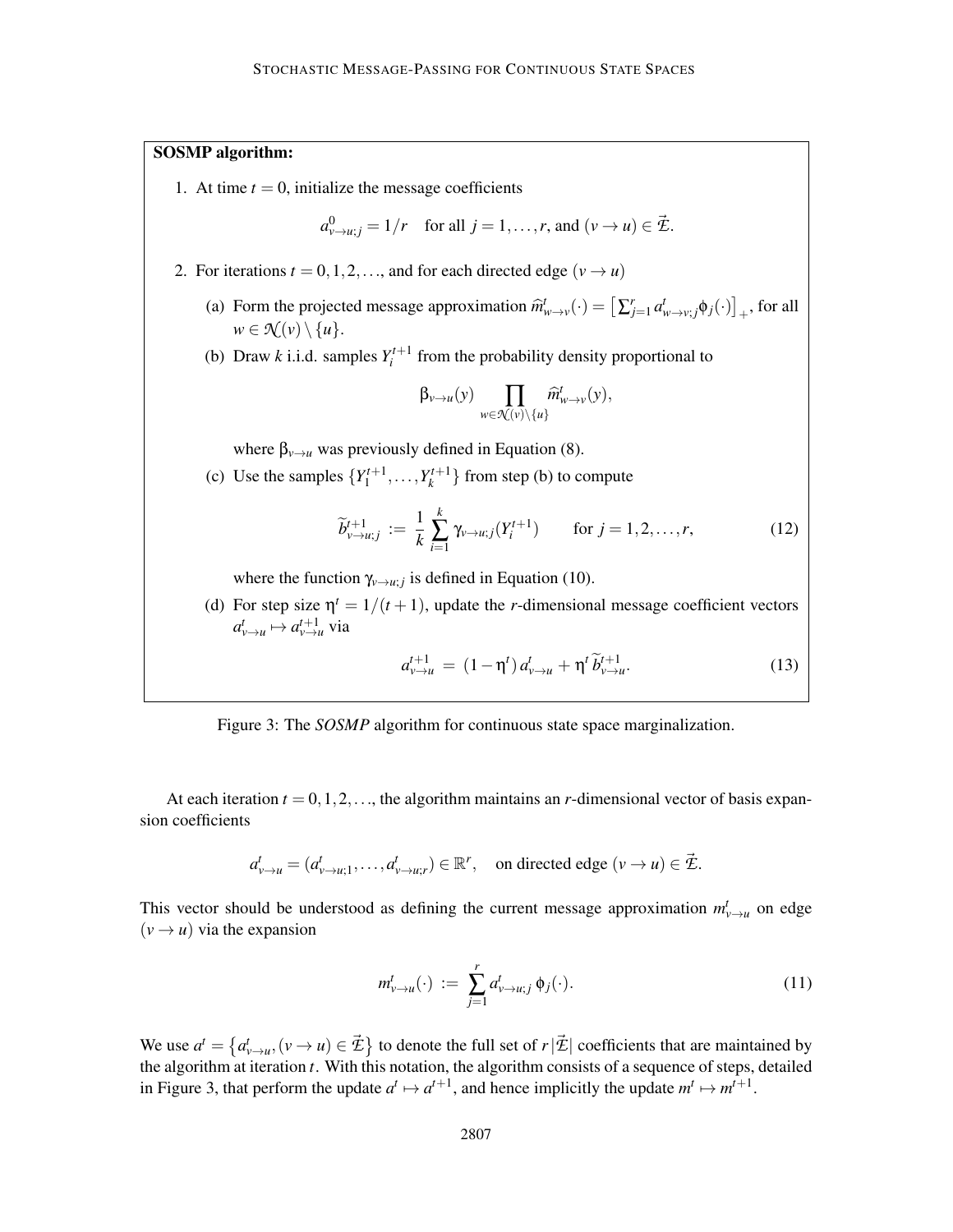## 3.4 Computational Complexity

The sampling in Step 2(b) of the algorithm may be performed using standard sampling methods (Ripley, 1987). For instance, accept-reject sampling involves drawing from an auxiliary distribution, and then performing an accept-reject step. Let *c* denote the average number of times that an auxiliary sample must be drawn until acceptance. From Figure 3, it can be seen that each iteration requires *O*(*crk*) floating point operations on average per edge. Note that the accept-reject factor *c* depends only on the state space  $X$  and the auxiliary distribution, and it is independent of  $r$ ,  $k$ , and the graph structure.

It is also interesting to compare the computational complexity of our algorithm to that of competing methods. For instance, the non-parametric (Gaussian mixture) BP algorithm, as proposed in past works (Sudderth et al., 2010; Isard, 2003), involves approximating each message with an  $\ell$ component mixture of Gaussians. The associated computational complexity is  $O(\ell^{d_{\max}})$  per iteration per edge, where *d*max is the maximum degree of the graph, so that the method is suitable for graphs of relatively low degree. Ihler and McAllester (2009) suggested an improvement known as particle BP, in which messages are approximated by particles associated with the nodes (as opposed to the edges). Given an approximation based on  $\ell$  particles at each node, the computational complexity of particle BP is  $O(\ell^2)$  per iteration per edge. More recently, Song et al. (2011) proposed a method known as kernel BP, designed for jointly estimating the potential functions and computing (approximate) marginal distributions. Their approach is based on representing the potentials as weighted sums of kernels in a reproducing kernel Hilbert space, which leads to simple BP updates. For a training set with *M* samples, the computational complexity of the kernel BP is  $O(M^2)$  per iteration per edge. They also proposed a more efficient variant of the kernel BP by approximating the feature matrices by weighted combination of subsets of their columns.

## 4. Theoretical Guarantees

We now turn to the theoretical analysis of the SOSMP algorithm, and guarantees relative to the fixed points of the true BP algorithm. For any tree-structured graph, the BP algorithm is guaranteed to have a unique message fixed point  $m^* = \{m^*_{v \to u}, (v \to u) \in \mathcal{Z}\}\.$  For graphs with cycles, uniqueness is no longer guaranteed, which would make it difficult to compare with the SOSMP algorithm. Accordingly, in our analysis of the loopy graph, we make a natural contractivity assumption, which guarantees uniqueness of the fixed point *m* ∗ .

The SOSMP algorithm generates a random sequence  $\{a^t\}_{t=0}^{\infty}$ , which define message approximations  $\{m^t\}_{t=0}^{\infty}$  via the expansion (11). Of interest to us are the following questions:

- under what conditions do the message iterates approach a neighborhood of the BP fixed point  $m^*$  as  $t \to +\infty$ ?
- when such convergence takes place, how fast is it?

In order to address these questions, we separate the error in our analysis into two terms: algorithmic error and approximation error. For a given *r*, let Π*<sup>r</sup>* denote the projection operator onto the span of  $\{\phi_1,\ldots,\phi_r\}$ . In detail, given a function *f* represented in terms of the infinite series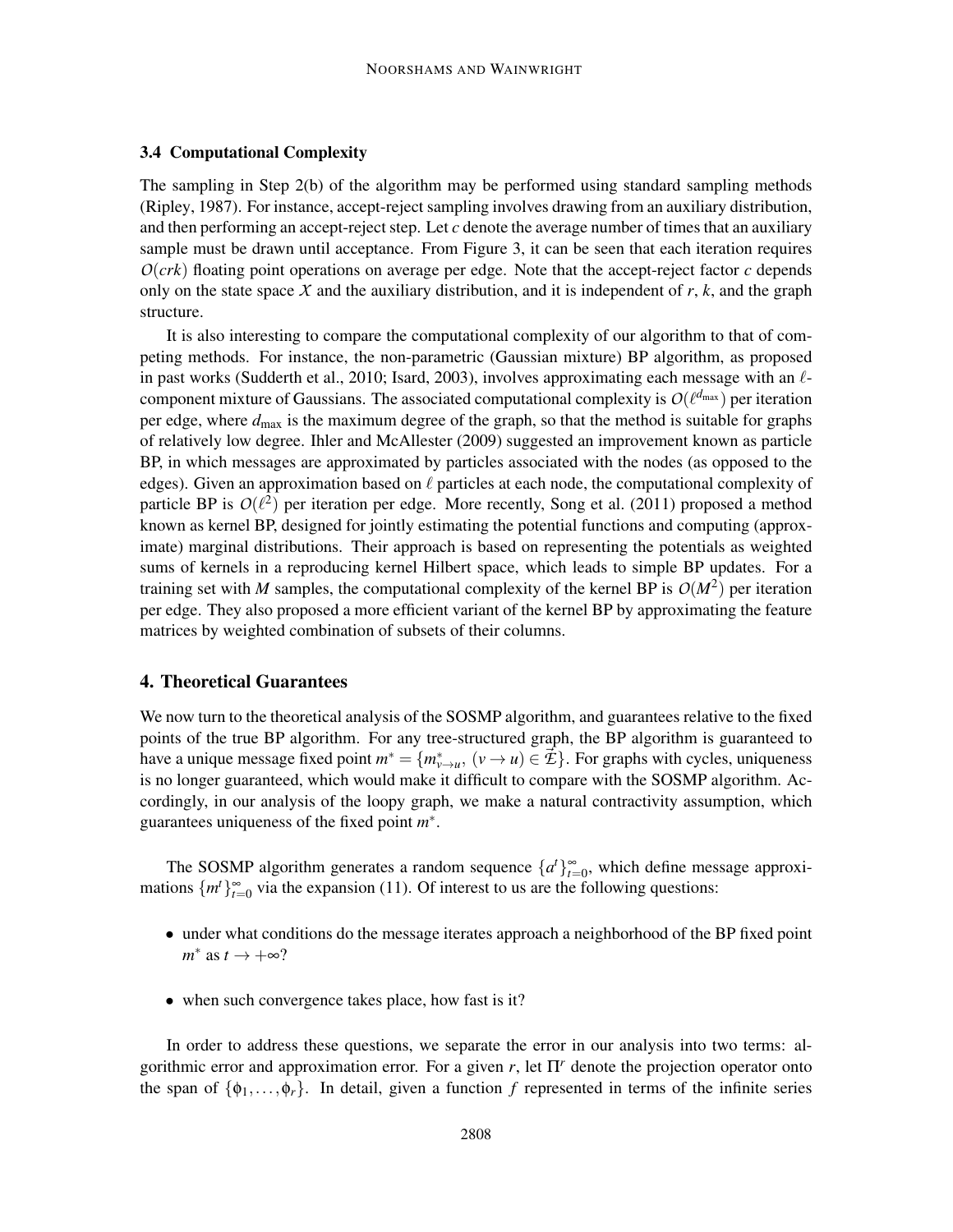expansion  $f = \sum_{j=1}^{\infty} a_j \phi_j$ , we have

$$
\Pi^r(f) := \sum_{j=1}^r a_j \phi_j.
$$

For each directed edge  $(v \rightarrow u) \in \vec{\mathcal{L}}$ , define the functional error

$$
\Delta_{\nu \to u}^t := m_{\nu \to u}^t - \Pi^r(m_{\nu \to u}^*) \tag{14}
$$

between the message approximation at time *t*, and the BP fixed point projected onto the first *r* basis functions. Moreover, define the approximation error at the BP fixed point as

$$
A_{\nu \to u}^r := m_{\nu \to u}^* - \Pi^r(m_{\nu \to u}^*).
$$
 (15)

Since  $\Delta_{\nu\to u}^t$  belongs to the span of the first *r* basis functions, the Pythagorean theorem implies that the overall error can be decomposed as

$$
||m_{v\to u}^t - m_{v\to u}^*||_{L^2}^2 = \underbrace{||\Delta_{v\to u}^t||_{L^2}^2}_{\text{Estimation error}} + \underbrace{||A_{v\to u}^r||_{L^2}^2}_{\text{Approximation error}}.
$$

Note that the approximation error term is independent of the iteration number *t*, and can only be reduced by increasing the number *r* of coefficients used in the series expansion. Our analysis of the estimation error is based on controlling the  $|\vec{\mathcal{L}}|$ -dimensional error vector

$$
\rho^2(\Delta^t) := \left\{ \|\Delta^t_{v \to u}\|_{L^2}^2, \, (v \to u) \in \vec{\mathcal{I}} \right\} \in \mathbb{R}^{|\vec{\mathcal{I}}|},\tag{16}
$$

and in particular showing that it decreases as  $O(1/t)$  up to an error floor imposed by the approximation error. In order to analyze the error, we also introduce the  $|\vec{\mathcal{L}}|$ -dimensional vector of approximation errors

$$
\rho^{2}(A^{r}) := \left\{ ||A^{r}_{\nu \to u}||^{2}_{L^{2}}, \, (\nu \to u) \in \vec{\mathcal{E}} \right\} \in \mathbb{R}^{|\vec{\mathcal{E}}|}.
$$
 (17)

By increasing *r*, we can reduce this approximation error term, but at the same time, we increase the computational complexity of each update. In Section 4.3, we discuss how to choose *r* so as to trade-off the estimation and approximation errors with computational complexity.

#### 4.1 Bounds for Tree-Structured Graphs

With this set-up, we now turn to bounds for tree-structured graphs. Our analysis of the treestructured case controls the vector of estimation errors  $\rho^2(\Delta^t)$  using a nilpotent matrix  $N \in \mathbb{R}^{|\vec{\mathcal{I}}|\times|\vec{\mathcal{I}}|}$ determined by the tree structure (Noorshams and Wainwright, 2013). Recall that a matrix *N* is nilpotent with order  $\ell$  if  $N^{\ell} = 0$  and  $N^{\ell-1} \neq 0$  for some  $\ell$ . As illustrated in Figure 4, the rows and columns of *N* are indexed by directed edges. For the row indexed by  $(v \rightarrow u)$ , there can be non-zero entries only for edges in the set  $\{(w \rightarrow v), w \in \mathcal{N}(v) \setminus \{u\}\}\.$  These directed edges are precisely those that pass messages relevant in updating the message from  $\nu$  to  $\mu$ , so that  $N$  tracks the propagation of message information in the graph. As shown in our previous work (see Lemma 1 in the paper by Noorshams and Wainwright, 2013), the matrix *N* with such structure is nilpotent with degree at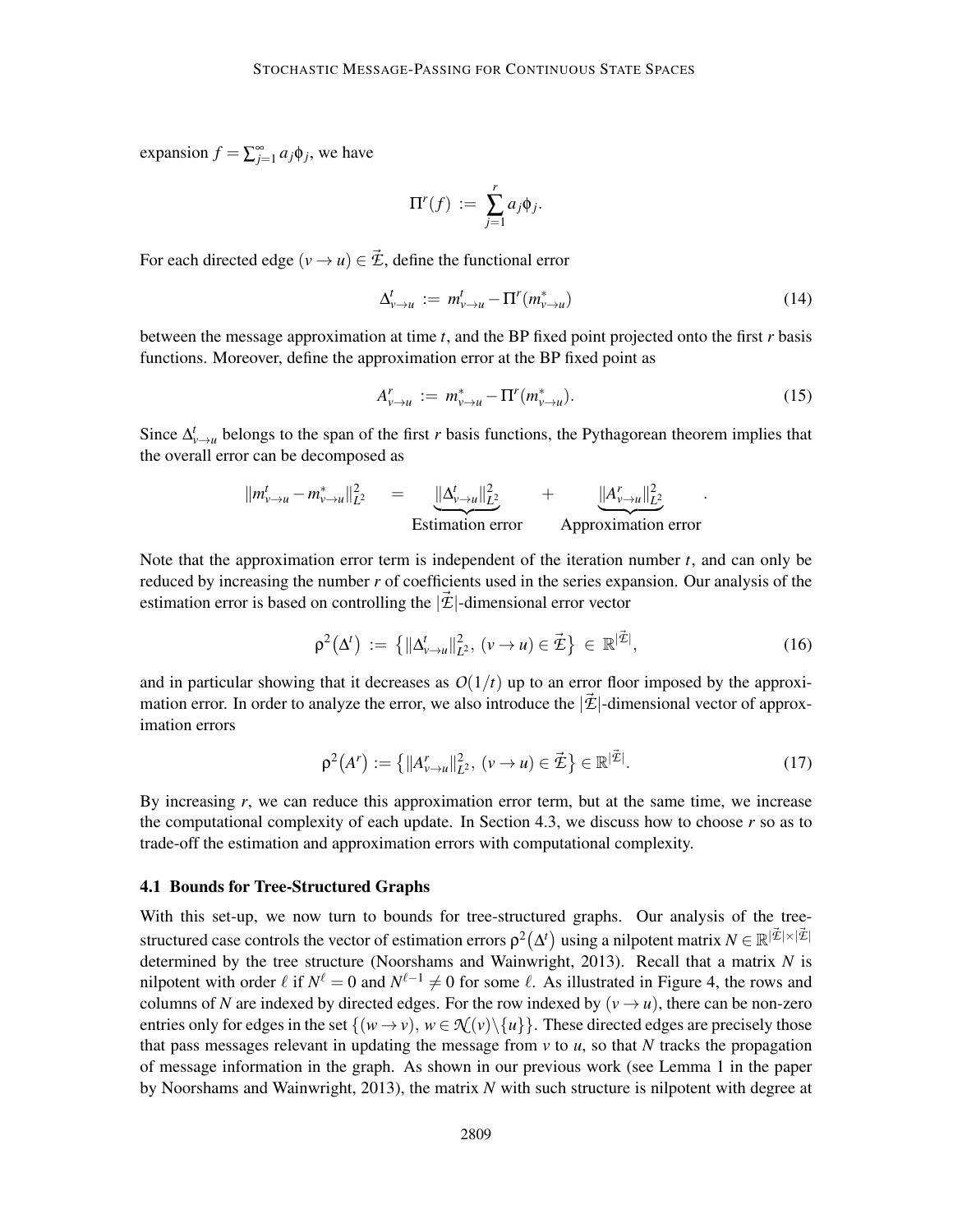

Figure 4: (a) A simple tree with  $|\mathcal{E}| = 3$  edges and hence  $|\vec{\mathcal{E}}| = 6$  directed edges. (b) Structure of nilpotent matrix  $N \in \mathbb{R}^{|\vec{\mathcal{L}}| \times |\vec{\mathcal{L}}|}$  defined by the graph in (a). Rows and columns of the matrix are indexed by directed edges  $(v \rightarrow u) \in \vec{E}$ ; for the row indexed by  $(v \rightarrow u)$ , there can be non-zero entries only for edges in the set  $\{(w \rightarrow v), w \in \mathcal{R}(v) \setminus \{u\}\}.$ 

most the diameter of the tree. (In a tree, there is always a unique edge-disjoint path between any pair of nodes; the diameter of the tree is the length of the longest of these paths.)

Moreover, our results on tree-structured graphs impose one condition on the vector of approximation errors *A r* , namely that

$$
\inf_{y \in \mathcal{X}} \Pi^r \big( \Gamma_{uv}(x, y) \big) > 0, \quad \text{and} \quad |A^r_{v \to u}(x)| \le \frac{1}{2} \inf_{y \in \mathcal{X}} \Pi^r \big( \Gamma_{uv}(x, y) \big) \tag{18}
$$

for all  $x \in X$  and all directed edges  $(v \to u) \in \vec{\mathcal{L}}$ . This condition ensures that the  $L^2$ -norm of the approximation error is not too large relative to the compatibility functions. Since  $\sup_{x,y\in X}|\Pi^{r}(\Gamma_{uv}(x,y)) \Gamma_{uv}(x, y) \rightarrow 0$  and  $\sup_{x \in \mathcal{X}} |A^r_{v \to u}(x)| \rightarrow 0$  as  $r \rightarrow +\infty$ , assuming that the compatibility functions are uniformly bounded away from zero, condition (18) will hold once the number of basis expansion coefficients *r* is sufficiently large. Finally, our bounds involve the constants

$$
B_j := \max_{(\nu \to u) \in \vec{\mathcal{E}}} \sup_{y \in \mathcal{X}} \langle \Gamma_{uv}(\cdot, y), \phi_j \rangle_{L^2}.
$$
 (19)

With this set-up, we have the following guarantees:

Theorem 2 (tree-structured graphs) *Suppose that X is closed and bounded, the node and edge potential functions are continuous, and that condition* (18) *holds. Then for any tree-structured model, the sequence of messages*  $\{m^t\}_{t=0}^{\infty}$  generated by the SOSMP algorithm have the following *properties:*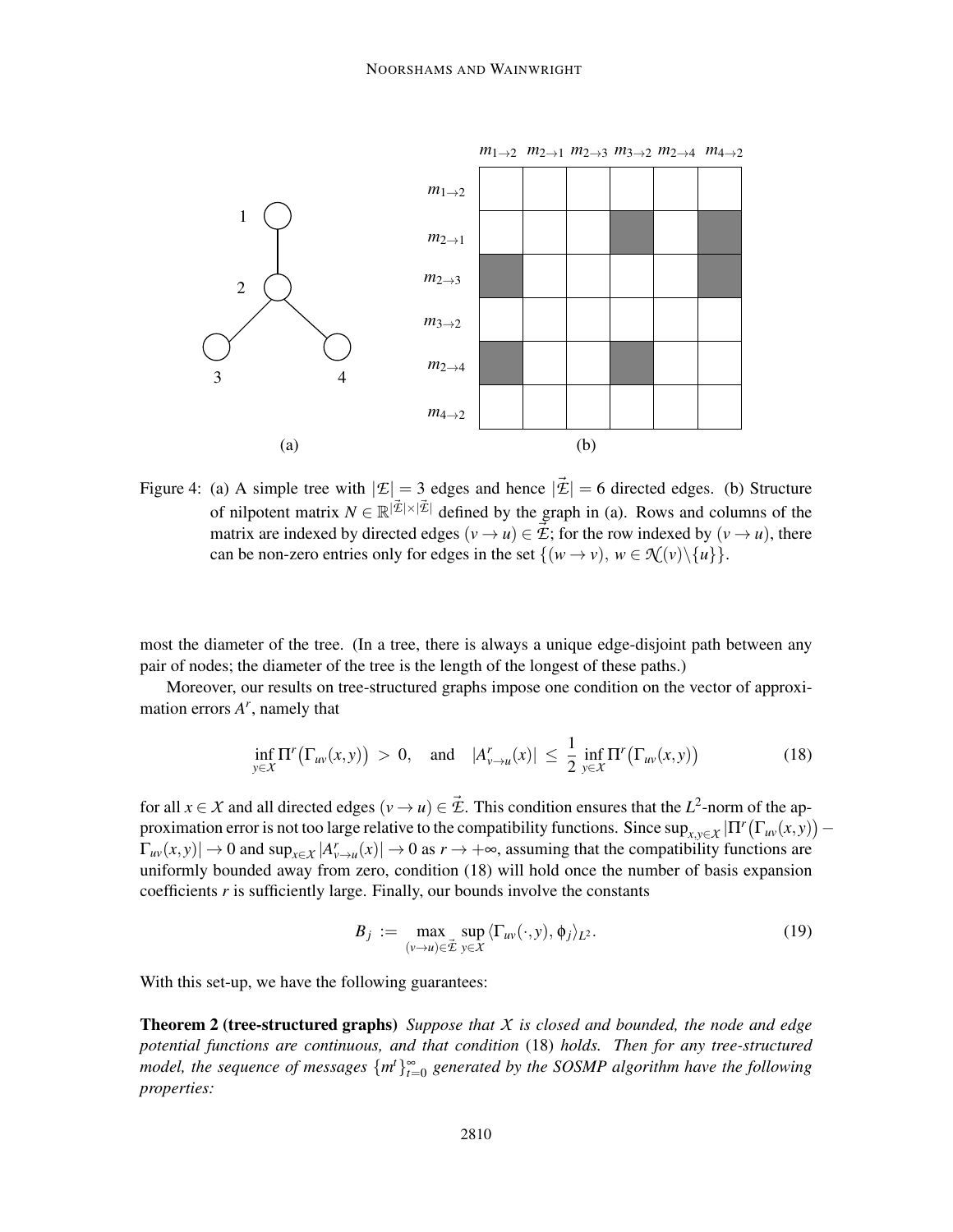(a) There is a nilpotent matrix  $N \in \mathbb{R}^{|\vec{\mathcal{I}}|\times|\vec{\mathcal{I}}|}$  such that the error vector  $\rho^2(\Delta^t)$  converges almost *surely to the set*

$$
\mathcal{B} := \big\{ e \in \mathbb{R}^{|\vec{\mathcal{L}}|} \mid |e| \preceq N(I-N)^{-1} \rho^2(A^r) \big\},
$$

*where*  $\preceq$  *denotes elementwise inequality for vectors.* 

*(b) Furthermore, for all iterations*  $t = 1, 2, \ldots$ *, we have* 

$$
\mathbb{E}[\rho^2(\Delta^t)] \preceq \left(12 \sum_{j=1}^r B_j^2\right) \frac{(I - \log t N)^{-1}}{t} (N \vec{1} + 8) + N(I - N)^{-1} \rho^2(A^r).
$$

To clarify the statement in part (a), it guarantees that the difference  $\rho^2(\Delta^t) - \Pi_{\mathcal{B}}(\rho^2(\Delta^t))$  between the error vector and its projection onto the set *B* converges almost surely to zero. Part (b) provides a quantitative guarantee on how quickly the expected absolute value of this difference converges to zero. In particular, apart from logarithmic factors in *t*, the convergence rate guarantees is of the order  $O(1/t)$ .

#### 4.2 Bounds for General Graphs

Our next theorem addresses the case of general graphical models. The behavior of the ordinary BP algorithm to a graph with cycles—in contrast to the tree-structured case—is more complicated. On one hand, for strictly positive potential functions (as considered in this paper), a version of Brouwer's fixed point theorem can be used to establish existence of fixed points (Wainwright and Jordan, 2008). However, in general, there may be multiple fixed points, and convergence is not guaranteed. Accordingly, various researchers have studied conditions that are sufficient to guarantee uniqueness of fixed points and/or convergence of the ordinary BP algorithm: one set of sufficient conditions, for both uniqueness and convergence, involve assuming that the BP update operator is a contraction in a suitable norm (e.g., Tatikonda and Jordan, 2002; Ihler et al., 2005; Mooij and Kappen, 2007; Roosta et al., 2008).

In our analysis of the SOSMP algorithm for a general graph, we impose the following form of *contractivity:* there exists a constant  $0 < \gamma < 2$  such that

$$
\|\mathcal{F}_{\nu\to u}(m)-\mathcal{F}_{\nu\to u}(m')\|_{L^2}\,\leq\,\left(1-\frac{\gamma}{2}\right)\sqrt{\frac{1}{|\mathcal{N}(\nu)\backslash\{u\}|}\sum_{w\in\mathcal{N}(\nu)\backslash\{u\}}||m_{w\to v}-m'_{w\to v}||_{L^2}^2},\qquad(20)
$$

for all directed edges  $(v \to u) \in \vec{\mathcal{L}}$ , and feasible messages *m*, and *m'*. We say that the ordinary BP algorithm is γ-contractive when condition  $(20)$  holds.

Theorem 3 (general graphs) *Suppose that the ordinary BP algorithm is* γ*-contractive* (20)*, and consider the sequence of messages*  $\{m^t\}_{t=0}^{\infty}$  generated with step-size  $\eta^t = 1/(\gamma(t+1))$ . Then for all  $t = 1, 2, \ldots$ , the error sequence  $\{\Delta^t_{v \to u}\}_{t=0}^{\infty}$  is bounded in mean-square as

$$
\mathbb{E}\left[\rho^2(\Delta^t)\right] \preceq \left[ \left(\frac{8\sum_{j=1}^r B_j^2}{\gamma^2}\right) \frac{\log t}{t} + \frac{1}{\gamma} \max_{(\nu \to u) \in \vec{\mathcal{E}}} ||A^r_{\nu \to u}||_{L^2}^2 \right] \vec{1}.
$$
 (21)

*where*  $A^{r}_{v\to u} = m^{*}_{v\to u} - \Pi^{r}(m^{*}_{v\to u})$  *is the approximation error on edge*  $(v \to u)$ *.*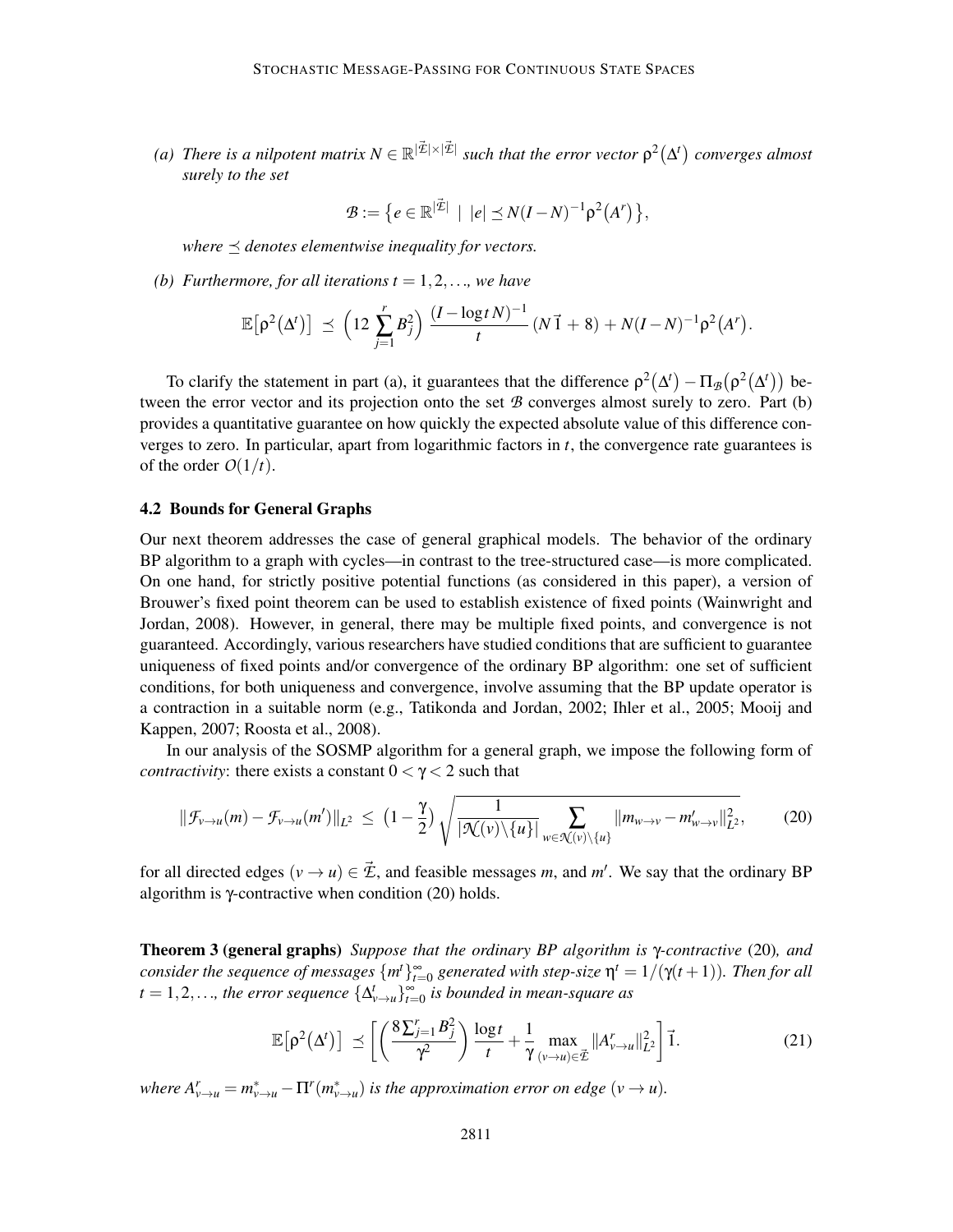Theorem 3 guarantees that under the contractivity condition (20), the SOSMP iterates converge to a neighborhood of the BP fixed point. The error offset depends on the approximation error term that decays to zero as  $r$  is increased. Moreover, disregarding the logarithmic factor, the convergence rate is  $O(1/t)$ , which is the best possible for a stochastic approximation scheme of this type (Nemirovsky and Yudin, 1983; Agarwal et al., 2012).

## 4.3 Explicit Rates for Kernel Classes

Theorems 2 and 3 are generic results that apply to any choices of the edge potential functions. In this section, we pursue a more refined analysis of the number of arithmetic operations that are required to compute a δ-*uniformly accurate* approximation to the BP fixed point  $m^*$ , where  $\delta > 0$  is a userspecified tolerance parameter. By a  $\delta$ -uniformly accurate approximation, we mean a collection of messages *m* such that

$$
\max_{(\nu \to u) \in \vec{\mathcal{E}}} \mathbb{E}\big[\|m_{\nu \to u} - m_{\nu \to u}^*\|_{L^2}^2\big] \leq \delta.
$$

In order to obtain such an approximation, we need to specify both the number of coefficients *r* to be retained, and the number of iterations that we should perform. Based on these quantities, our goal is to specify the *minimal number of basic arithmetic operations*  $T(\delta)$  that are sufficient to compute a δ-accurate message approximation.

In order to obtain concrete answers, we study this issue in the context of kernel-based potential functions. In many applications, the edge potentials  $\psi_{uv}: \mathcal{X} \times \mathcal{X} \to \mathbb{R}_+$  are symmetric and positive semidefinite (PSD) functions, frequently referred to as kernel functions.<sup>2</sup> Commonly used examples include the Gaussian kernel  $\psi_{uv}(x, y) = \exp(-\gamma ||x - y||_2^2)$ , the closely related Laplacian kernel, and other types of kernels that enforce smoothness priors. Any kernel function defines a positive semidefinite integral operator, namely via Equation  $(7)$ . When  $X$  is compact and the kernel function is continuous, then Mercer's theorem (Riesz and Nagy, 1990) guarantees that this integral operator has a countable set of eigenfunctions  $\{\phi_j\}_{j=1}^{\infty}$  that form an orthonormal basis of  $L^2(\mathcal{X};\mu)$ . Moreover, the kernel function has the expansion

$$
\Psi_{uv}(x,y) = \sum_{j=1}^{\infty} \lambda_j \phi_j(x) \phi_j(y),
$$

where  $\lambda_1 \geq \lambda_2 \geq \cdots \geq 0$  are the eigenvalues, all guaranteed to be non-negative. In general, the eigenvalues might differ from edge to edge, but we suppress this dependence for simplicity in exposition. We study kernels that are trace class, meaning that the eigenvalues are absolutely summable  $(i.e., \sum_{j=1}^{\infty} \lambda_j < \infty).$ 

For a given eigenvalue sequence  $\{\lambda_j\}_{j=1}^{\infty}$  and some tolerance  $\delta > 0$ , we define the *critical dimension*  $r^* = r^*(\delta; {\lambda_j})$  to be the smallest positive integer *r* such that

$$
\lambda_r \leq \delta. \tag{22}
$$

Since  $\lambda_j \to 0$ , the existence of  $r^* < \infty$  is guaranteed for any  $\delta > 0$ .

<sup>2.</sup> In detail, a PSD kernel function has the property that for all natural numbers *n* and  $\{x_1, \ldots, x_n\} \subset X$ , the  $n \times n$  kernel matrix with entries  $\psi_{uv}(x_i, x_j)$  is symmetric and positive semidefinite.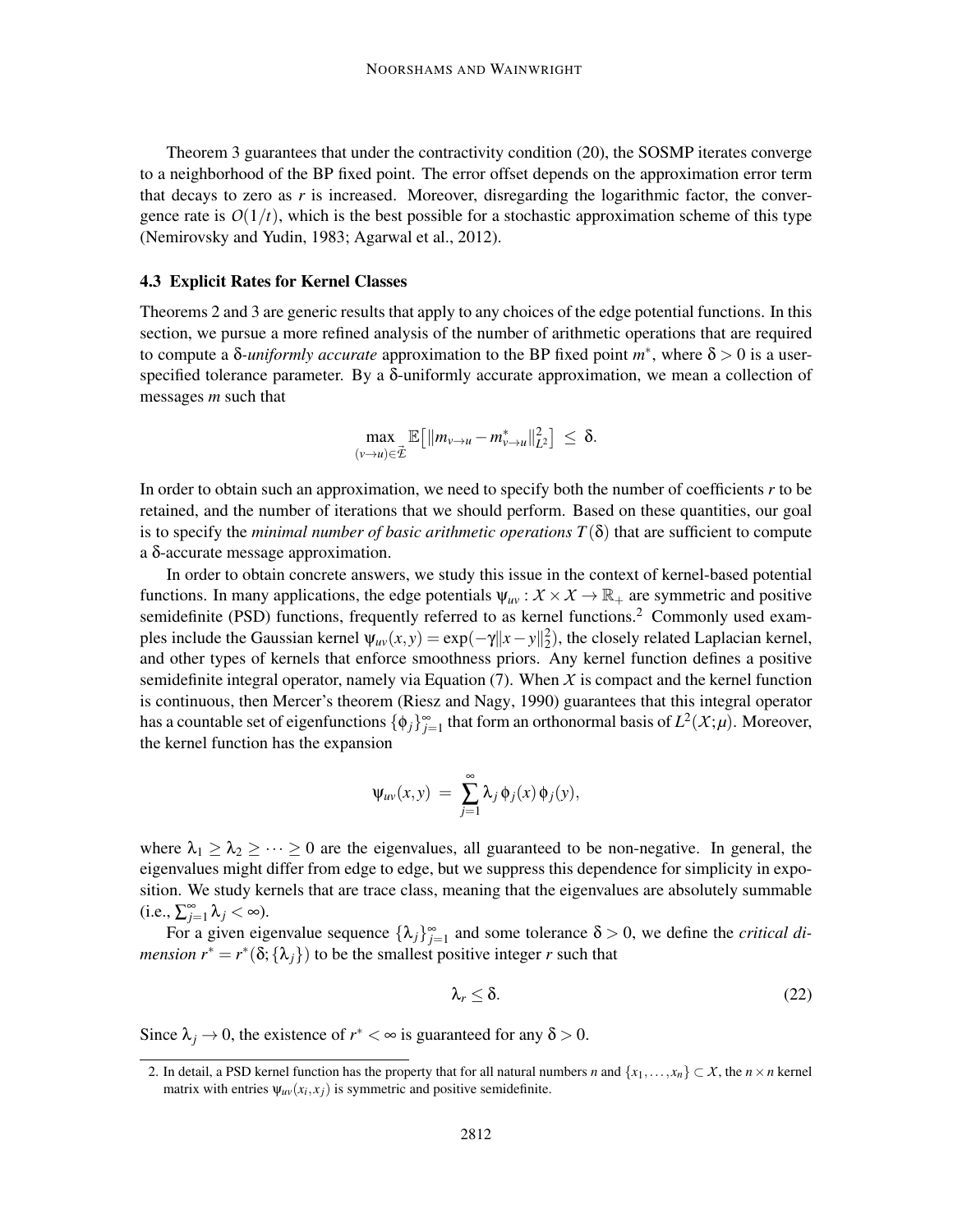Theorem 4 (complexity vs. accuracy) *In addition to the conditions of Theorem 3, suppose that the compatibility functions are defined by a symmetric PSD trace-class kernel with eigenvalues*  $\{\lambda_i\}$ *. If we run the SOSMP algorithm with r*∗ = *r* ∗ (δ;{λ*j*}) *basis coefficients, and k* = *O*(1) *samples, then it suffices to perform*

$$
T(\delta; \{\lambda_j\}) = O\Big(r^* \big(\sum_{j=1}^{r^*} \lambda_j^2\big) \left(1/\delta\right) \log(1/\delta)\Big)
$$
 (23)

*arithmetic operations per edge in order to obtain a* δ*-accurate message vector m.*

The proof of Theorem 4 is provided in Section 6.3. It is based on showing that the choice (22) suffices to reduce the approximation error to  $O(\delta)$ , and then bounding the total operation complexity required to also reduce the estimation error.

Theorem 4 can be used to derive explicit estimates of the complexity for various types of kernel classes. We begin with the case of kernels in which the eigenvalues decay at an inverse polynomial rate: in particular, given some  $\alpha > 1$ , we say that they exhibit  $\alpha$ -polynomial decay if there is a universal constant *C* such that

$$
\lambda_j \le C / j^{\alpha} \quad \text{for all } j = 1, 2, \dots \tag{24}
$$

Examples of kernels in this class include Sobolov spline kernels (Gu, 2002), which are a widely used type of smoothness prior. For example, the spline class associated with functions that are *s*-times differentiable satisfies the decay condition (24) with  $\alpha = 2s$ .

Corollary 5 *In addition to the conditions of Theorem 3, suppose that the compatibility functions are symmetric kernels with* α*-polynomial decay* (24)*. Then it suffices to perform*

$$
\mathit{T}_{poly}(\delta) = \mathit{O}\Big(\big(1/\delta\big)^{\frac{1+\alpha}{\alpha}}\log(1/\delta)\Big)
$$

*operations per edge in order to obtain a* δ*-accurate message vector m.*

The proof of this corollary is immediate from Theorem 4: given the assumption  $\lambda_j \leq C/j^{\alpha}$ , we see that  $r^* \le (C/\delta)^{\frac{1}{\alpha}}$  and  $\sum_{j=1}^{r^*} \lambda_j^2 = O(1)$ . Substituting into the bound (23) yields the claim. Corollary 5 confirms a natural intuition—namely, that it should be easier to compute an approximate BP fixed point for a graphical model with smooth potential functions. Disregarding the logarithmic factor (which is of lower-order), the operation complexity  $T_{\text{poly}}(\delta)$  ranges from  $O((1/\delta)^2)$ , obtained as  $\alpha \rightarrow 1^+$  all the way down to  $O(1/\delta)$ , obtained as  $\alpha \rightarrow +\infty$ .

Another class of widely used kernels are those with exponentially decaying eigenvalues: in particular, for some α > 0, we say that the kernel has α*-exponential decay* if there are universal constants  $(C, c)$  such that

$$
\lambda_j \le C \exp(-c j^{\alpha}) \qquad \text{for all } j = 1, 2, .... \tag{25}
$$

Examples of such kernels include the Gaussian kernel, which satisfies the decay condition (25) with  $\alpha = 2$  (e.g., Steinwart and Christmann, 2008).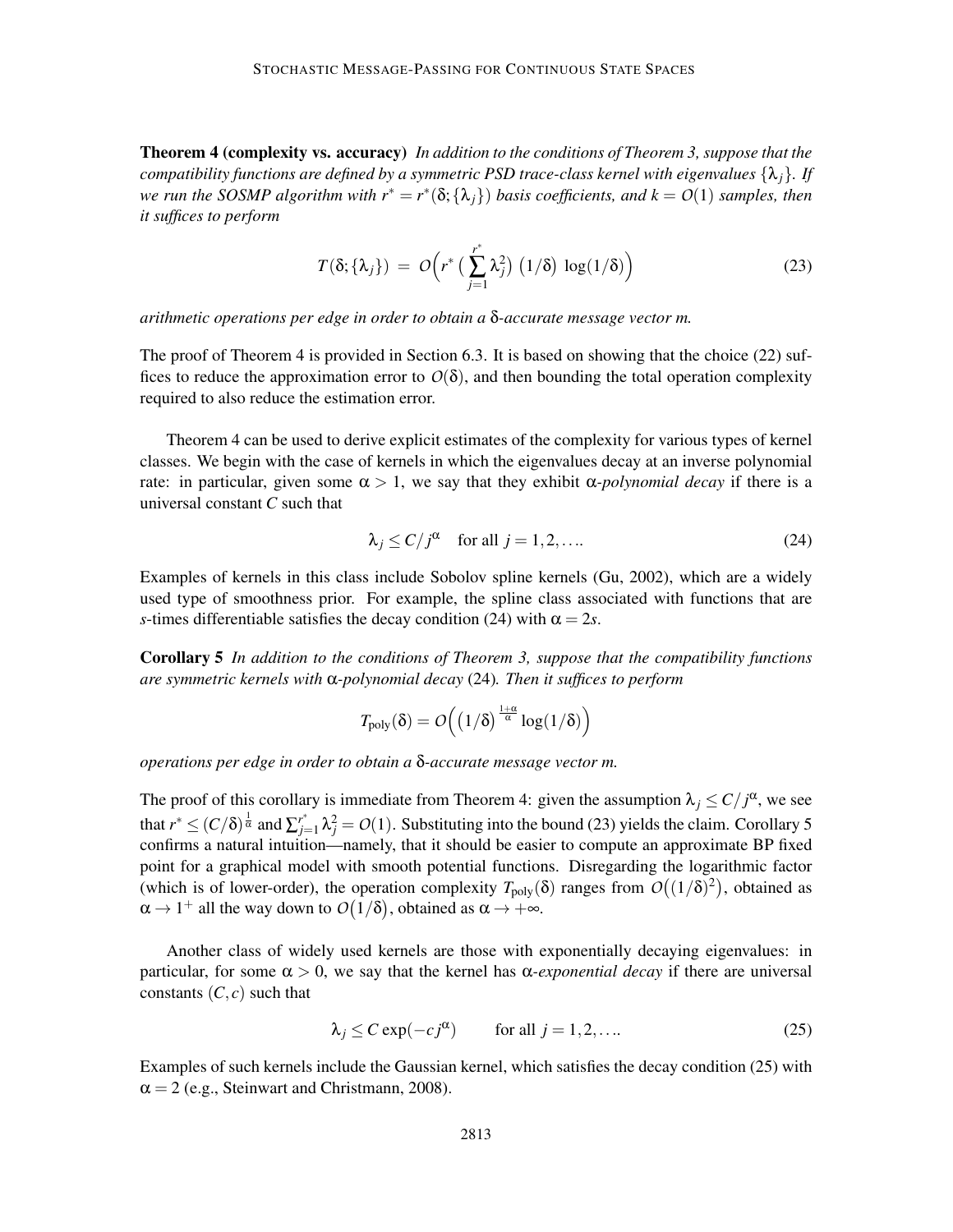

Figure 5: Plot of normalized error  $e^t/e^0$  vs. the number of iterations *t* for 10 different sample paths on a chain of size  $n = 100$ . The dashed lines are sample paths whereas the solid line is the mean square error. In this experiment node and edge potentials are mixtures of three Gaussians and we implemented SOSMP using the first  $r = 10$  Fourier coefficients with  $k = 5$  samples.

Corollary 6 *In addition to the conditions of Theorem 3, suppose that the compatibility functions are symmetric kernels with* α*-exponential decay* (25)*. Then it suffices to perform*

$$
T_{\exp}(\delta) = O\Big((1/\delta) \left(\log(1/\delta)\right)^{\frac{1+\alpha}{\alpha}}\Big) \tag{26}
$$

*operations per edge in order to obtain a uniformly* δ*-accurate message vector m.*

As with our earlier corollary, the proof of this claim is a straightforward consequence of Theorem 4. Corollary 6 demonstrates that kernel classes with exponentially decaying eigenvalues are not significantly different from parametric function classes, for which a stochastic algorithm would have operation complexity  $O(1/\delta)$ . Apart from the lower order logarithmic terms, the complexity bound (26) matches this parametric rate.

### 5. Experimental Results

In this section, we describe some experimental results that help to illustrate the theoretical predictions of the previous section.

## 5.1 Synthetic Data

We begin by running some experiments for a simple model, in which both the node and edge potentials are mixtures of Gaussians. More specifically, we form a graphical model with potential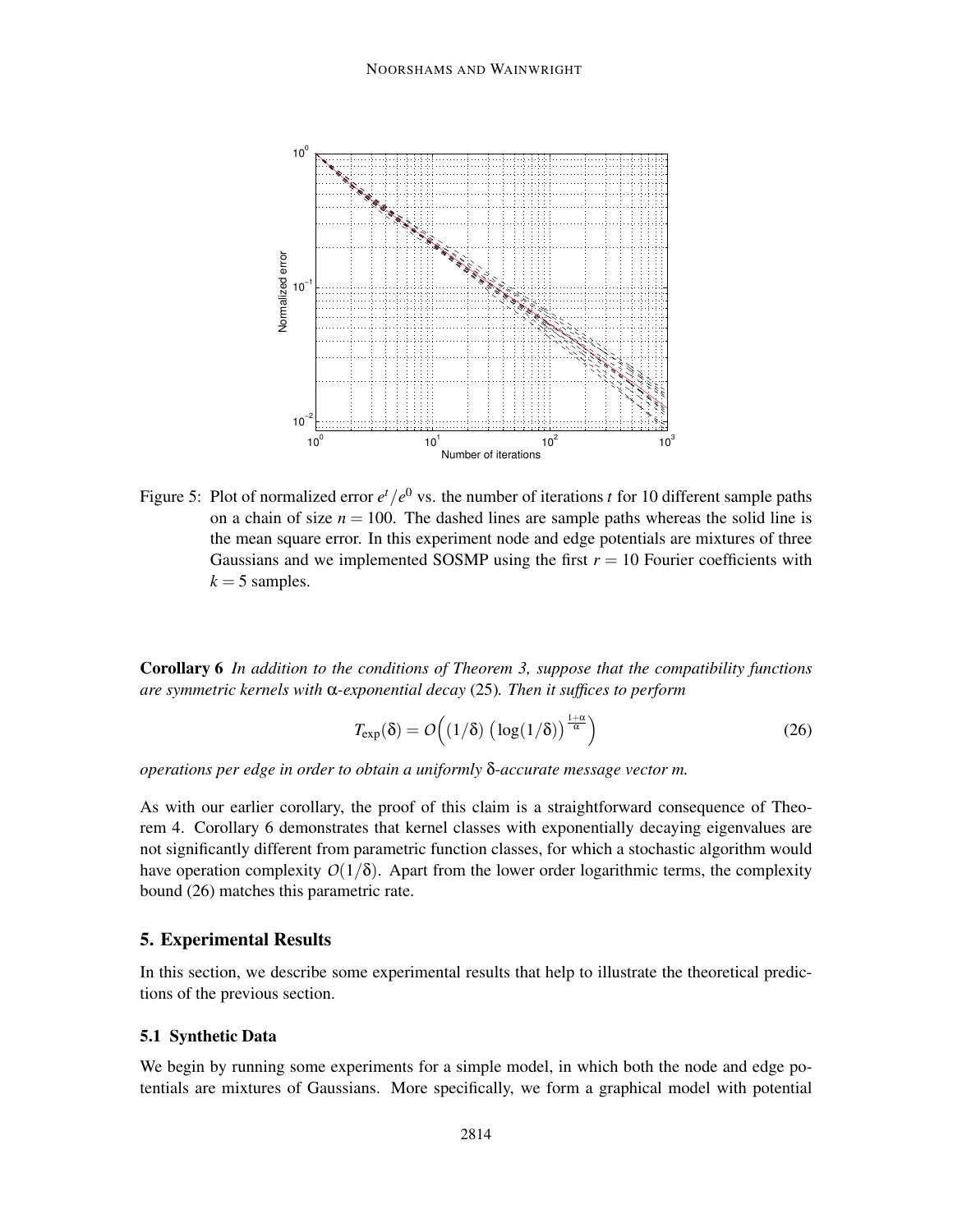functions of the form

$$
\psi_u(x_u) = \sum_{i=1}^3 \pi_{u;i} \exp\left(-\left(x_u - \mu_{u;i}\right)^2 / (2\sigma_{u;i}^2)\right), \text{ for all } u \in \mathcal{V}, \text{ and } (27)
$$

$$
\Psi_{uv}(x_u, x_v) = \sum_{i=1}^3 \pi_{uv;i} \exp\left(-(x_v - x_u)^2/(2\sigma_{uv;i}^2)\right) \text{ for all } (u, v) \in \mathcal{E},
$$
 (28)

where the non-negative mixture weights are normalized (i.e.,  $\sum_{i=1}^{3} \pi_{uv;i} = \sum_{i=1}^{3} \pi_{u;i} = 1$ ). For each vertex and edge and for all  $i = 1, 2, 3$ , the mixture parameters are chosen randomly from uniform distributions over the range  $\sigma_{u;i}^2$ ,  $\sigma_{uv;i}^2 \in (0,0.5]$  and  $\mu_{u;i} \in [-3,3]$ .

### 5.1.1 SAMPLE PATHS ON A TREE-STRUCTURED GRAPH

For a chain-structured graph with  $n = 100$  nodes, we first compute the fixed point of the standard BP, using direct numerical integration to compute the integrals, $3$  so to compute (a very accurate approximation of) the fixed point  $m^*$ . We compare this "exact" answer to the approximation obtained by running the SOSMP algorithm using the first  $r = 10$  Fourier basis coefficients and  $k = 5$  samples. Having run the SOSMP algorithm, we compute the average squared error

$$
e^{t} := \frac{1}{|\vec{\mathcal{L}}|} \sum_{(\nu \to u) \in \vec{\mathcal{L}}} \sum_{j=1}^{r} (a^{t}_{\nu \to u; j} - a^{*}_{\nu \to u; j})^{2}
$$
(29)

at each time  $t = 1, 2, \ldots$ 

Figure 5 provides plots of the error (29) versus the number of iterations for 10 different trials of the SOSMP algorithm. (Since the algorithm is randomized, each path is slightly different.) The plots support our claim of of almost sure convergence, and moreover, the straight lines seen in the log-log plots confirm that convergence takes place at a rate inverse polynomial in *t*.

#### 5.1.2 EFFECT OF THE NUMBER OF COEFFICIENTS *r* AND THE NUMBER OF SAMPLES *k*

In the next few simulations, we test the algorithm's behavior with respect to the number of expansion coefficients *r*, and number of samples *k*. In particular, Figure 6(a) illustrates the expected error, averaged over several sample paths, vs. the number of iterations for different number of expansion coefficients  $r \in \{2,3,5,10\}$  when  $k = 5$  fixed; whereas Figure 6(b) depicts the expected error vs. the number of iterations for different number of samples  $k \in \{1, 2, 5, 10\}$  when  $r = 10$  is fixed. As expected, in Figure 6(a), the error decreases monotonically, with the rate of  $1/t$ , till it hits a floor corresponding the offset incurred by the approximation error. Moreover, the error floor decreases with the number of expansion coefficients. On the other hand, in Figure 6(b), increasing the number of samples causes a downward shift in the error. This behavior is also expected since increasing the number of samples reduces the variance of the empirical expectation in Equation (12).

#### 5.1.3 EFFECT OF THE EDGE POTENTIAL SMOOTHNESS

In our next set of experiments, still on a chain with  $n = 100$  vertices, we test the behavior of the SOSMP algorithm on graphs with edge potentials of varying degrees of smoothness. In all cases,

<sup>3.</sup> In particular, we approximate the integral update (4) with its Riemann sum over the range *X* = [−5,5] and with 100 samples per unit time.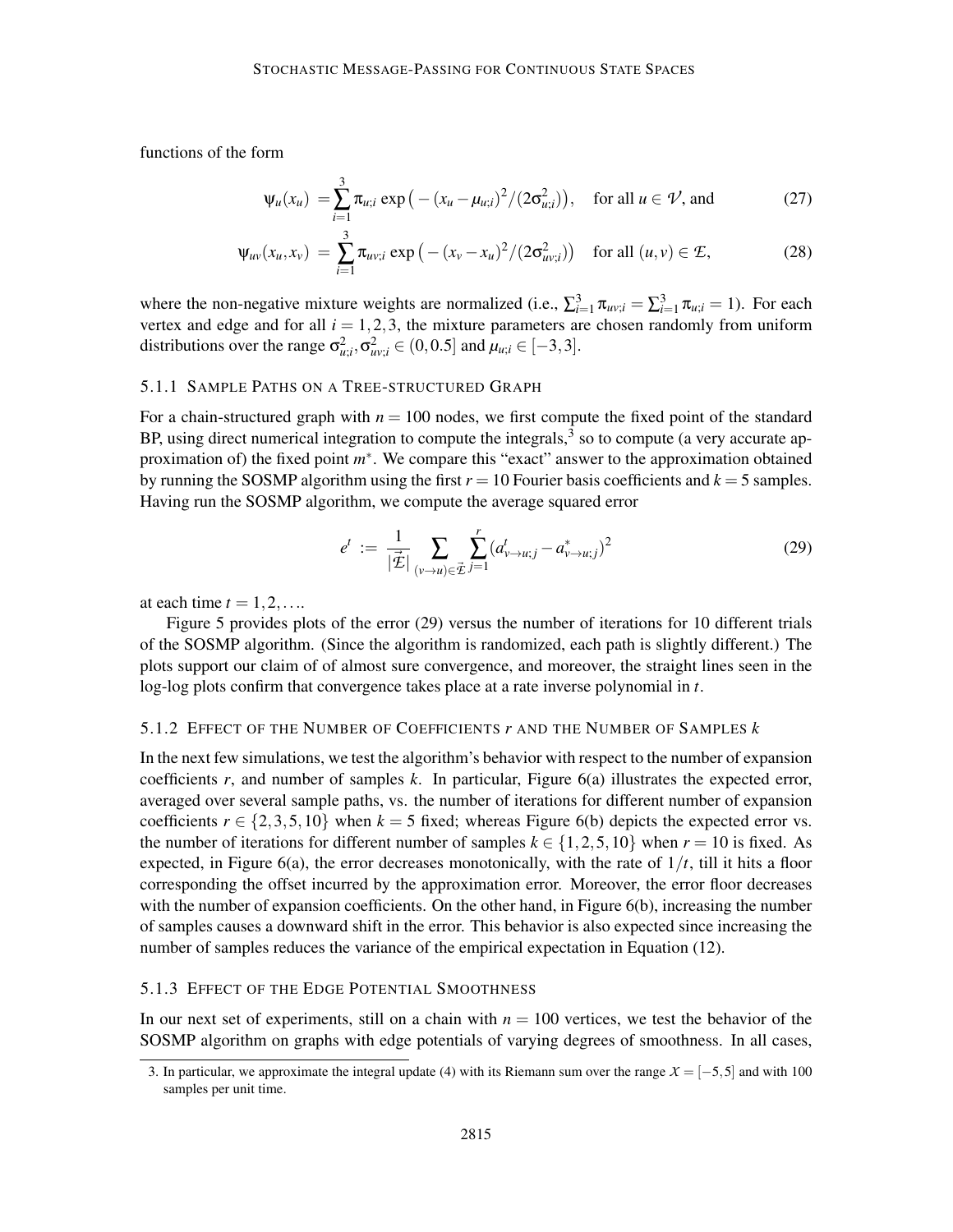

Figure 6: Normalized mean squared error  $\mathbb{E}[e^t/e^0]$  verses the number of iterations for a Markov chain with  $n = 100$  nodes, using potential functions specified by the mixture of Gaussians model (27) and (28). (a) Behavior as the number of expansion coefficients is varied over the range  $r \in \{2, 3, 5, 10\}$  with  $k = 5$  samples in all cases. As predicted by the theory, the error drops monotonically with the number of iterations until it hits a floor. The error floor, which corresponds to the approximation error incurred by message expansion truncation, decreases as the number of coefficients *r* is increased. (b) Mean squared error  $\mathbb{E}[e^t]$  verses the number of iterations *t* for different number of samples  $k \in \{1, 2, 5, 10\}$ , in all cases using  $r = 10$  coefficients. Increasing the number of samples  $k$  results in a downward shift in the error.

we use node potentials from the Gaussian mixture ensemble (27) previously discussed, but form the edge potentials in terms of a family of kernel functions. More specifically, consider the basis functions

$$
\phi_j(x) = \sin((2j-1)\pi(x+5)/10)
$$
 for  $j = 1, 2, ...$ 

each defined on the interval  $[-5, 5]$ . It is straightforward that the family  $\{\phi_j\}_{j=1}^{\infty}$  forms an orthonormal basis of  $L^2[-5, 5]$ . We use this basis to form the edge potential functions

$$
\Psi_{uv}(x, y) = \sum_{j=1}^{1000} (1/j)^{\alpha} \phi_j(x) \phi_j(y),
$$

where  $\alpha > 0$  is a parameter to be specified. By construction, each edge potential is a positive semidefinite kernel function satisfying the  $\alpha$ -polynomial decay condition (24).

Figure 7 illustrate the error curves for two different choices of the smoothness parameter: panel (a) shows  $\alpha = 0.1$ , whereas panel (b) shows  $\alpha = 1$ . For the larger value of  $\alpha$  shown in panel (b), the messages in the BP algorithm are smoother, so that the SOSMP estimates are more accurate with the same number of expansion coefficients. Moreover, similar to what we have observed previously, the error decays with the rate of  $1/t$  till it hits the error floor. Note that this error floor is lower for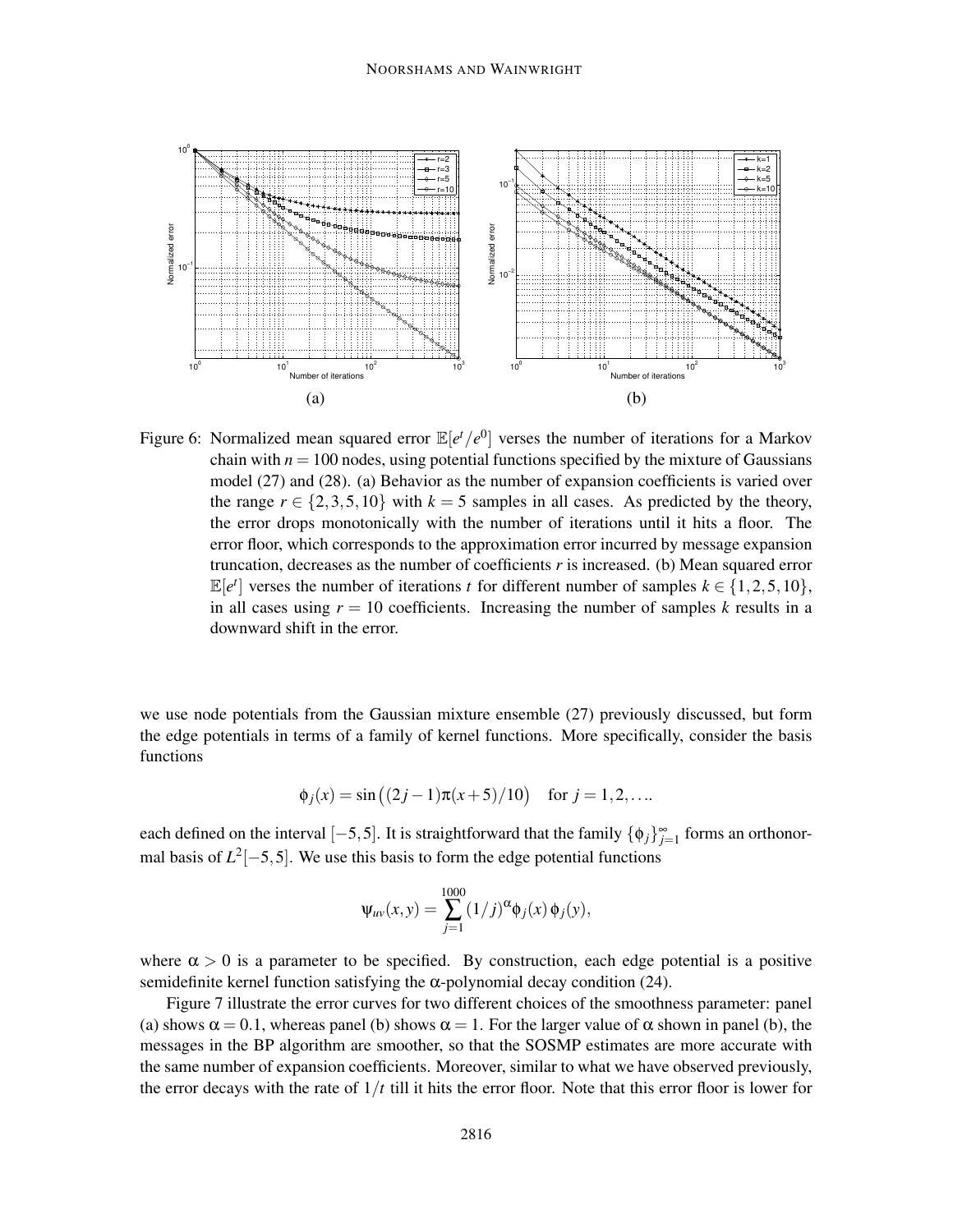

Figure 7: Plot of the estimation error  $e^t/e^0$  verses the number of iterations *t* for the cases of (a)  $\alpha = 0.1$  and (b)  $\alpha = 1$ . The BP messages are smoother when  $\alpha = 1$ , and accordingly the SOSMP estimates are more accurate with the same number of expansion coefficients. Moreover, the error decays with the rate of  $1/t$  till it hits a floor corresponding to the approximation error incurred by truncating the message expansion coefficients.

the smoother kernel ( $\alpha = 1$ ) compared to the rougher case ( $\alpha = 0.1$ ). Moreover, as predicted by our theory, the approximation error decays faster for the smoother kernel, as shown by the plots in Figure 8, in which we plot the final error, due purely to approximation effects, versus the number of expansion coefficients *r*. The semilog plot of Figure 8 shows that the resulting lines have different slopes, as would be expected.

#### 5.2 Computer Vision Application

Moving beyond simulated problems, we conclude by showing the SOSMP algorithm in application to a larger scale problem that arises in computer vision—namely, that of optical flow estimation (Baker et al., 2011). In this problem, the input data are two successive frames of a video sequence. We model each frame as a collection of pixels arrayed over a  $\sqrt{n} \times \sqrt{n}$  grid, and measured intensity values at each pixel location of the form  $\{I(i, j), I'(i, j)\}_{i, j=1}^{\sqrt{n}}$  $\bigvee_{i,j=1}^{n}$ . Our goal is to estimate a 2-dimensional motion vector  $x_u = (x_{u,1}, x_{u,2})$  that captures the local motion at each pixel  $u = (i, j)$ ,  $i, j = 1, 2, \ldots, \sqrt{n}$  of the image sequence.

In order to cast this optical flow problem in terms of message-passing on a graph, we adopt the model used by Boccignone et al. (2007). We model the local motion  $X_u$  as a 2-dimensional random vector taking values in the space  $X = [-d, d] \times [-d, d]$ , and associate the random vector  $X_u$  with vertex *u*, in a 2-dimensional grid (see Figure 1(a)). At node  $u = (i, j)$ , we use the change between the two image frames to specify the node potential

$$
\Psi_u(x_{u;1},x_{u;2}) \propto \exp\bigg(-\frac{(I(i,j)-I'(i+x_{u;1}, j+x_{u;2}))^2}{2\sigma_u^2}\bigg).
$$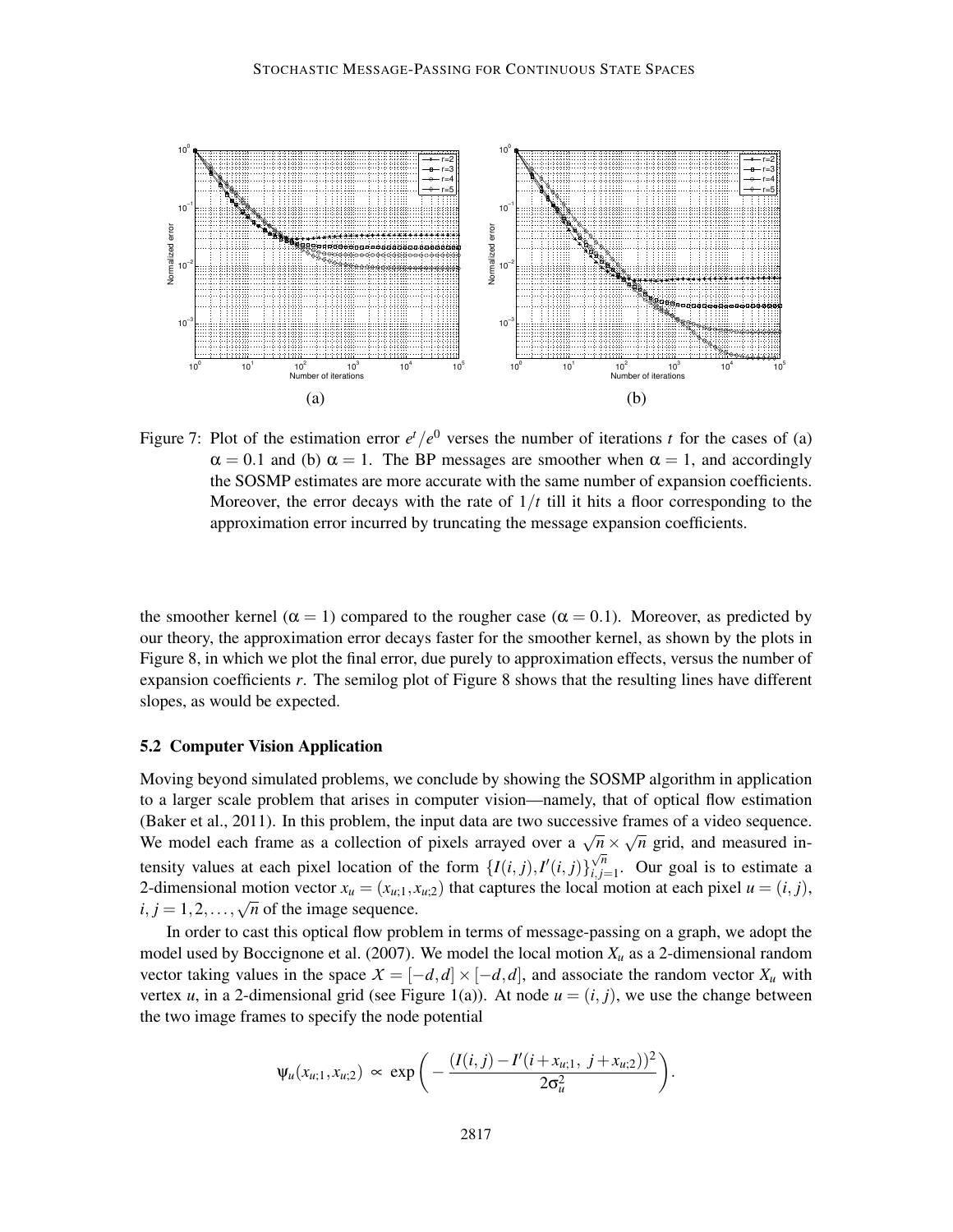

Figure 8: Final approximation error vs. the number of expansion coefficients for the cases of  $\alpha =$ 0.1 and  $\alpha = 1$ . As predicted by the theory, the error floor decays with a faster pace for the smoother edge potential.



Figure 9: Two frames, each of dimension  $250 \times 250$  pixels, taken from a video sequence of moving cars.

On each edge  $(u, v)$ , we introduce the potential function

$$
\Psi_{uv}(x_u,x_v) \propto \exp\bigg(-\frac{\|x_u-x_v\|^2}{2\sigma_{uv}^2}\bigg),\,
$$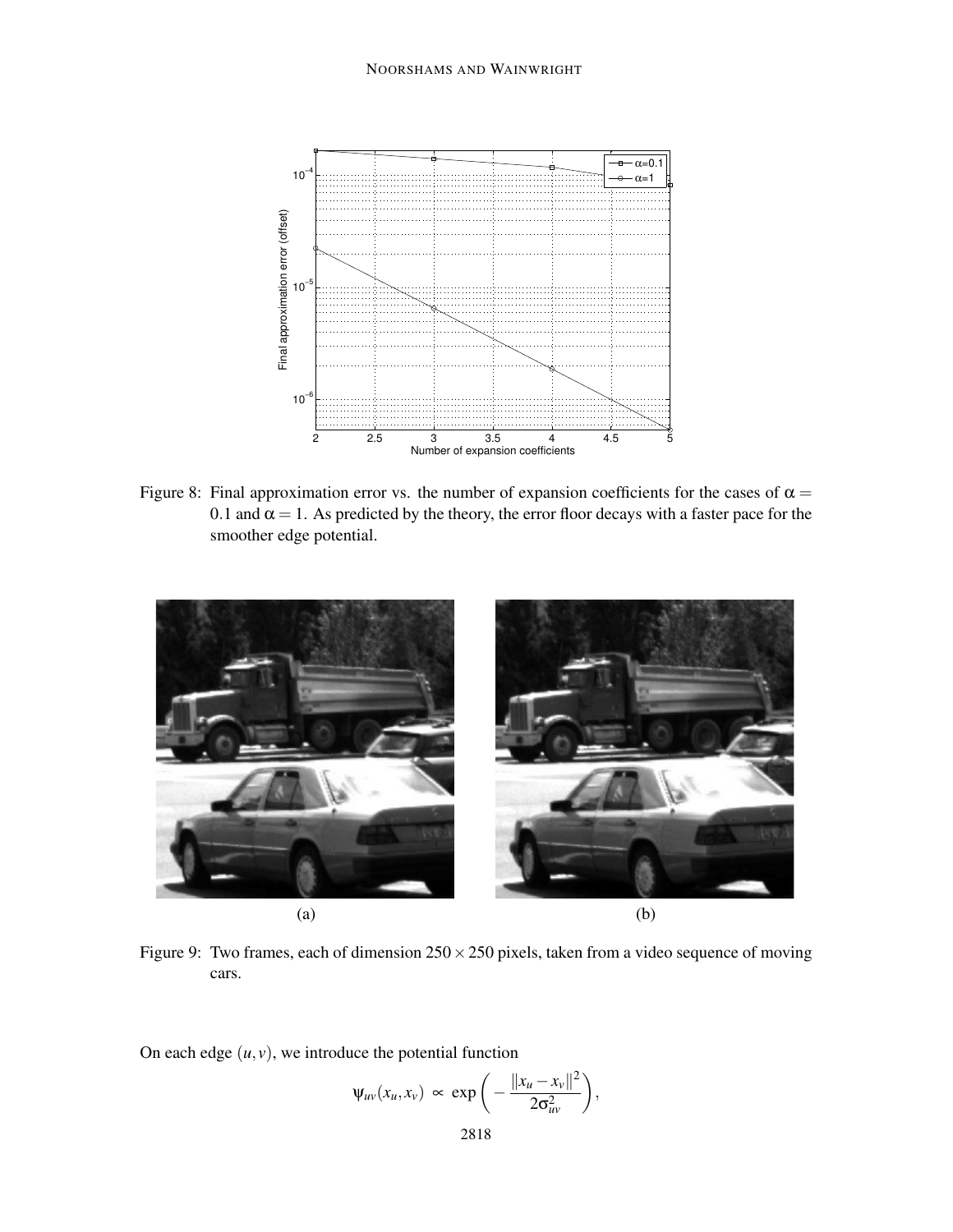which enforces a type of smoothness prior over the image.

To estimate the motion of a truck, we applied the SOSMP algorithm using the 2-dimensional Fourier expansion as our orthonormal basis to two  $250 \times 250$  frames from a truck video sequence (see Figure 9). We apply the SOSMP algorithm using the first  $r = 9$  coefficients and  $k = 3$  samples. Figure 10 shows the HSV (hue, saturation, value) codings of the estimated motions after  $t = 1,10,40$ iterations, in panels (a), (b) and (c) respectively. Panel (d) provides an illustration of the HSV encoding: hue is used to represent the angular direction of the motion whereas the speed (magnitude of the motion) is encoded by the saturation (darker colors meaning higher speeds). The initial estimates of the motion vectors are noisy, but it fairly rapidly converges to a reasonable optical flow field. (To be clear, the purpose of this experiment is not to show the effectiveness of SOSMP or BP as a particular method for optical flow, but rather to demonstrate its correctness and feasibility of the SOSMP in an applied setting.)

### 6. Proofs

We now turn to the proofs of our main results, which involve various techniques from concentration of measure, stochastic approximation, and functional analysis. For the reader's convenience, we provide a high-level outline here. We begin in Section 6.1 by proving Theorem 2 dealing with the case of tree-structured graphical models. In Section 6.2, we turn to the proof of Theorem 3 concerning the case of general graphs. Finally, in Section 6.3 we characterize the trade-off between computational complexity and accuracy by proving Theorem 4. Each section involve technical steps some of which are presented as lemmas. To increase the readability of the paper, proofs of the lemmas are deferred to the appendices and can be ignored without affecting the flow of the main argument.

### 6.1 Trees: Proof of Theorem 2

Our goal is to bound the error

$$
\|\Delta_{\nu\to u}^{t+1}\|_{L^2}^2 = \|m_{\nu\to u}^{t+1} - \Pi^r(m_{\nu\to u}^*)\|_{L^2}^2 = \sum_{j=1}^r \left(a_{\nu\to u;j}^{t+1} - a_{\nu\to u;j}^*\right)^2, \tag{30}
$$

where the final equality follows by Parseval's theorem. Here  $\{a_{\nu\to\mu;j}^*\}_{j=1}^r$  are the basis expansion coefficients that define the best *r*-approximation to the BP fixed point *m* ∗ . The following lemma provides an upper bound on this error in terms of two related quantities. First, we let  $\{b_{v \to u;j}^{\dagger}\}_{j=1}^{\infty}$  denote the basis function expansion coefficients of the  $\mathcal{F}_{v\to u}(\hat{m}^t)$ —that is,  $[\mathcal{F}_{v\to u}(\hat{m}^t)](\cdot) = \sum_{j=1}^{\infty} b_{v\to u;j}^i \phi_j(\cdot)$ . Second, for each  $j = 1, 2, ..., r$ , define the deviation  $\zeta_{\nu \to u;j}^{t+1} := \widetilde{b}_{\nu \to u;j}^{t+1} - b_{\nu \to u;j}^t$ , where the coefficients  $\widetilde{b}^{t+1}_{v \to u; j}$  are updated in Step 2(c) Figure 3.

**Lemma 7** For each iteration  $t = 0, 1, 2, \ldots$ , we have

$$
\|\Delta_{\nu\to u}^{t+1}\|_{L^{2}}^{2} \leq \underbrace{\frac{2}{t+1} \sum_{j=1}^{r} \sum_{\tau=0}^{t} \left[b_{\nu\to u;j}^{\tau} - a_{\nu\to u;j}^{*}\right]^{2}}_{Deterministic \ term \ D_{\nu\to u}^{t+1}} + \underbrace{\frac{2}{(t+1)^{2}} \sum_{j=1}^{r} \left[\sum_{\tau=0}^{t} \zeta_{\nu\to u;j}^{\tau+1}\right]^{2}}_{Stochastic \ term \ S_{\nu\to u}^{t+1}}.
$$
 (31)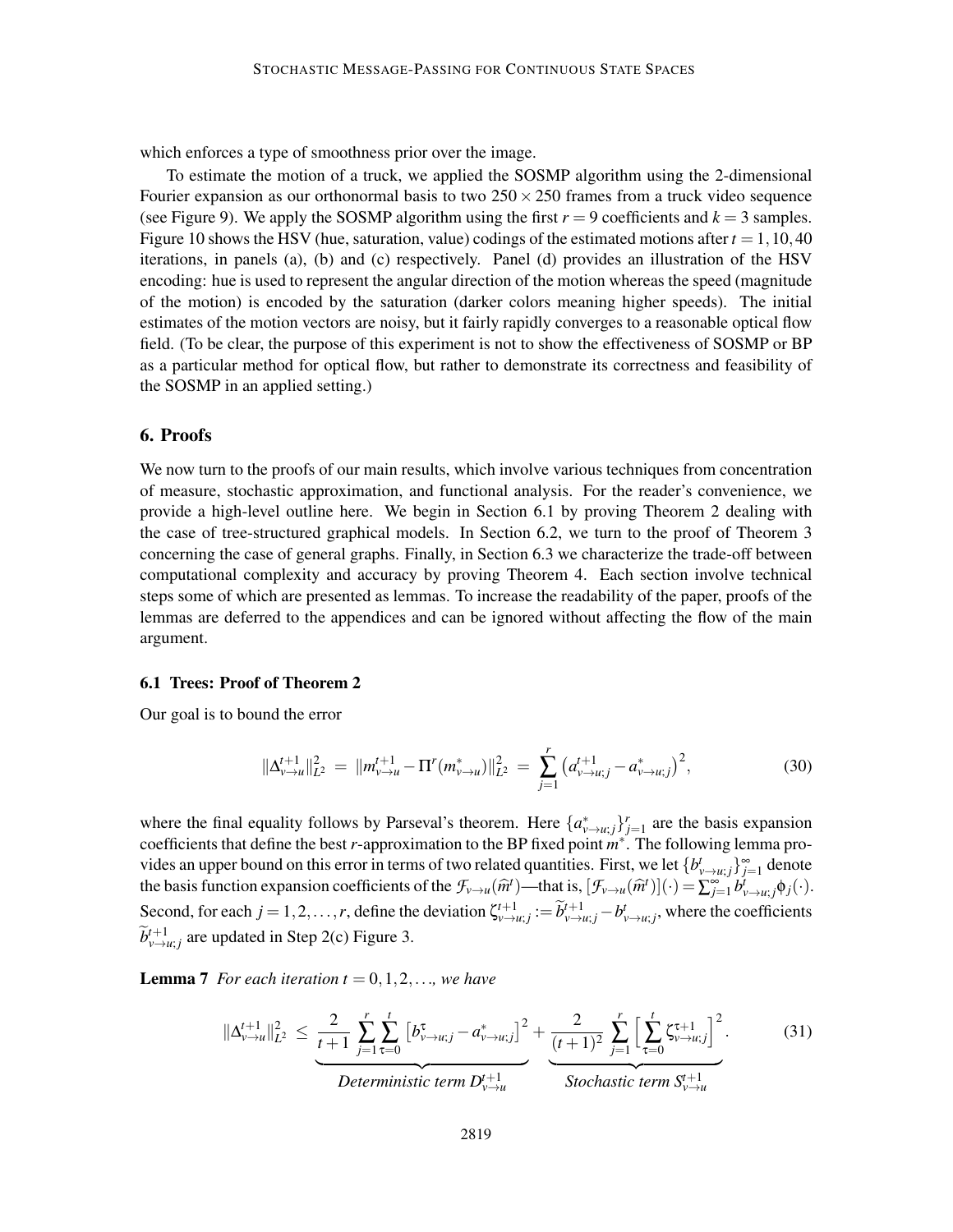#### NOORSHAMS AND WAINWRIGHT



Figure 10: Color coded images of the estimated motion vectors after (a)  $t = 1$ , (b)  $t = 10$ , (c)  $t = 40$ iterations. Panel (d) illustrates the hsv color coding of the flow. The color hue is used to encode the angular dimension of the motion, whereas the saturation level corresponds to the speed (length of motion vector). We implemented the SOSMP algorithm by expanding in the two-dimensional Fourier basis, using  $r = 9$  coefficients and  $k = 3$  samples. Although the initial estimates are noisy, it converges to a reasonable optical flow estimate after around 40 iterations.

The proof of this lemma is relatively straightforward; see Appendix A for the details. Note that inequality (31) provides an upper bound on the error that involves two terms: the first term  $D_{\nu\to u}^{t+1}$ depends only on the expansion coefficients  $\{b_{\nu \to \mu;j}^{\tau}, \tau = 0, \ldots, t\}$  and the BP fixed point, and therefore is a deterministic quantity when we condition on all randomness in stages up to step *t*. The second term  $S_{v\to w}^{t+1}$ , even when conditioned on randomness through step *t*, remains stochastic, since the coefficients  $\tilde{b}^{t+1}_{v\to u}$  (involved in the error term  $\zeta^{t+1}_{v\to u}$ ) are updated stochastically in moving from iteration *t* to  $t + 1$ .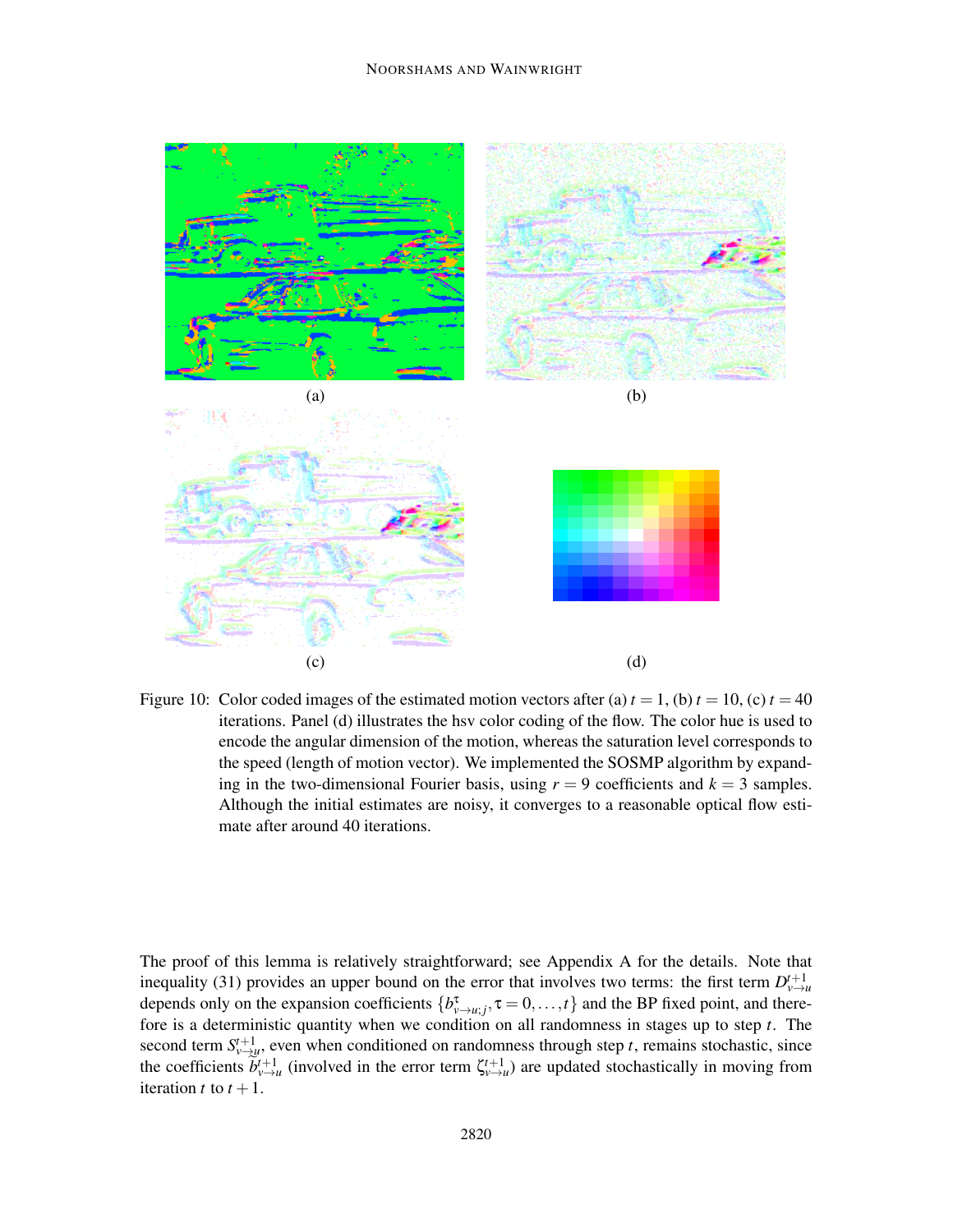We split the remainder of our analysis into three parts: (a) control of the deterministic component; (b) control of the stochastic term; and (c) combining the pieces to provide a convergence bound.

## 6.1.1 UPPER-BOUNDING THE DETERMINISTIC TERM

By the Pythagorean theorem, we have

$$
\sum_{\tau=0}^{t} \sum_{j=1}^{r} \left[ b_{\nu \to u;j}^{\tau} - a_{\nu \to u;j}^{*} \right]^2 \leq \sum_{\tau=0}^{t} \|\mathcal{F}_{\nu \to u}(\widehat{m}^t) - \mathcal{F}_{\nu \to u}(m^*)\|_{L^2}^2.
$$
 (32)

In order to control this term, we make use of the following lemma, proved in Appendix B:

**Lemma 8** *For all directed edges*  $(v \to u) \in \vec{E}$ , *there exist constants*  $\{L_{v \to u,w}, w \in \mathcal{N}(v) \setminus \{u\}\}\$  *such that*

$$
\|\mathcal{F}_{\nu \to u}(\widehat{m}^t) - \mathcal{F}_{\nu \to u}(m^*)\|_{L^2} \leq \sum_{w \in \mathcal{R}(\nu) \setminus \{u\}} L_{\nu \to u;w} \|\widehat{m}^t_{w \to \nu} - m^*_{w \to \nu}\|_{L^2},
$$

*for all*  $t = 1, 2, ...$ 

Substituting the result of Lemma 8 in Equation (32) and performing some algebra, we find that

$$
\sum_{\tau=0}^{t} \sum_{j=1}^{r} \left[ b_{\nu \to u;j}^{\tau} - a_{\nu \to u;j}^{*} \right]^2 \leq \sum_{\tau=0}^{t} \left( \sum_{w \in \mathcal{K}(\nu) \setminus \{u\}} L_{\nu \to u;w} \|\widehat{m}_{w \to \nu}^{\tau} - m_{w \to \nu}^* \|_{L^2} \right)^2
$$
\n
$$
\leq (d_{\nu} - 1) \sum_{\tau=0}^{t} \sum_{w \in \mathcal{K}(\nu) \setminus \{u\}} L_{\nu \to u;w}^2 \|\widehat{m}_{w \to \nu}^{\tau} - m_{w \to \nu}^* \|_{L^2}^2, \tag{33}
$$

where  $d_v$  is the degree of node  $v \in V$ . By definition, the message  $\hat{m}_{w \to v}^{\tau}$  is the  $L^2$ -projection of  $m_{w \to v}^{\tau}$ onto M. Since  $m^*_{w \to v} \in M$  and projection is non-expansive, we have

$$
\|\widehat{m}_{w \to v}^{\tau} - m_{w \to v}^*\|_{L^2}^2 \le \|m_{w \to v}^{\tau} - m_{w \to v}^*\|_{L^2}^2 \n= \|\Delta_{w \to v}^{\tau}\|_{L^2}^2 + \|A_{w \to v}^{\tau}\|_{L^2}^2,
$$
\n(34)

where in the second step we have used the Pythagorean identity and recalled the definitions of estimation error as well as approximation error from (14) and (15). Substituting the inequality (34) into the bound (33) yields

$$
\sum_{\tau=0}^t \sum_{j=1}^r \left[ b_{\nu \to u;j}^{\tau} - a_{\nu \to u;j}^{\ast} \right]^2 \le (d_{\nu} - 1) \sum_{\tau=0}^t \sum_{w \in \mathcal{K}(\nu) \setminus \{u\}} L^2_{\nu \to u;w} \left( \| \Delta_{w \to \nu}^{\tau} \|_{L^2}^2 + \| A_{w \to \nu}^{\tau} \|_{L^2}^2 \right).
$$

Therefore, introducing the convenient shorthand  $\tilde{L}_{\nu\to u,w} := 2(d_\nu - 1)L_{\nu\to u,w}^2$ , we have shown that

$$
D_{\nu \to u}^{t+1} \leq \frac{1}{t+1} \sum_{\tau=0}^{t} \sum_{w \in \mathcal{K}(\nu) \setminus \{u\}} \widetilde{L}_{\nu \to u, w} \left( \|\Delta_{w \to v}^{t}\|_{L^{2}}^{2} + \|A_{w \to v}^{r}\|_{L^{2}}^{2} \right).
$$
 (35)

We make further use of this inequality shortly.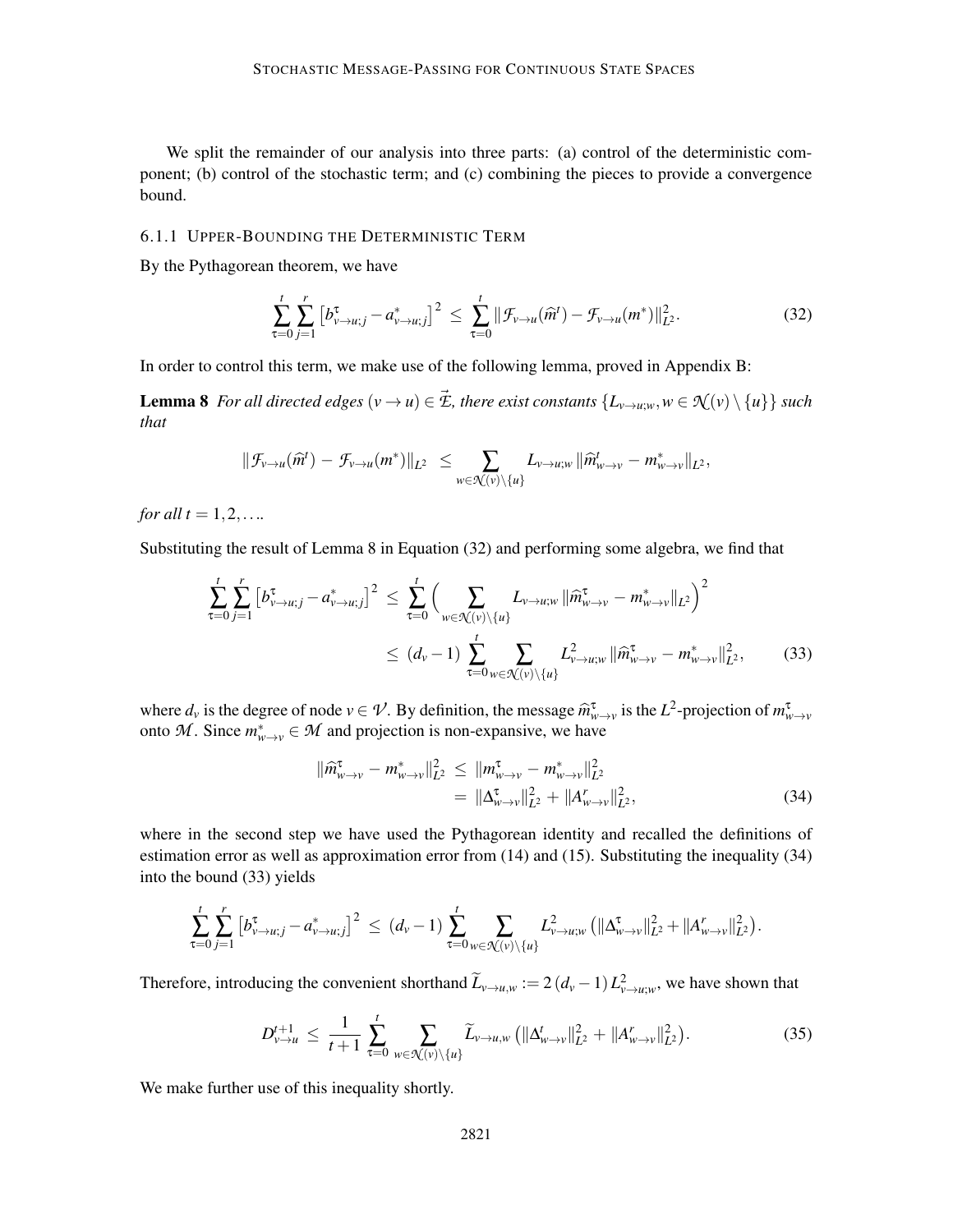## 6.1.2 CONTROLLING THE STOCHASTIC TERM

We now turn to the stochastic part of the inequality (31). Our analysis is based on the following fact, proved in Appendix C:

**Lemma 9** *For each t*  $\geq$  0, *let*  $G^t := \sigma(m^0, \ldots, m^t)$  *be the*  $\sigma$ -field generated by all messages through time t. Then for every fixed  $j = 1, 2, ..., r$ , the sequence  $\zeta_{v \to u;j}^{t+1} = \widetilde{b}_{v \to u;j}^{t+1} - b_{v \to u;j}^{t}$  is a bounded *martingale difference with respect to*  $\{G^t\}_{t=0}^{\infty}$ . In particular, we have  $|\zeta_{v\to u;j}^{t+1}| \le 2B_j$ , where  $B_j$  was *previously defined* (19)*.*

Based on Lemma 9, standard martingale convergence results (Durrett, 1995) guarantee that for each  $j = 1, 2, \ldots, r$ , we have  $\sum_{\tau=0}^{t} \zeta_{v \to u; j}^{\tau+1} / (t+1)$  converges to 0 almost surely (a.s.) as  $t \to \infty$ , and hence

$$
S_{\nu \to u}^{t+1} = \frac{2}{(t+1)^2} \sum_{j=1}^r \left\{ \sum_{\tau=0}^t \zeta_{\nu \to u;j}^{\tau+1} \right\}^2 = 2 \sum_{j=1}^r \left\{ \frac{1}{t+1} \sum_{\tau=0}^t \zeta_{\nu \to u;j}^{\tau+1} \right\}^2 \xrightarrow{\text{a.s.}} 0. \tag{36}
$$

Furthermore, we can apply the Azuma-Hoeffding inequality (Chung and Lu, 2006) in order to characterize the rate of convergence. For each  $j = 1, 2, ..., r$ , define the non-negative random variable  $Z_j := \left\{ \sum_{\tau=0}^t \zeta_{\nu \to u;j}^{\tau+1} \right\}^2 / (t+1)^2$ . Since  $|\zeta_{\nu \to u;j}^{\tau+1}| \le 2B_j$ , for any  $\delta \ge 0$ , we have

$$
\mathbb{P}\big(Z_j \geq \delta\big) \, = \, \mathbb{P}\big(\sqrt{Z_j} \, \geq \, \sqrt{\delta}\big) \, \leq \, 2 \, \exp\bigg(-\frac{(t+1)\,\delta}{8\,B_j^2}\bigg),
$$

for all  $\delta$  > 0. Moreover,  $Z_j$  is non-negative; therefore, integrating its tail bound we can compute the expectation

$$
\mathbb{E}[Z_j] = \int_0^\infty \mathbb{P}\big(Z_j \geq \delta\big) d\delta \leq 2 \int_0^\infty \exp\bigg(-\frac{(t+1)\,\delta}{8B_j^2}\bigg) d\delta = \frac{16B_j^2}{t+1},
$$

and consequently

$$
\mathbb{E}\big[|S_{\nu\to u}^{t+1}|\big] \ \leq \ \frac{32\sum_{j=1}^r B_j^2}{t+1}.
$$

## 6.1.3 ESTABLISHING CONVERGENCE

We now make use of the results established so far to prove the claims. Substituting the upper bound (35) on  $D_{v\to u}^{t+1}$  into the decomposition (31) from Lemma 7, we find that

$$
\|\Delta_{\nu\to u}^{t+1}\|_{L^2}^2 \le \frac{1}{t+1} \sum_{\tau=0}^t \sum_{w \in \mathcal{K}(\nu) \setminus \{u\}} \widetilde{L}_{\nu\to u,w} \left\{ \|\Delta_{w\to v}^{\tau}\|_{L^2}^2 + \|A_{w\to v}^r\|_{L^2}^2 \right\} + S_{\nu\to u}^{t+1}.
$$
 (37)

For convenience, let us introduce the vector  $T^{t+1} = \{T^{t+1}_{v \to u}, (v \to u) \in \vec{\mathcal{L}}\} \in \mathbb{R}^{|\vec{\mathcal{L}}|}$  with entries

$$
T_{\nu \to u}^{t+1} := \frac{1}{t+1} \left\{ \sum_{w \in \mathcal{N}(\nu) \setminus \{u\}} \widetilde{L}_{\nu \to u, w} \left\| \Delta_{w \to \nu}^0 \right\|_{L^2}^2 \right\} + S_{\nu \to u}^{t+1}.
$$
 (38)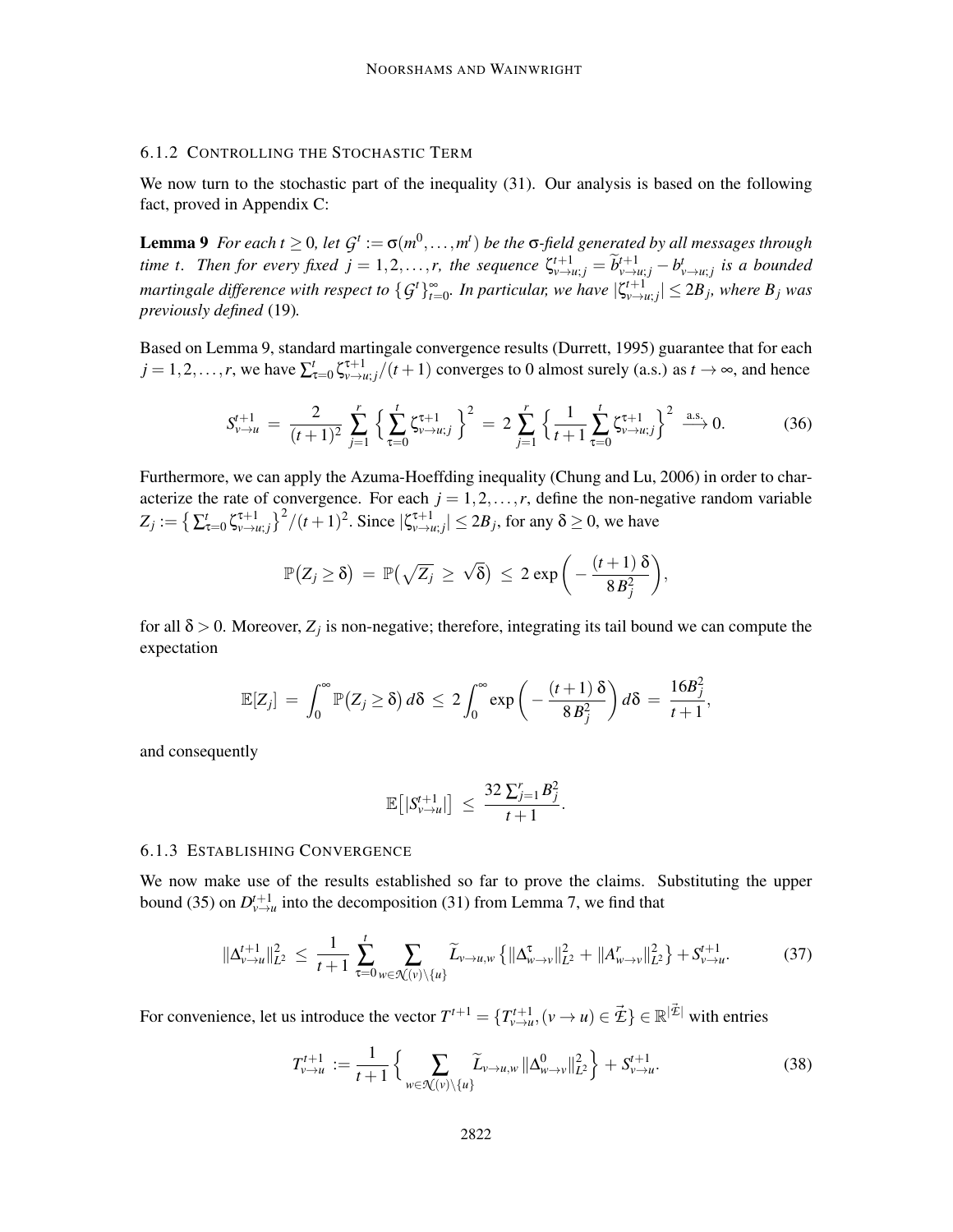Now define a matrix  $N \in \mathbb{R}^{|\vec{\mathcal{E}}| \times |\vec{\mathcal{E}}|}$  with entries indexed by the directed edges and set to

$$
N_{v\to u, w\to s} := \begin{cases} \widetilde{L}_{v\to u, w} & \text{if } s = v \text{ and } w \in \mathcal{N}(v) \setminus \{u\} \\ 0 & \text{otherwise.} \end{cases}
$$

In terms of this matrix and the error terms  $\rho^2(\cdot)$  previously defined in Equations (16) and (17), the scalar inequalities (37) can be written in the matrix form

$$
\rho^{2}(\Delta^{t+1}) \preceq N \left[ \frac{1}{t+1} \sum_{\tau=1}^{t} \rho^{2}(\Delta^{\tau}) \right] + N \rho^{2}(A^{r}) + T^{t+1}, \tag{39}
$$

where  $\preceq$  denotes the element-wise inequality based on the orthant cone.

From Lemma 1 in the paper by Noorshams and Wainwright (2013), we know that the matrix *N* is guaranteed to be nilpotent with degree  $\ell$  equal to the graph diameter. Consequently, unwrapping the recursion (39) for a total of  $\ell = \text{diam}(\mathcal{G})$  times yields

$$
\rho^2(\Delta^{t+1}) \preceq T_0^{t+1} + N T_1^{t+1} + \ldots + N^{\ell-1} T_{\ell-1}^{t+1} + (N + N^2 + \ldots + N^{\ell}) \rho^2(A^r),
$$

where we define  $T_0^{t+1} \equiv T^{t+1}$ , and then recursively  $T_s^{t+1} := (\sum_{i=1}^t T_{s-1}^{\tau})/(t+1)$  for  $s = 1, 2, ..., \ell-1$ . By the nilpotency of *N*, we have the identity  $I + N + \ldots + N^{\ell-1} = (I - N)^{-1}$ ; so we can further simplify the last inequality

$$
\rho^2(\Delta^{t+1}) \preceq \sum_{s=0}^{\ell-1} N^s T_s^{t+1} + N (I - N)^{-1} \rho^2(A^r). \tag{40}
$$

Recalling the definition  $\mathcal{B} := \{e \in \mathbb{R}^{|\vec{\mathcal{E}}|} \mid |e| \preceq N(I-N)^{-1} \rho^2(A^r)\}$ , inequality (40) implies that

$$
\left|\rho^{2}(\Delta^{t+1}) - \Pi_{\mathcal{B}}(\rho^{2}(\Delta^{t+1}))\right| \preceq \sum_{s=0}^{\ell-1} N^{s} T_{s}^{t+1}.
$$
\n(41)

We now use the bound  $(41)$  to prove both parts of Theorem 2.

To prove the almost sure convergence claim in part (a), it suffices to show that for each  $s =$ 0,1,...,  $\ell-1$ , we have  $T_s^t$   $\xrightarrow{a.s.} 0$  as  $t \to +\infty$ . From Equation (36) we know  $S_{\nu\to u}^{t+1} \to 0$  almost surely as  $t \to \infty$ . In addition, the first term in (38) is at most  $O(1/t)$ , so that also converges to zero as  $t \to \infty$ . Therefore, we conclude that  $T_0^t \xrightarrow{a.s.} 0$  as  $t \to \infty$ . In order to extend this argument to higher-order terms, let us recall the following elementary fact from real analysis (Royden, 1988): for any sequence of real numbers  $\{x^t\}_{t=0}^{\infty}$  such that  $x^t \to 0$ , then we also have  $(\sum_{\tau=0}^t x^{\tau})/t \to 0$ . In order to apply this fact, we observe that  $T_0^t \xrightarrow{a.s.} 0$  means that for almost every sample point  $\omega$  the deterministic sequence  $\{T_0^{t+1}(\omega)\}_{t=0}^{\infty}$  converges to zero. Consequently, the above fact implies that  $T_1^{t+1}(\omega) = (\sum_{\tau=1}^t T_0^{\tau}(\omega))/(t+1) \to 0$  as  $t \to \infty$  for almost all sample points  $\omega$ , which is equivalent to asserting that  $T_1^t \xrightarrow{a.s.} \vec{0}$ . Iterating the same argument, we establish  $T_s^{t+1} \xrightarrow{a.s.} \vec{0}$  for all  $s = 0, 1, ..., \ell$ 1, thereby concluding the proof of Theorem 2(a).

Taking the expectation on both sides of the inequality (41) yields

$$
\mathbb{E}\big[|\rho^2(\Delta^{t+1}) - \Pi_{\mathcal{B}}\big(\rho^2(\Delta^{t+1})\big)|\big] \preceq \sum_{s=0}^{\ell-1} N^s \mathbb{E}[T_s^{t+1}] \tag{42}
$$

so that it suffices to upper bound the expectations  $\mathbb{E}[T_s^{t+1}]$  for  $s = 0, 1, ..., \ell-1$ . In Appendix D, we prove the following result: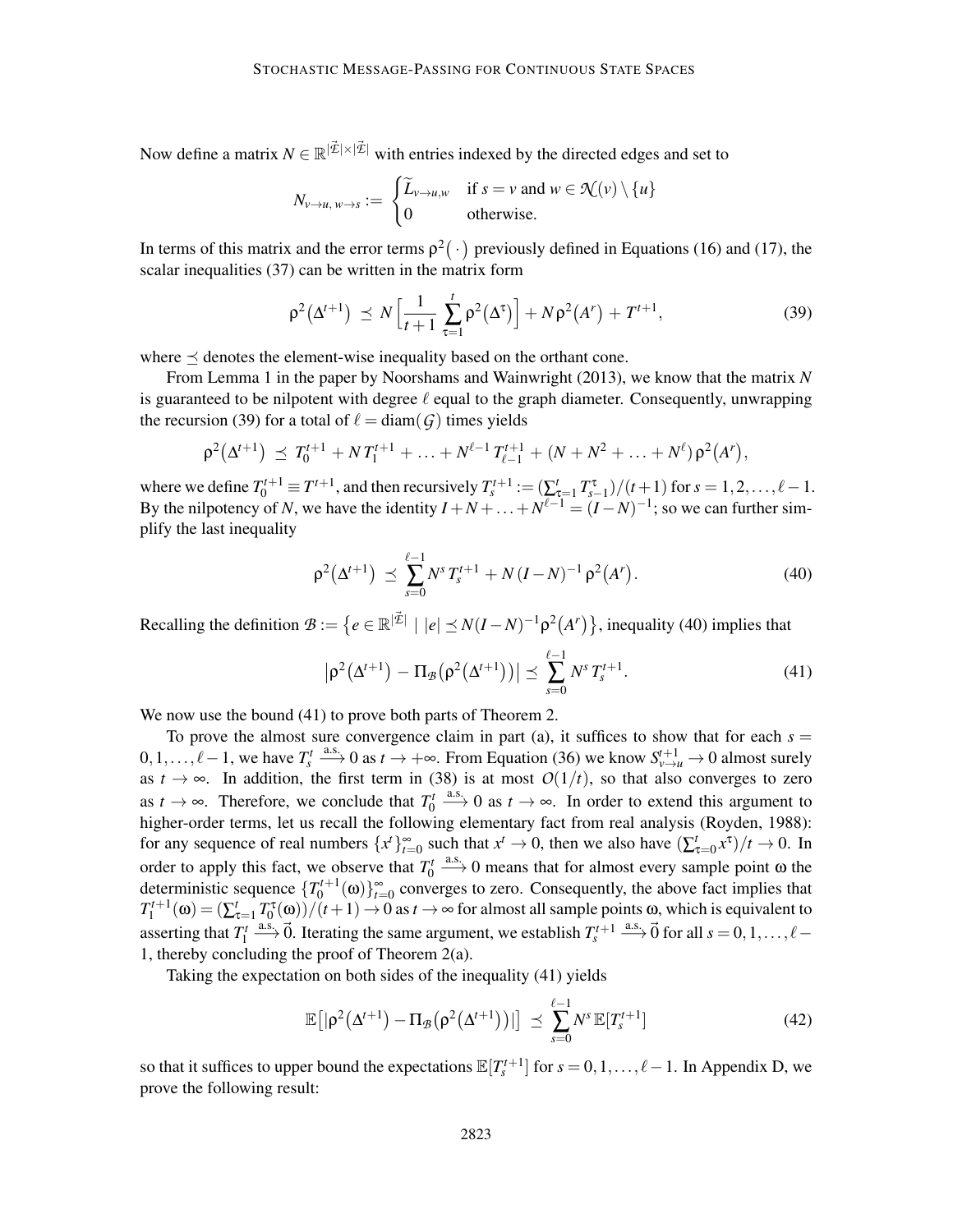**Lemma 10** Define the  $|\vec{\mathcal{E}}|$ -vector  $\vec{v} := \left\{ \sum_{j=1}^r B_j^2 \right\} (4N\vec{1} + 32)$ . Then for all  $s = 0, 1, \ldots, \ell - 1$  and  $t = 0, 1, 2, \ldots,$ 

$$
\mathbb{E}[T_s^{t+1}] \preceq \frac{\vec{v}}{t+1} \left( \sum_{u=0}^s \frac{(\log(t+1))^u}{u!} \right). \tag{43}
$$

Using this lemma, the proof of part (b) follows easily. In particular, substituting the bounds (43) into Equation (42) and doing some algebra yields

$$
\mathbb{E}\big[|\rho^2(\Delta^{t+1}) - \Pi_{\mathcal{B}}(\rho^2(\Delta^{t+1}))|\big] \preceq \sum_{s=0}^{\ell-1} N^s \sum_{u=0}^s \frac{(\log(t+1))^u}{u!} \left(\frac{\vec{v}}{t+1}\right)
$$
  

$$
\preceq 3 \sum_{s=0}^{\ell-1} (\log(t+1))^s N^s \left(\frac{\vec{v}}{t+1}\right)
$$
  

$$
\preceq 3 (I - \log(t+1)N)^{-1} \left(\frac{\vec{v}}{t+1}\right),
$$

where again we used the fact that  $N^{\ell} = 0$ .

## 6.2 General Graphs: Proof of Theorem 3

Recall the definition of the estimation error  $\Delta_{\nu\to\mu}^t$  from (14). By Parseval's identity we know that  $||\Delta_{\nu\to u}^t||_{L^2}^2 = \sum_{j=1}^r (a_{\nu\to u;j}^t - a_{\nu\to u;j}^*)^2$ . For convenience, we introduce the following shorthands for mean squared error on the directed edge  $(v \rightarrow u)$ 

$$
\bar{\rho}^2(\Delta_{\nu \to u}^t) := \mathbb{E}[\|\Delta_{\nu \to u}^t\|_{L^2}^2] = \mathbb{E}\Big[\sum_{j=1}^r (a_{\nu \to u;j}^t - a_{\nu \to u;j}^*)^2\Big],
$$

as well as the  $\ell_{\infty}$  error

$$
\bar{\rho}^2_{\text{max}}(\Delta^t) \ := \ \max_{(\nu \to u) \in \vec{\mathcal{I}}} \mathbb{E}[\|\Delta^t_{\nu \to u}\|_{L^2}^2],
$$

similarly defined for approximation error

$$
\rho_{\max}^2(A^r) \, := \, \max_{(\nu \to u) \in \vec{\mathcal{L}}} \|A^r_{\nu \to u}\|_{L^2}^2.
$$

Using the definition of  $\bar{\rho}^2(\Delta^t_{v\to u})$ , some algebra yields

$$
\bar{\rho}^{2}(\Delta_{\nu \to u}^{t+1}) - \bar{\rho}^{2}(\Delta_{\nu \to u}^{t}) = \mathbb{E}\Big[\sum_{j=1}^{r} \left(a_{\nu \to u;j}^{t+1} - a_{\nu \to u;j}^{*}\right)^{2} - \sum_{j=1}^{r} \left(a_{\nu \to u;j}^{t} - a_{\nu \to u;j}^{*}\right)^{2}\Big]
$$
\n
$$
= \mathbb{E}\Big[\sum_{j=1}^{r} \left\{a_{\nu \to u;j}^{t+1} - a_{\nu \to u;j}^{t}\right\} \left\{\left(a_{\nu \to u;j}^{t+1} - a_{\nu \to u;j}^{t}\right) + 2\left(a_{\nu \to u;j}^{t} - a_{\nu \to u;j}^{*}\right)\right\}\Big].
$$

From the update Equation (13), we have

$$
a_{v\rightarrow u;j}^{t+1}-a_{v\rightarrow u;j}^t = \eta^t \left(\widetilde{b}_{v\rightarrow u;j}^{t+1}-a_{v\rightarrow u;j}^t\right),
$$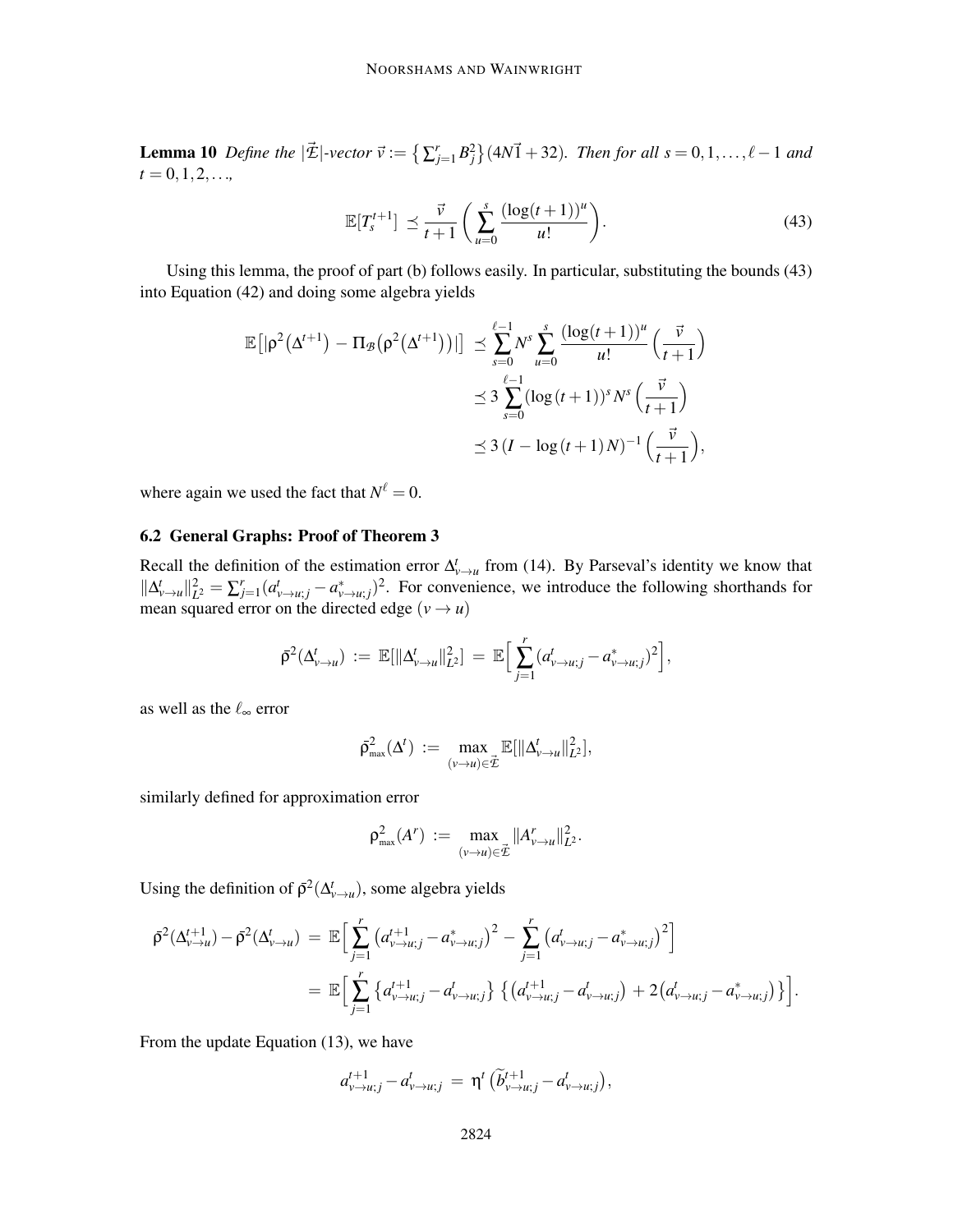and hence

$$
\bar{\rho}^{2}(\Delta_{\nu \to u}^{t+1}) - \bar{\rho}^{2}(\Delta_{\nu \to u}^{t}) = U_{\nu \to u}^{t} + V_{\nu \to u}^{t}, \tag{44}
$$

where

$$
U_{\nu \to u}^t := (\eta^t)^2 \sum_{j=1}^r \mathbb{E}\left[\left(\widetilde{b}_{\nu \to u;j}^{t+1} - a_{\nu \to u;j}^t\right)^2\right], \text{ and}
$$
  

$$
V_{\nu \to u}^t := 2\eta^t \sum_{j=1}^r \mathbb{E}\left[\left(\widetilde{b}_{\nu \to u;j}^{t+1} - a_{\nu \to u;j}^t\right)\left(a_{\nu \to u;j}^t - a_{\nu \to u;j}^*\right)\right].
$$

The following lemma, proved in Appendix E, provides upper bounds on these two terms.

**Lemma 11** *For all iterations t* =  $0, 1, 2, \ldots$ *, we have* 

$$
U_{\nu \to u}^t \le 4(\eta^t)^2 \sum_{j=1}^r B_j^2, \quad and \tag{45}
$$

$$
V_{\nu\to u}^t \leq \eta^t \left(1 - \frac{\gamma}{2}\right) \rho_{\text{max}}^2(A^r) + \eta^t \left(1 - \frac{\gamma}{2}\right) \bar{\rho}_{\text{max}}^2(\Delta^t) - \eta^t \left(1 + \frac{\gamma}{2}\right) \bar{\rho}^2(\Delta_{\nu\to u}^t). \tag{46}
$$

We continue upper-bounding  $\bar{\rho}^2(\Delta^{t+1}_{\nu \to u})$  by substituting the results of Lemma 11 into Equation (44), thereby obtaining

$$
\begin{aligned} \bar{\rho}^2 (\Delta^{t+1}_{\nu \to u}) \,\, &\leq \, 4 (\eta^t)^2 \sum_{j=1}^r B_j^2 + \eta^t \big(1-\frac{\gamma}{2}\big) \, \rho_{\text{max}}^2 (A^r) \, + \, \eta^t \big(1-\frac{\gamma}{2}\big) \, \bar{\rho}_{\text{max}}^2 (\Delta^t) \\ &\quad + \, \Big\{ 1 - \eta^t \big(1+\frac{\gamma}{2}\big) \Big\} \bar{\rho}^2 (\Delta^t_{\nu \to u}) \\ &\leq \, 4 (\eta^t)^2 \sum_{j=1}^r B_j^2 + \eta^t \big(1-\frac{\gamma}{2}\big) \rho_{\text{max}}^2 (A^r) \, + \, \big(1-\eta^t \gamma \big) \bar{\rho}_{\text{max}}^2 (\Delta^t). \end{aligned}
$$

Since this equation holds for all directed edges  $(v \rightarrow u)$ , taking the maximum over the left-hand side yields the recursion

$$
\bar{\rho}_{\scriptscriptstyle \rm max}^2 (\Delta^{t+1}) \, \leq \, (\eta^t)^2 \bar{\mathcal{B}}^2 + \eta^t \big(1-\frac{\gamma}{2}\big) \, \rho_{\scriptscriptstyle \rm max}^2 (\mathcal{A}^r) \, + \, \big(1-\eta^t \gamma \big) \, \bar{\rho}_{\scriptscriptstyle \rm max}^2 (\Delta^t),
$$

where we have introduced the shorthand  $\bar{B}^2 = 4\sum_{j=1}^r B_j^2$ . Setting  $\eta^t = 1/(\gamma(t+1))$  and unwrapping this recursion, we find that

$$
\begin{aligned} \bar{\rho}^2_{\max}(\Delta^{t+1}) \,\, &\leq \,\, \frac{\bar{B}^2}{\gamma^2} \sum_{\tau=1}^{t+1} \frac{1}{\tau(t+1)} + \frac{2-\gamma}{2\gamma} \rho^2_{\max}(A^r) \\ &\leq \,\, \frac{2\bar{B}^2}{\gamma^2} \, \frac{\log(t+1)}{t+1} + \frac{1}{\gamma} \rho^2_{\max}(A^r), \end{aligned}
$$

which establishes the claim.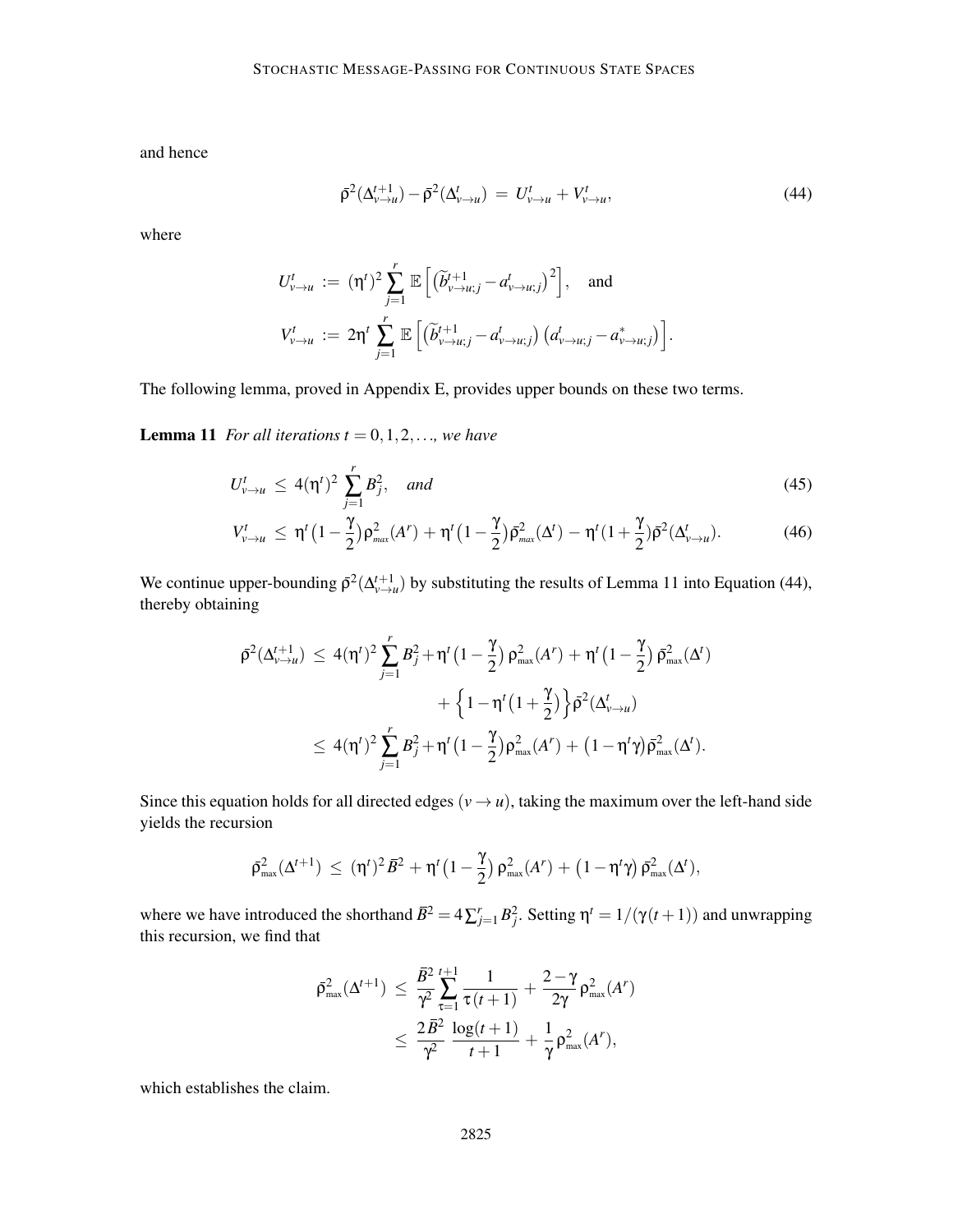### 6.3 Complexity versus Accuracy: Proof of Theorem 4

As discussed earlier, each iteration of the SOSMP algorithm requires  $O(r)$  operations per edge. Consequently, it suffices to show that running the algorithm with  $r = r^*$  coefficients for  $(\sum_{j=1}^r \lambda_j^2)(1/\delta) \log(1/\delta)$  iterations suffices to achieve mean-squared error of the order of  $\delta$ .

The bound (21) consists of two terms. In order to characterize the first term (estimation error), we need to bound  $B_j$  defined in (19). Using the orthonormality of the basis functions and the fact that the supremum is attainable over the compact space  $X$ , we obtain

$$
B_j = \max_{(v \to u) \in \vec{\mathcal{E}} \, y \in \mathcal{X}} \frac{\lambda_j \, \phi_j(y)}{\int_{\mathcal{X}} \Psi_{uv}(x, y) \mu(dx)} = O(\lambda_j).
$$

Therefore, the estimation error decays at the rate  $O((\sum_{j=1}^r \lambda_j^2) (\log t/t))$ , so that a total of  $t =$  $O((\sum_{j=1}^{r} \lambda_j^2)(1/\delta) \log(1/\delta))$  iterations are sufficient to reduce it to  $O(\delta)$ .

The second term (approximation error) in the bound (21) depends only on the choice of *r*, and in particular on the *r*-term approximation error  $||A_{v\rightarrow u}^r||_L^2$  $L^2 = \|m_{\nu \to u}^* - \Pi^r(m_{\nu \to u}^*)\|_L^2$  $L^2$ . To bound this term, we begin by representing  $m^*_{v\to u}$  in terms of the basis expansion  $\sum_{j=1}^{\infty} a^*_j \phi_j$ . By the Pythagorean theorem, we have

$$
||m_{\nu \to u}^* - \Pi^r(m_{\nu \to u}^*)||_{L^2}^2 = \sum_{j=r+1}^{\infty} (a_j^*)^2.
$$
 (47)

Our first claim is that  $\sum_{j=1}^{\infty} (a_j^*)^2/\lambda_j < \infty$ . Indeed, since  $m^*$  is a fixed point of the message update equation, we have

$$
m_{v\to u}^*(\cdot) \propto \int_X \Psi_{uv}(\cdot, y) M(y) \mu(dy),
$$

where  $M(\cdot) := \psi_v(\cdot) \prod_{w \in \mathcal{N}(v) \setminus \{u\}} m_{w \to v}^*(\cdot)$ . Exchanging the order of integrations using Fubini's theorem, we obtain

$$
a_j^* = \langle m_{\nu \to u}^*, \phi_j \rangle_{L^2} \propto \int_X \langle \phi_j(\cdot), \psi_{uv}(\cdot, y) \rangle_{L^2} M(y) \mu(dy). \tag{48}
$$

By the eigenexpansion of  $\psi_{uv}$ , we have

$$
\langle \phi_j(\cdot), \psi_{uv}(\cdot, y) \rangle_{L^2} = \sum_{k=1}^{\infty} \lambda_k \langle \phi_j, \phi_k \rangle_{L^2} \phi_k(y) = \lambda_j \phi_j(y).
$$

Substituting back into our initial Equation (48), we find that

$$
a_j^* \propto \lambda_j \int_X \phi_j(y) M(y) \mu(dy) = \lambda_j \widetilde{a}_j,
$$

where  $\tilde{a}_i$  are the basis expansion coefficients of *M*. Since the space *X* is compact, one can see that  $M \in L^2(X)$ , and hence  $\sum_{j=1}^{\infty} \tilde{a}_j^2 < \infty$ . Therefore, we have

$$
\sum_{j=1}^{\infty} \frac{(a_j^*)^2}{\lambda_j} \propto \sum_{j=1}^{\infty} \lambda_j \tilde{a}_j^2 < +\infty,
$$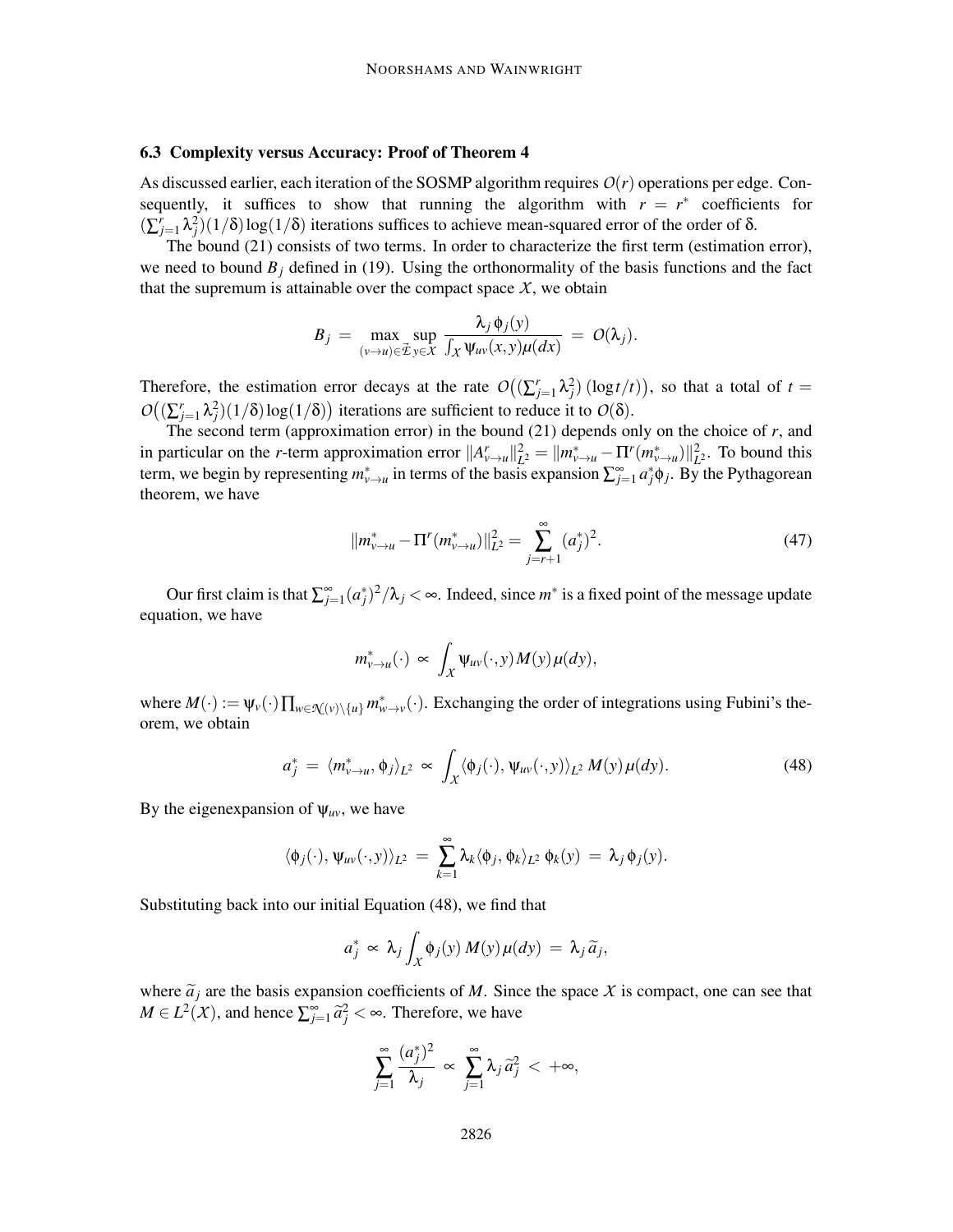where we used the fact that  $\sum_{j=1}^{\infty} \lambda_j < \infty$ .

We now use this bound to control the approximation error (47). For any  $r = 1, 2, \ldots$ , we have

$$
\sum_{j=r+1}^{\infty}(a_j^*)^2 = \sum_{j=r+1}^{\infty}\lambda_j\,\frac{(a_j^*)^2}{\lambda_j}\,\leq\,\lambda_r\sum_{j=r+1}^{\infty}\frac{(a_j^*)^2}{\lambda_j}\,=\,\mathit{O}(\lambda_r),
$$

using the non-increasing nature of the sequence  $\{\lambda_j\}_{j=1}^{\infty}$ . Consequently, by definition of  $r^*$  (22), we have

$$
||m_{v\to u}^* - \Pi^{r^*}(m_{v\to u}^*)||_{L^2}^2 = O(\delta),
$$

as claimed.

### 7. Conclusion

Belief propagation is a widely used message-passing algorithm for computing (approximate) marginals in graphical models. In this paper, we have presented and analyzed the SOSMP algorithm for running BP in models with continuous variables. It is based on two forms of approximation: a *deterministic approximation* that involves projecting messages onto the span of *r* basis functions, and a *stochastic approximation* that involves approximating basis coefficients via Monte Carlo techniques and damped updates. These approximations, while leading to an algorithm with substantially reduced complexity, are also controlled: we provide upper bounds on the convergence of the stochastic error, showing that it goes to zero as  $O(\log t/t)$  with the number of iterations, and also control on the deterministic error. For graphs with relatively smooth potential functions, as reflected in the decay rate of their basis coefficients, we provided a quantitative bound on the total number of basic arithmetic operations required to compute the BP fixed point to within δ-accuracy. We illustrated our theoretical predictions using experiments on simulated graphical models, as well as in a real-world instance of optical flow estimation.

Our work leaves open a number of interesting questions. First, although we have focused exclusively on models with pairwise interactions, it should be possible to develop forms of SOSMP for higher-order factor graphs. Second, the bulk of our analysis was performed under a type of contractivity condition, as has been used in past works (Tatikonda and Jordan, 2002; Ihler et al., 2005; Mooij and Kappen, 2007; Roosta et al., 2008) on convergence of the standard BP updates. However, we suspect that this condition might be somewhat relaxed, and doing so would demonstrate applicability of the SOSMP algorithm to a larger class of graphical models. Finally, it would be interesting to see if the ideas presented in this work can be applied to other graph-based learning problems.

## Acknowledgments

This work was partially supported by Office of Naval Research MURI grant N00014-11-1-0688 to MJW. The authors thank Erik Sudderth for helpful discussions and pointers to the literature.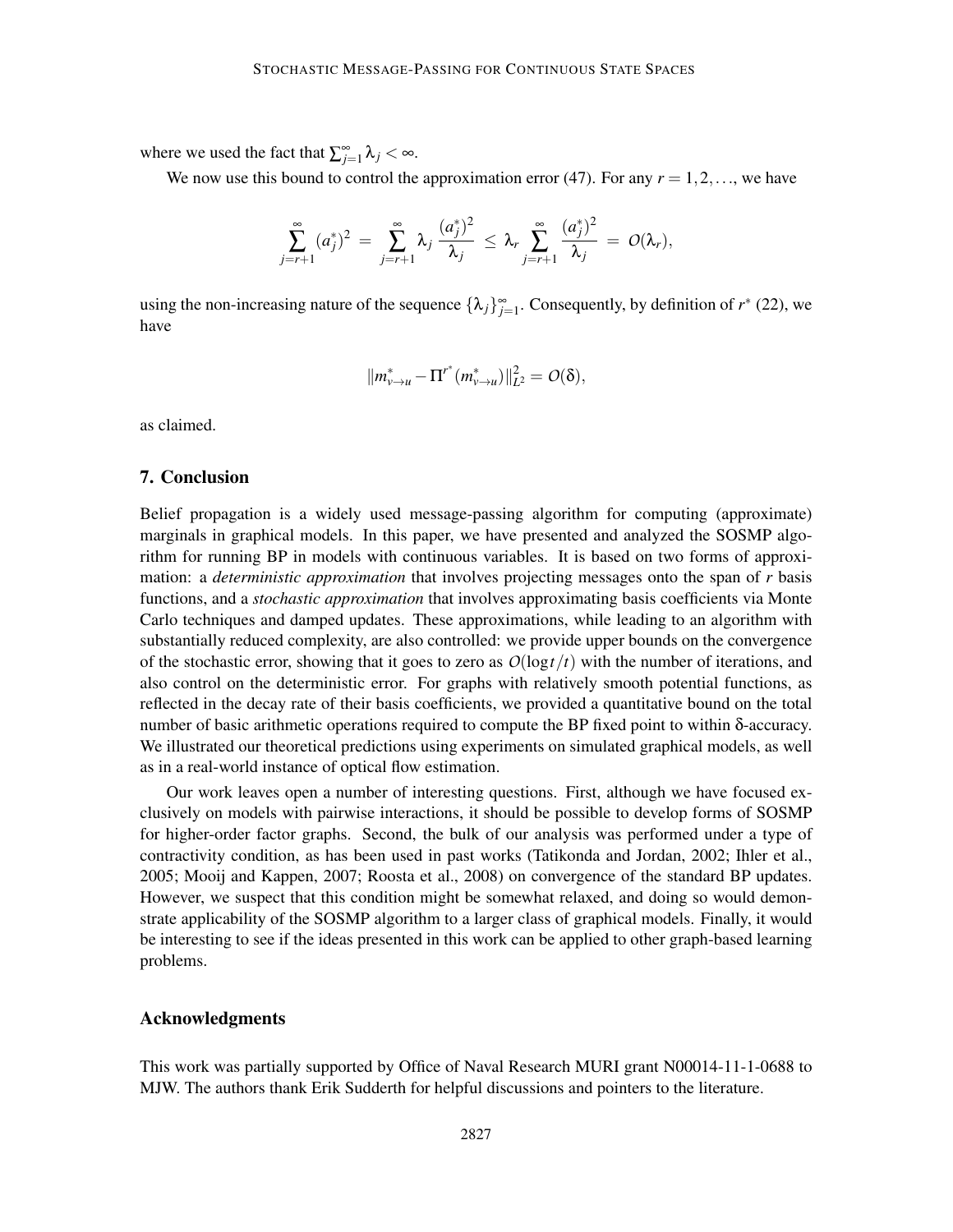## Appendix A. Proof of Lemma 7

Subtracting  $a^*_{\nu \to u;j}$  from both sides of the update (13) in Step 2(c), we obtain

$$
a_{\nu \to u;j}^{t+1} - a_{\nu \to u;j}^* = (1 - \eta^t) \left[ a_{\nu \to u;j}^t - a_{\nu \to u;j}^* \right] + \eta^t \left[ b_{\nu \to u;j}^t - a_{\nu \to u;j}^* \right] + \eta^t \zeta_{\nu \to u;j}^{t+1}.
$$
 (49)

Setting  $\eta^t = 1/(t+1)$  and unwrapping the recursion (49) then yields

$$
a_{v \to u;j}^{t+1} - a_{v \to u;j}^* = \frac{1}{t+1} \sum_{\tau=0}^t \left[ b_{v \to u;j}^{\tau} - a_{v \to u;j}^* \right] + \frac{1}{t+1} \sum_{\tau=0}^t \zeta_{v \to u;j}^{\tau+1}.
$$

Squaring both sides of this equality and using the upper bound  $(a+b)^2 \leq 2a^2 + 2b^2$ , we obtain

$$
\left(a_{\nu \to u;j}^{t+1} - a_{\nu \to u;j}^*\right)^2 \leq \frac{2}{(t+1)^2} \left\{\sum_{\tau=0}^t \left[b_{\nu \to u;j}^{\tau} - a_{\nu \to u;j}^*\right]\right\}^2 + \frac{2}{(t+1)^2} \left\{\sum_{\tau=0}^t \zeta_{\nu \to u;j}^{\tau+1}\right\}^2.
$$

Summing over indices  $j = 1, 2, \ldots, r$  and recalling the expansion (30), we find that

$$
\|\Delta_{\nu\to u}^t\|_{L^2}^2 \leq \sum_{j=1}^r \left\{ \frac{2}{(t+1)^2} \left\{ \sum_{\tau=0}^t \left[ b_{\nu\to u;j}^{\tau} - a_{\nu\to u;j}^{\ast} \right] \right\}^2 + \frac{2}{(t+1)^2} \left\{ \sum_{\tau=0}^t \zeta_{\nu\to u;j}^{\tau+1} \right\}^2 \right\}
$$
  

$$
\leq \underbrace{\frac{(i)}{(t+1)} \sum_{j=1}^2 \sum_{\tau=0}^t \left[ b_{\nu\to u;j}^{\tau} - a_{\nu\to u;j}^{\ast} \right]^2}_{\text{Deterministic term } D_{\nu\to u}^{t+1}} + \underbrace{\frac{2}{(t+1)^2} \sum_{j=1}^r \left\{ \sum_{\tau=0}^t \zeta_{\nu\to u;j}^{\tau+1} \right\}^2}_{\text{Stochastic term } S_{\nu\to u}^{t+1}}.
$$

Here step (i) follows from the elementary inequality

$$
\left\{\sum_{\tau=0}^t \left[b_{\nu \to u;j}^{\tau} - a_{\nu \to u;j}^*\right]\right\}^2 \le (t+1) \sum_{\tau=0}^t \left[b_{\nu \to u;j}^{\tau} - a_{\nu \to u;j}^*\right]^2.
$$

## Appendix B. Proof of Lemma 8

Recall the probability density

$$
[p_{v\to u}(m)](\cdot) \propto \beta_{v\to u}(\cdot) \prod_{w\in\mathcal{K}(v)\setminus\{u\}} m_{w\to v}(\cdot),
$$

defined in Step 2 of the SOSMP algorithm. Using this shorthand notation, the claim of Lemma 1 can be re-written as  $[\mathcal{F}_{\nu \to u}(m)](x) = \langle \Gamma_{uv}(x, \cdot), [p_{v \to u}(m)](\cdot) \rangle_{L^2}$ . Therefore, applying the Cauchy-Schwartz inequality yields

$$
|[\mathcal{F}_{\nu \to u}(m)](x) - [\mathcal{F}_{\nu \to u}(m')](x)|^2 \leq ||\Gamma_{uv}(x,\cdot)||_{L^2}^2 ||p_{\nu \to u}(m) - p_{\nu \to u}(m')||_{L^2}^2.
$$

Integrating both sides of the previous inequality over  $X$  and taking square roots yields

$$
\|\mathcal{F}_{v\to u}(m)-\mathcal{F}_{v\to u}(m')\|_{L^2}\leq C_{uv}\,\|p_{v\to u}(m)-p_{v\to u}(m')\|_{L^2},
$$

where we have denoted the constant  $C_{uv} := (\int_X |\Gamma_{uv}(x, y)|^2 \mu(dy) \mu(dx))^{1/2}$ .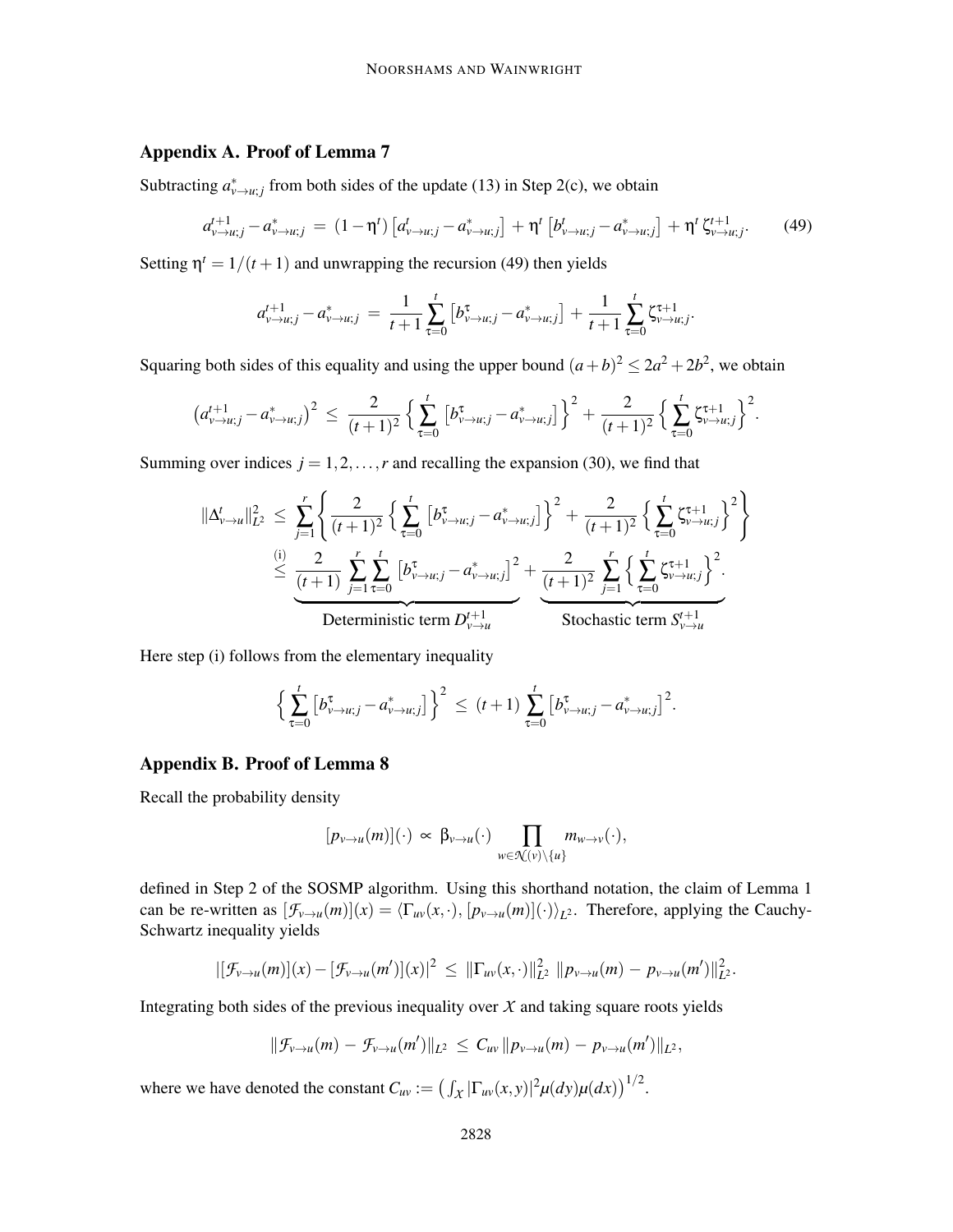The next step is to upper bound the term  $||p_{v\to u}(m) - p_{v\to u}(m')||_{L^2}$ . In order to do so, we first show that  $p_{v\to u}(m)$  is a Frechet differentiable<sup>4</sup> operator on the space  $\mathcal{M}' :=$  $\operatorname{convhull}\{m^*, \oplus_{(\nu \to u) \in \vec{\mathcal{E}}} \mathcal{M}'_{\nu \to u}\}, \text{ where}$ 

$$
\mathcal{M}'_{v \to u} := \left\{ \widehat{m}_{v \to u} \, \middle| \, \widehat{m}_{v \to u} = \left[ \mathbb{E}_{Y \sim f} \big[ \Pi^r \big( \Gamma_{uv}(\cdot, Y) \big) \big] \right]_+, \text{ for some probability density } f \right\},\
$$

denotes the space of all feasible SOSMP messages on the directed edge  $(v \rightarrow u)$ . Doing some calculus using the chain rule, we calculate the partial directional (Gateaux) derivative of the operator  $p_{v\to u}(m)$  with respect to the function  $m_{w\to v}$ . More specifically, for an arbitrary function  $h_{w\to v}$ , we have

$$
[\mathcal{D}_{w} p_{v \to u}(m)](h_{w \to v}) = \frac{\beta_{v \to u} \prod_{s \in \mathcal{N}(v) \setminus \{u,w\}} m_{s \to v}}{\langle M_{v \to u}, \beta_{v \to u} \rangle_{L^2}} h_{w \to v} -\frac{\beta_{v \to u} M_{v \to u}}{\langle M_{v \to u}, \beta_{v \to u} \rangle_{L^2}} \langle h_{w \to v}, \beta_{v \to u} \prod_{s \in \mathcal{N}(v) \setminus \{u,w\}} m_{s \to v} \rangle_{L^2},
$$

where  $M_{\nu\to u} = \prod_{w\in\mathcal{N}(\nu)\setminus\{u\}} m_{w\to v}$ . Clearly the Gateaux derivative is linear and continuous. It is also bounded as will be shown now. Massaging the operator norm's definition, we obtain

$$
\sup_{m \in \mathcal{M}'} \|\mathcal{D}_{w} p_{v \to u}(m)\|_{2} = \sup_{m \in \mathcal{M}'} \sup_{h_{w \to v} \in \mathcal{M}'_{w \to v}} \frac{\|[\mathcal{D}_{w} p_{v \to u}(m)](h_{w \to v})\|_{L^{2}}}{\|h_{w \to v}\|_{L^{2}}}
$$
  

$$
\leq \sup_{m \in \mathcal{M}'} \frac{\sup_{x \in X} \beta_{v \to u}(x) \prod_{s \in \mathcal{N}(v) \setminus \{u, w\}} m_{s \to v}(x)}{\langle M_{v \to u}, \beta_{v \to u} \rangle_{L^{2}}}
$$
  
+ 
$$
\sup_{m \in \mathcal{M}'} \frac{\|\beta_{v \to u} M_{v \to u}\|_{L^{2}} \|\beta_{v \to u} \prod_{s \in \mathcal{N}(v) \setminus \{u, w\}} m_{s \to v}\|_{L^{2}}}{\langle M_{v \to u}, \beta_{v \to u} \rangle_{L^{2}}^{2}}.
$$
(50)

Since the space *X* is compact, the continuous functions  $\beta_{v\to u}$  and  $m_{s\to v}$  achieve their maximum over *X*. Therefore, the numerator of (50) is bounded and we only need to show that the denominator is bounded away from zero.

For an arbitrary message  $m_{v\to u} \in M'_{v\to u}$  there exist  $0 < \alpha < 1$  and a bounded probability density *f* so that

$$
m_{v\to u}(x) = \alpha m_{v\to u}^*(x) + (1-\alpha) \Big[ \mathbb{E}_{Y\sim f} \big[ \widetilde{\Gamma}_{uv}(x,Y) \big] \Big]_+,
$$

$$
[\mathcal{D}F(x)](z) := \lim_{t \to 0} \frac{F(x + tz) - F(x)}{t} = \frac{d}{dt}F(x + tz)|_{t=0}.
$$

Moreover, the operator *F* is Frechet differentiable at *x* if there exists a bounded linear operator  $\mathcal{D}F(x)$  :  $X \to Y$  such that

$$
\lim_{z \to 0} \frac{\|F(x+z) - F(x) - [\mathcal{D}F(x)](z)\|}{\|z\|} = 0.
$$

<sup>4.</sup> For the convenience of the reader, we state the notions of Gateaux and Frechet differentiability (Clarke, 2013; Fabian et al., 2011). For normed spaces *X* and *Y*, let *U* be an open subset of *X*, and let  $F: X \to Y$  be an operator. For  $x \in U$ and  $z \in X$ , the *F* is Gateaux differentiable at *x* in the direction *z* if and only if the following limit exists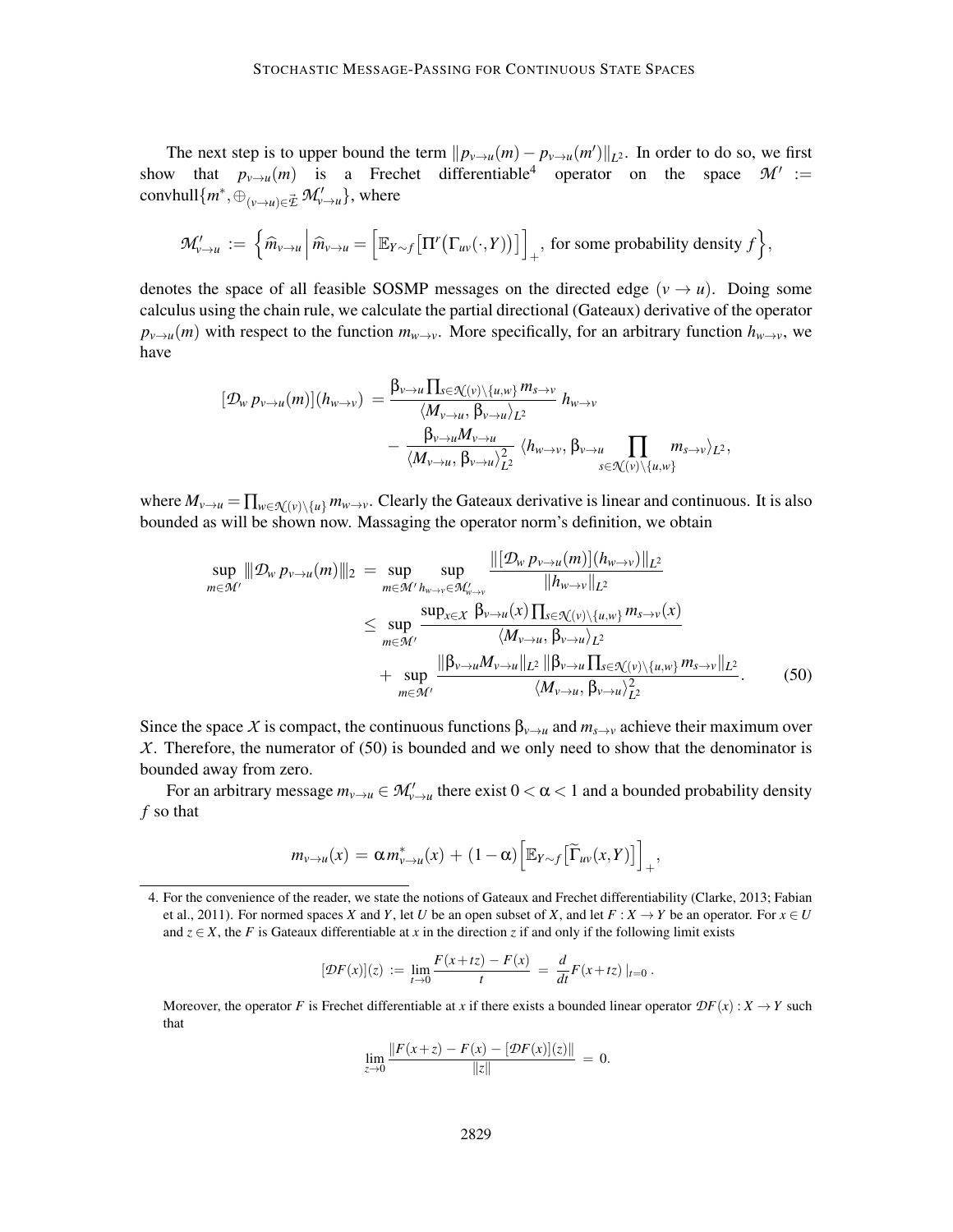where we have introduced the shorthand  $\tilde{\Gamma}_{uv}(\cdot, y) := \Pi^{r}(\Gamma_{uv}(\cdot, y))$ . According to Lemma 1, we know  $m_{\nu \to u}^* = \mathbb{E}_Y[\Gamma_{uv}(\cdot, Y)]$ , where  $Y \sim p_{\nu \to u}(m^*)$ . Therefore, denoting  $p^* = p_{\nu \to u}(m^*)$ , we have

$$
m_{\nu \to u}(x) \geq \alpha \mathbb{E}_{Y \sim p^*}[\Gamma_{uv}(x, Y)] + (1 - \alpha) \mathbb{E}_{Y \sim f}[\widetilde{\Gamma}_{uv}(x, Y)]
$$
  
= 
$$
\mathbb{E}_{Y \sim (\alpha p^* + (1 - \alpha)f)}[\widetilde{\Gamma}_{uv}(x, Y)] + \alpha \mathbb{E}_{Y \sim p^*}[\Gamma_{uv}(x, Y) - \widetilde{\Gamma}_{uv}(x, Y)].
$$
 (51)

On the other hand, since  $X$  is compact, we can exchange the order of expectation and projection using Fubini's theorem to obtain

$$
\mathbb{E}_{Y \sim p^*}[\Gamma_{uv}(\cdot, Y) - \widetilde{\Gamma}_{uv}(\cdot, Y)] = m^*_{v \to u} - \Pi^r(m^*_{v \to u}) = A^r_{v \to u}.
$$

Substituting the last equality into the bound (51) yields

$$
m_{v\to u}(x) \geq \inf_{y\in X} \widetilde{\Gamma}_{uv}(x,y) - |A_{v\to u}^r(x)|.
$$

Recalling the assumption (18), one can conclude that the right hand side of the above inequality is positive for all directed edges ( $v \rightarrow u$ ). Therefore, the denominator of the expression (50) is bounded away from zero and more importantly  $\sup_{m \in \mathcal{M}'} || || \mathcal{D}_w p_{v \to u}(m) || ||_2$  is attainable.

Since the derivative is a bounded, linear, and continuous operator, the Gateaux and Frechet derivatives coincides and we can use Proposition 2 (Luenberger, 1969, page 176) to obtain the following upper bound

$$
||p_{\nu \to u}(m) - p_{\nu \to u}(m')||_{L^2} \leq \sum_{w \in \mathcal{K}(\nu) \backslash \{u\}} \sup_{0 \leq \alpha \leq 1} ||p_{w} p_{\nu \to u}(m' + \alpha (m - m'))||_2 ||m_{w \to v} - m'_{w \to v}||_{L^2}.
$$

Setting  $L_{\nu \to u;w} := C_{uv} \sup_{m \in \mathcal{M}'} ||D_w p_{\nu \to u}(m)||_2$  and putting the pieces together yields

$$
\|\mathcal{F}_{\nu \to u}(m) - \mathcal{F}_{\nu \to u}(m')\|_{L^2} \leq \sum_{w \in \mathcal{N}(\nu) \setminus \{u\}} L_{\nu \to u;w} \|m_{w \to v} - m'_{w \to v}\|_{L^2},
$$

for all  $m, m' \in \mathcal{M}'$ .

The last step of the proof is to verify that  $m^* \in \mathcal{M}'$ , and  $\widehat{m}^t \in \mathcal{M}'$  for all  $t = 1, 2, \dots$  By definition we have  $m^* \in \mathcal{M}'$ . On the other hand, unwrapping the update (13) we obtain

$$
a_{\nu \to u;j}^t = \frac{1}{t} \sum_{\tau=0}^{t-1} \widetilde{b}_{\nu \to u;j}^{\tau+1}
$$
  
=  $\frac{1}{t} \sum_{\tau=0}^{t-1} \frac{1}{k} \sum_{\ell=1}^k \int_X \Gamma_{uv}(x, Y_{\ell}^{\tau+1}) \phi_j(x) \mu(dx)$   
=  $\int_X \mathbb{E}_{Y \sim \hat{p}}[\Gamma_{uv}(x, Y)] \phi_j(x) \mu(dx),$ 

where  $\hat{p}$  denotes the empirical probability density. Therefore,  $m_{v\to u}^t = \sum_{j=1}^r a_{v\to u,j}^t \phi_j$  is equal to  $\Pi^r(\mathbb{E}_{Y \sim \hat{p}}[\Gamma_{uv}(\cdot, Y)])$ , thereby completing the proof.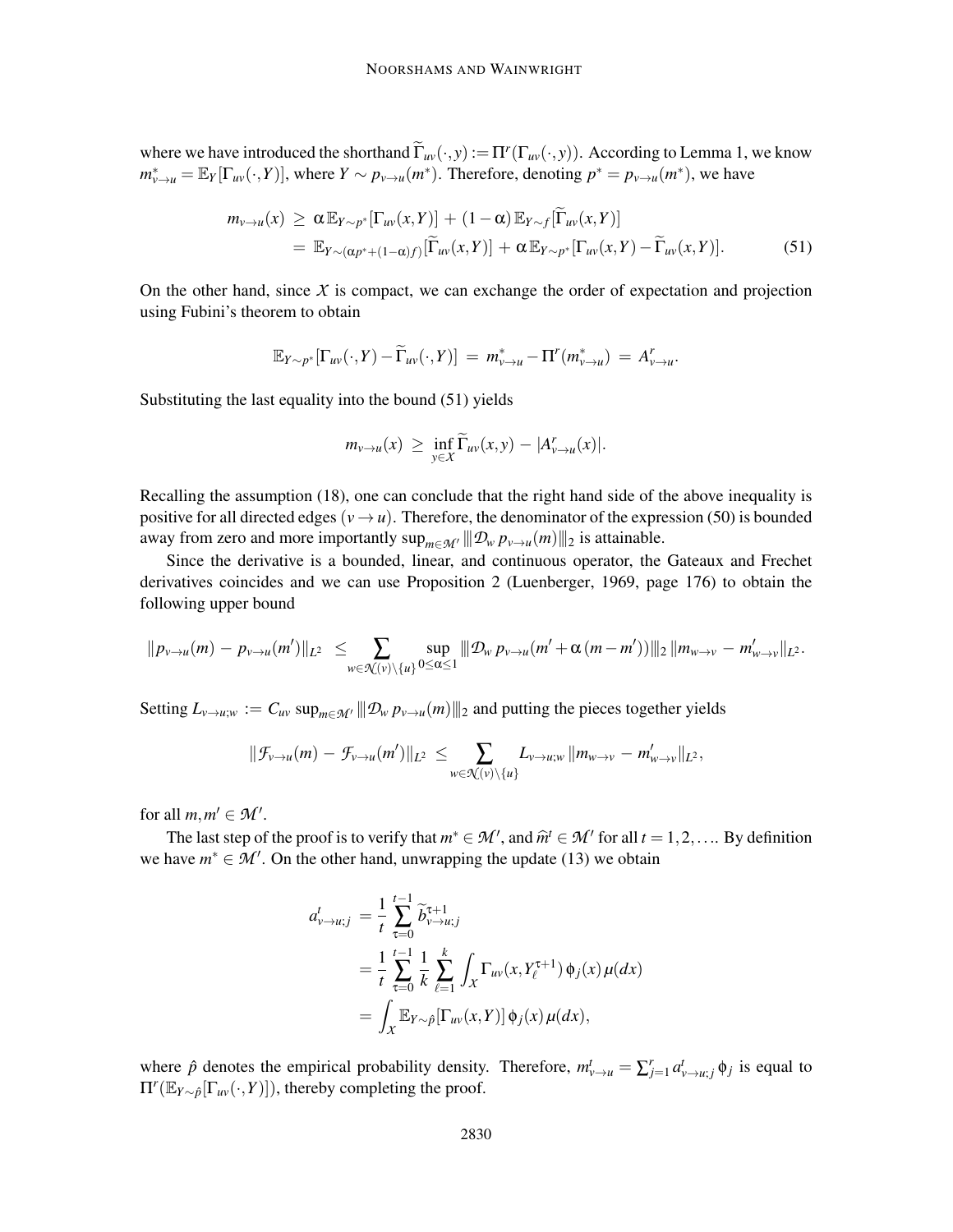## Appendix C. Proof of Lemma 9

We begin by taking the conditional expectation of  $\tilde{b}^{t+1}_{v \to u;j}$ , previously defined (12), given the filteration *G*<sup>t</sup> and with respect to the random samples  $\{Y_1^{t+1}, \ldots, Y_k^{t+1}\} \stackrel{\text{i.i.d.}}{\sim} [p_{\nu \to u}(\hat{m})](\cdot)$ . Exchanging the order of expectation and integral<sup>5</sup> and exploiting the result of Lemma 1, we obtain

$$
\mathbb{E}[\widetilde{b}_{\nu \to u;j}^{t+1} | \mathcal{G}^t] = \int_X [\mathcal{F}_{\nu \to u}(\widehat{m}^t)](x) \phi_j(x) \mu(dx) = b_{\nu \to u;j}^t,
$$
\n(52)

and hence  $\mathbb{E}[\zeta_{\nu \to u;j}^{t+1} | G^t] = 0$ , for all  $j = 1, 2, ..., r$  and all directed edges  $(\nu \to u) \in \mathcal{E}$ . Also it is clear that  $\zeta_{\nu \to u;j}^{t+1}$  is  $G^t$ -measurable. Therefore,  $\{\zeta_{\nu \to u;j}^{t+1}\}_{\tau=0}^{\infty}$  forms a martingale difference sequence with respect to the filtration  $\{G^{\tau}\}_{\tau=0}^{\infty}$ . On the other hand, recalling the bound (19), we have

$$
|\widetilde{b}_{\nu \to u;j}^{t+1}| \leq \frac{1}{k} \sum_{\ell=1}^k |\langle \Gamma_{uv}(\cdot, Y_{\ell}), \phi_j \rangle_{L^2}| \leq B_j.
$$

Moreover, exploiting the result of Lemma 1 and exchanging the order of the integration and expectation once more yields

$$
|b'_{\nu \to u;j}| = |\langle \mathbb{E}_Y[\Gamma_{uv}(\cdot, Y)], \phi_j \rangle_{L^2}| = |\mathbb{E}_Y[\langle \Gamma_{uv}(\cdot, Y), \phi_j \rangle_{L^2}]| \leq B_j,
$$
\n(53)

where we have  $Y \sim [p_{v \to u}(\hat{m}^t)](y)$ . Therefore, the martingale difference sequence is bounded, in particular with

$$
|\zeta_{v\to u;j}^{t+1}| \leq |\widetilde{b}_{v\to u;j}^{t+1}| + |b_{v\to u;j}^{t}| \leq 2B_j.
$$

### Appendix D. Proof of Lemma 10

We start by uniformly upper-bounding the terms  $\mathbb{E}[|T_{v\to u}^{t+1}|]$ . To do so we first need to bound *v*→*u*  $\|\Delta_{v\to u}^t\|_{L^2}$ . By definition we know  $\|\Delta_{v\to u}^t\|_{L^2}^2 = \sum_{j=1}^r [a_{v\to u;j}^* - a_{v\to u;j}^*]^2$ ; therefore we only need to control the terms  $a_{v \to u;j}^t$  and  $a_{v \to u;j}^*$  for  $j = 1, 2, ..., r$ .

By construction, we always have  $|\widetilde{b}_{\nu \to u,j}^{t+1}| \leq B_j$  for all iterations  $t = 0, 1, \dots$  Also, assuming that  $|a_{v\to u;j}^0| \leq B_j$ , without loss of generality, a simple induction using the update Equation (13) shows that  $|\tilde{a}_{v \to u;j}^t| \leq B_j$  for all *t*. Moreover, using a similar argument leading to (53), we obtain

$$
|a^*_{v\rightarrow u;j}| = |\langle \mathbb{E}_Y[\Gamma_{uv}(\cdot,Y)], \phi_j \rangle_{L^2}| = |\mathbb{E}_Y[\langle \Gamma_{uv}(\cdot,Y), \phi_j \rangle_{L^2}]| \leq B_j,
$$

where we have  $Y \sim [p_{v \to u}(m^*)](y)$ . Therefore, putting the pieces together, recalling the definition (38) of  $T_{v\to u}^{t+1}$  yields

$$
\mathbb{E}[|T^{t+1}_{v\to u}|] \leq \frac{4}{t+1} \sum_{w \in \mathcal{N}(v) \setminus \{u\}} \widetilde{L}_{v\to u,w} \sum_{j=1}^r B_j^2 + \frac{32}{t+1} \sum_{j=1}^r B_j^2.
$$

<sup>5.</sup> Since  $\Gamma_{uv}(x, y)\phi_i(x)[p_{v\to u}(\hat{m}^t)](y)$  is absolutely integrable, we can exchange the order of the integrals using Fubini's theorem.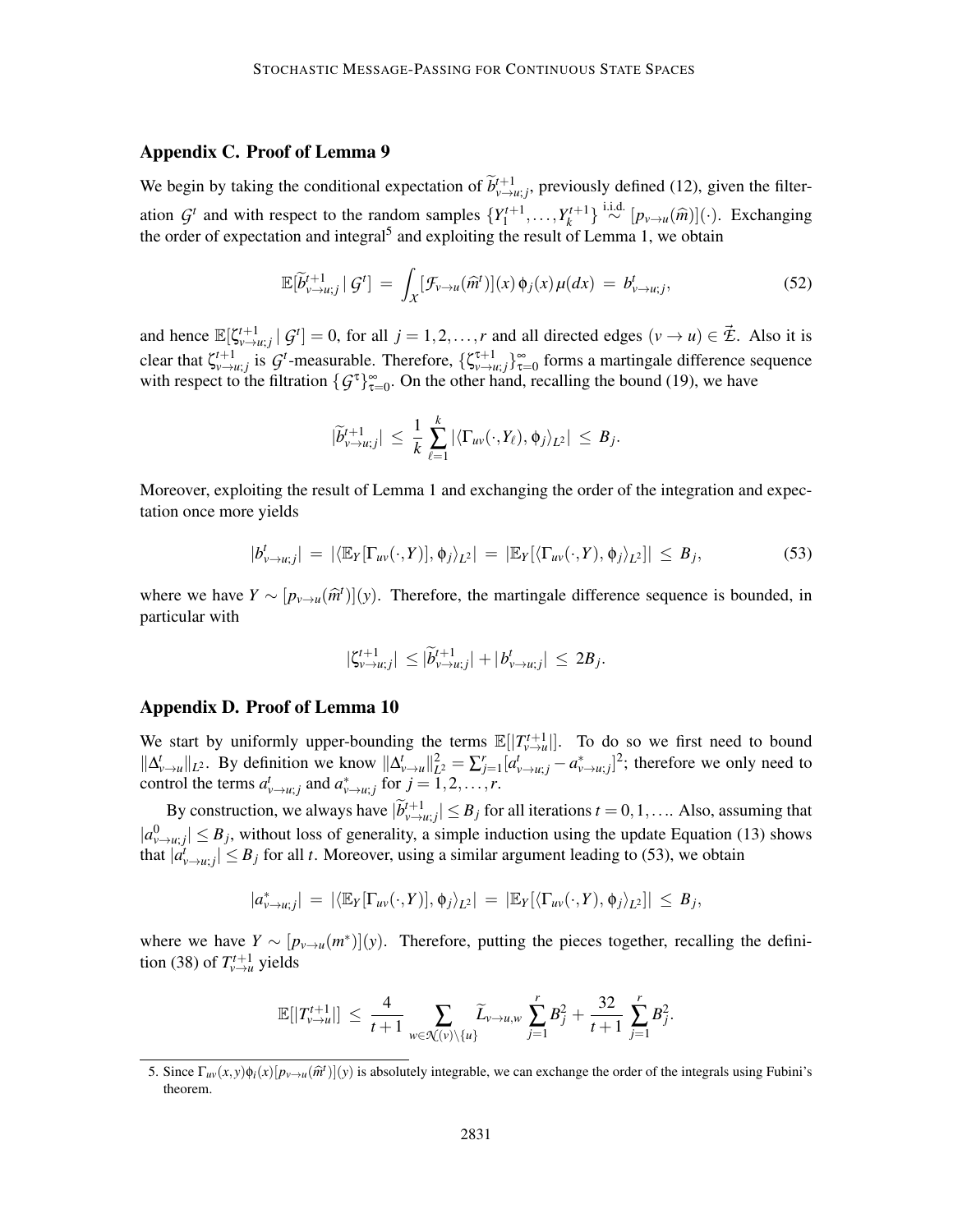Concatenating the previous scalar inequalities yields  $\mathbb{E}[T_0^{t+1}] \preceq \vec{v}/(t+1)$ , for all  $t \ge 0$ , where we have defined the  $|\vec{\mathcal{L}}|$ -vector  $\vec{v} := \left\{ \sum_{j=1}^r B_j^2 \right\} (4N\vec{1} + 32)$ . We now show, using an inductive argument, that

$$
\mathbb{E}[T_s^{t+1}] \preceq \frac{\vec{v}}{t+1} \sum_{u=0}^s \frac{(\log(t+1))^u}{u!},
$$

for all  $s = 0, 1, 2, \ldots$  and  $t = 0, 1, 2, \ldots$  We have already established the base case  $s = 0$ . For some *s* > 0, assume that the claim holds for *s* − 1. By the definition of  $T_s^{t+1}$ , we have

$$
\mathbb{E}[T_s^{t+1}] = \frac{1}{t+1} \sum_{\tau=1}^t \mathbb{E}[T_{s-1}^{\tau}]
$$
  
 
$$
\leq \frac{\vec{v}}{t+1} \sum_{\tau=1}^t \left\{ \frac{1}{\tau} + \sum_{u=1}^{s-1} \frac{(\log \tau)^u}{u! \tau} \right\},
$$

where the inequality follows from the induction hypothesis. We now make note of the elementary inequalities  $\sum_{\tau=1}^{t} 1/\tau \leq 1 + \log t$ , and

$$
\sum_{\tau=1}^t \frac{(\log \tau)^u}{u! \,\tau} \, \le \, \int_1^t \frac{(\log x)^u}{u! \, x} \, dx \, = \, \frac{(\log t)^{(u+1)}}{(u+1)!}, \qquad \text{for all } u \ge 1
$$

from which the claim follows.

## Appendix E. Proof of Lemma 11

By construction, we always have  $|\widetilde{b}_{v \to u;j}^{t+1}| \leq B_j$  for all iterations  $t = 0, 1, 2, \dots$  Moreover, assuming  $|a_{v\to u;j}^0| \leq B_j$ , without loss of generality, a simple induction on the update equation shows that  $|a'_{v\rightarrow u;j}| \leq B_j$  for all iterations  $t = 0, 1, \dots$  On this basis, we find that

$$
U^t_{\nu \to u} = (\eta^t)^2 \sum_{j=1}^r \mathbb{E} \left[ \left( \widetilde{b}^{t+1}_{\nu \to u; j} - a^t_{\nu \to u; j} \right)^2 \right] \le 4(\eta^t)^2 \sum_{j=1}^r B_j^2,
$$

which establishes the bound (45).

It remains to establish the bound (46) on  $V_{\nu\to u}^t$ . We first condition on the  $\sigma$ -field  $G^t = \sigma(m^0, \dots, m^t)$ and take expectations over the remaining randomness, thereby obtaining

$$
V_{\nu \to u}^t = 2\eta^t \mathbb{E} \Big[ \mathbb{E} \Big[ \sum_{j=1}^r \big( \widetilde{b}_{\nu \to u;j}^{t+1} - a_{\nu \to u;j}^t \big) \big( a_{\nu \to u;j}^t - a_{\nu \to u;j}^* \big) \big| \mathcal{G}^t \Big] \Big]
$$
  
= 
$$
2\eta^t \mathbb{E} \Big[ \sum_{j=1}^r \big( b_{\nu \to u;j}^t - a_{\nu \to u;j}^t \big) \big( a_{\nu \to u;j}^t - a_{\nu \to u;j}^* \big) \Big],
$$

where  ${b^t_{v \to u; j}}_{j=1}^{\infty}$  are the expansion coefficients of the function  $\mathcal{F}_{v \to u}(\hat{m}^t)$ *v*→*u*; *j* (i.e.,  $b_{\nu \to u;j}^t = \langle \mathcal{F}_{\nu \to u}(\hat{m}^t), \phi_j \rangle_{L^2}$ ), and we have recalled the result  $\mathbb{E}[\widetilde{b}_{\nu \to u;j}^{t+1} | \mathcal{G}^t] = b_{\nu \to u;j}^t$  from (52). By Parseval's identity, we have

$$
T := \sum_{j=1}^r \left( b_{\nu \to u;j}^t - a_{\nu \to u;j}^t \right) \left( a_{\nu \to u;j}^t - a_{\nu \to u;j}^* \right)
$$
  
=  $\langle \Pi^r (\mathcal{F}_{\nu \to u}(\widehat{m}^t)) - m_{\nu \to u}^t, m_{\nu \to u}^t - \Pi^r (m_{\nu \to u}^*) \rangle_{L^2}.$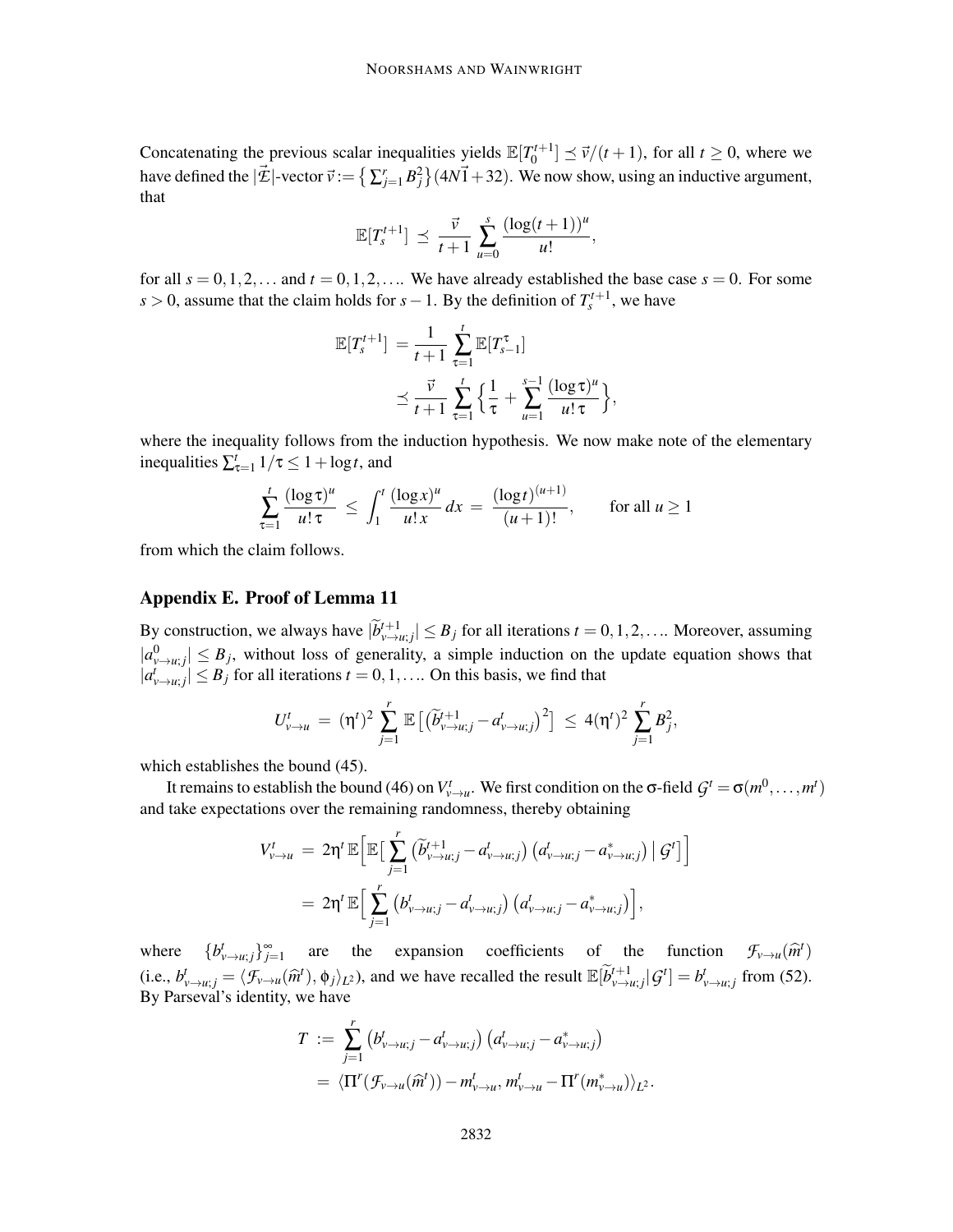Here we have used the basis expansions

$$
m_{\nu \to u}^t = \sum_{j=1}^r a_{\nu \to u;j}^t \phi_j, \quad \text{and} \quad \Pi^r(m_{\nu \to u}^*) = \sum_{j=1}^r a_{\nu \to u;j}^* \phi_j.
$$

Since  $\Pi^{r}(m_{v\to u}^{t}) = m_{v\to u}^{t}$  and  $\mathcal{F}_{v\to u}(m^{*}) = m_{v\to u}^{*}$ , we have

$$
T = \langle \Pi^{r}(\mathcal{F}_{\nu \to u}(\widehat{m}^{t}) - \mathcal{F}_{\nu \to u}(m^{*})) , m_{\nu \to u}^{t} - \Pi^{r}(m_{\nu \to u}^{*}) \rangle_{L^{2}} - ||m_{\nu \to u}^{t} - \Pi^{r}(m_{\nu \to u}^{*})||_{L^{2}}^{2}
$$
  
\n
$$
\stackrel{(i)}{\leq} ||\Pi^{r}(\mathcal{F}_{\nu \to u}(\widehat{m}^{t}) - \mathcal{F}_{\nu \to u}(m^{*}))||_{L^{2}} ||m_{\nu \to u}^{t} - \Pi^{r}(m_{\nu \to u}^{*})||_{L^{2}} - ||m_{\nu \to u}^{t} - \Pi^{r}(m_{\nu \to u}^{*})||_{L^{2}}^{2}
$$
  
\n
$$
\stackrel{(ii)}{\leq} ||\mathcal{F}_{\nu \to u}(\widehat{m}^{t}) - \mathcal{F}_{\nu \to u}(m^{*})||_{L^{2}} ||m_{\nu \to u}^{t} - \Pi^{r}(m_{\nu \to u}^{*})||_{L^{2}} - ||m_{\nu \to u}^{t} - \Pi^{r}(m_{\nu \to u}^{*})||_{L^{2}}^{2}.
$$

where step (i) uses the Cauchy-Schwarz inequality, and step (ii) uses the non-expansivity of projection. Applying the contraction condition (20), we obtain

$$
T \leq (1 - \frac{\gamma}{2}) \sqrt{\frac{\sum\limits_{w \in \mathcal{N}(v) \setminus \{u\}} ||\hat{m}_{w \to v}^t - m_{w \to v}^*||_{L^2}^2}{|\mathcal{N}(v)| - 1}} ||m_{v \to u}^t - \Pi^r(m_{v \to u}^*)||_{L^2}^2}
$$
  

$$
= ||m_{v \to u}^t - \Pi^r(m_{v \to u}^*)||_{L^2}^2
$$
  

$$
\leq (1 - \frac{\gamma}{2}) \left\{ \frac{1}{2} \frac{\sum_{w \in \mathcal{N}(v) \setminus \{u\}} ||m_{w \to v}^t - m_{w \to v}^*||_{L^2}^2}{|\mathcal{N}(v)| - 1} + \frac{1}{2} ||m_{v \to u}^t - \Pi^r(m_{v \to u}^*)||_{L^2}^2 \right\}
$$
  

$$
- ||m_{v \to u}^t - \Pi^r(m_{v \to u}^*)||_{L^2}^2,
$$

where the second step follows from the elementary inequality  $ab \leq a^2/2 + b^2/2$  and the nonexpansivity of projection onto the space of non-negative functions. By the Pythagorean theorem, we have

$$
||m_{w\to v}^t - m_{w\to v}^*||_{L^2}^2 = ||m_{w\to v}^t - \Pi^r(m_{w\to v}^*)||_{L^2}^2 + ||\Pi^r(m_{w\to v}^*) - m_{w\to v}^*||_{L^2}^2
$$
  
=  $||\Delta_{w\to v}^t||_{L^2}^2 + ||A_{w\to v}^r||_{L^2}^2$ .

Using this equality and taking expectations, we obtain

$$
\mathbb{E}[T] \leq \left(1 - \frac{\gamma}{2}\right) \left\{ \frac{1}{2} \frac{\sum_{w \in \mathcal{N}(v) \setminus \{u\}} [\bar{\rho}^2(\Delta_{w \to v}') + ||A_{w \to v}^r||_{L^2}^2]}{|\mathcal{N}(v)| - 1} + \frac{1}{2} \bar{\rho}^2(\Delta_{v \to u}') \right\} - \bar{\rho}^2(\Delta_{v \to u}') \\ \leq \left( \frac{1}{2} - \frac{\gamma}{4} \right) \rho_{\max}^2(A^r) + \left( \frac{1}{2} - \frac{\gamma}{4} \right) \bar{\rho}_{\max}^2(\Delta^t) - \left( \frac{1}{2} + \frac{\gamma}{4} \right) \bar{\rho}^2(\Delta_{v \to u}') .
$$

Since  $V_{\nu \to u}^t = 2\eta^t \mathbb{E}[T]$ , the claim follows.

## References

- A. Agarwal, P. L. Bartlett, P. Ravikumar, and M. J. Wainwright. Information-theoretic lower bounds on the oracle complexity of stochastic convex optimization. *IEEE Transactions on Information Theory*, 58(5):3235–3249, May 2012.
- S. M. Aji and R. J. McEliece. The generalized distributive law. *IEEE Transactions on Information Theory*, 46(2):325–343, March 2000.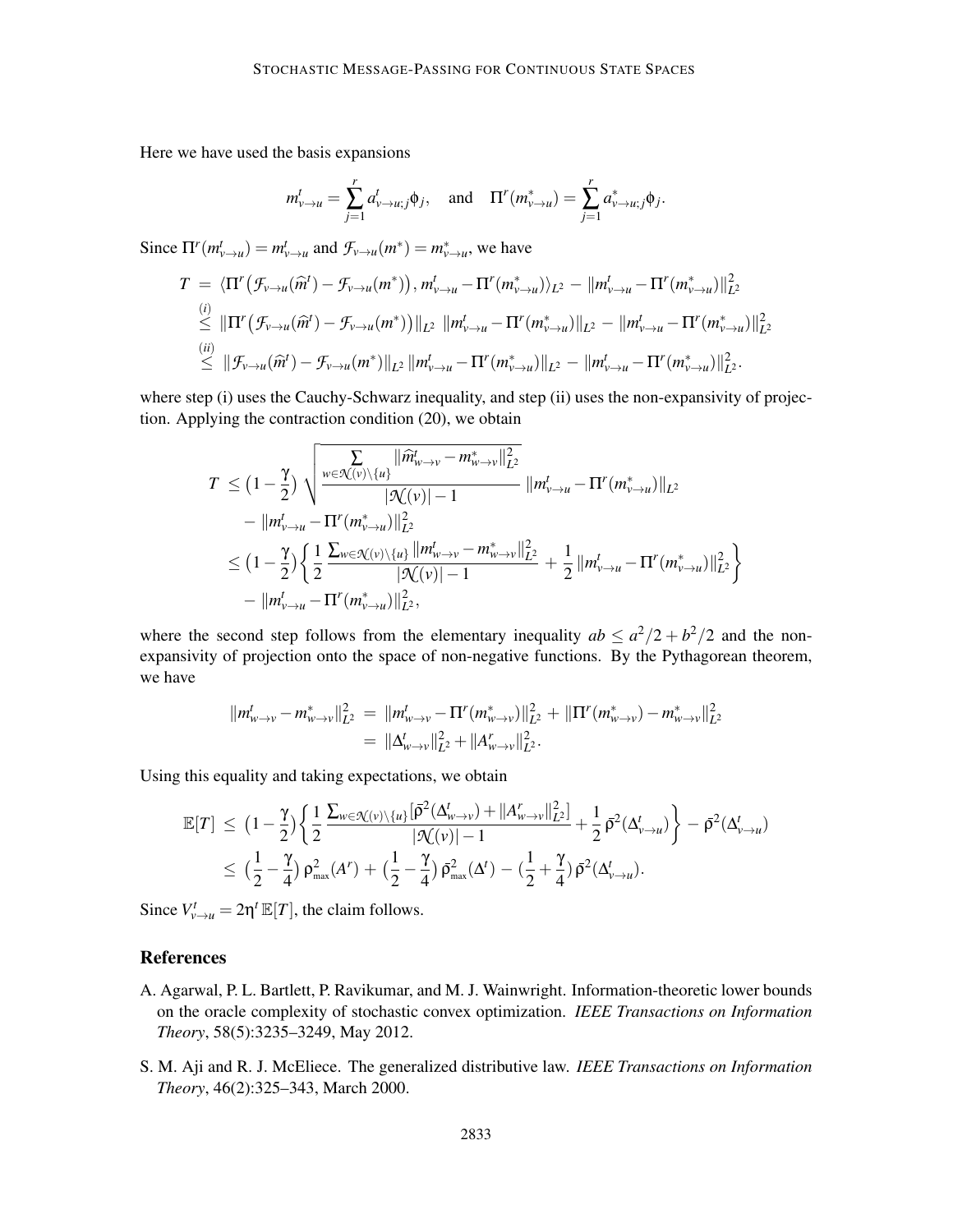- M. S. Arulampalam, S. Maskell, N. Gordon, and T. Clapp. A tutorial on particle filters for online nonlinear/non-Gaussian Bayesian tracking. *IEEE Transaction on Signal Processing*, 50(2):174– 188, 2002.
- S. Baker, D. Scharstein, J. P. Lewis, S. Roth, M. Black, and R. Szeliski. A database and evaluation methodology for optical flow. *International Journal of Computer Vision*, 92(1):1–31, March 2011.
- G. Boccignone, A. Marcelli, P. Napoletano, and M. Ferraro. Motion estimation via belief propagation. In *Proceedings of the International Conference on Image Analysis and Processing*, pages 55–60, 2007.
- F. Chung and L. Lu. Concentration inequalities and martingale inequalities: A survey. *Internet Mathematics*, 3(1):79–127, 2006.
- F. Clarke. *Functional Analysis, Calculus of Variations and Optimal Control*. Springer-Verlag, London, 2013.
- J. Coughlan and H. Shen. Dynamic quantization for belief propagation in sparse spaces. *Computer Vision and Image Understanding*, 106(1):47–58, 2007.
- A. Doucet, N. de Freitas, and N. Gordon. *Sequential Monte Carlo Methods in Practice*. Springer, New York, 2001.
- R. Durrett. *Probability: Theory and Examples*. Duxbury Press, New York, NY, 1995.
- M. Fabian, P. Habala, P. Hajek, V. Montesinos, and V. Zizler. *Banach Space Theory: The Basis for Linear and Nonlinear Analysis*. Springer, New York, 2011.
- C. Gu. *Smoothing Spline ANOVA Models*. Springer Series in Statistics. Springer, New York, NY, 2002.
- A. Ihler, J. Fisher, and A. S. Willsky. Loopy belief propagation: Convergence and effects of message errors. *Journal of Machine Learning Research*, 6:905–936, May 2005.
- A. T. Ihler and D. McAllester. Particle belief propagation. In *Proceedings of the Conference on Artificial Intelligence and Statistics*, pages 256–263, 2009.
- M. Isard. PAMPAS: Real-valued graphical models for computer vision. In *Proceedings of the IEEE Conference on Computer Vision and Pattern Recognition*, volume 1, pages 613–620, 2003.
- M. Isard, J. MacCormick, and K. Achan. Continuously-adaptive discretization for message-passing algorithms. In *Proceedings of the Advances in Neural Information Processing Systems*, pages 737–744, 2009.
- F. R. Kschischang, B. J. Frey, and H. A. Loeliger. Factor graphs and the sum-product algorithm. *IEEE Transaction on Information Theory*, 47(2):498–519, 2001.
- H. A. Loeliger. An introduction to factor graphs. *IEEE Signal Processing Magazine*, 21(1):28–41, 2004.